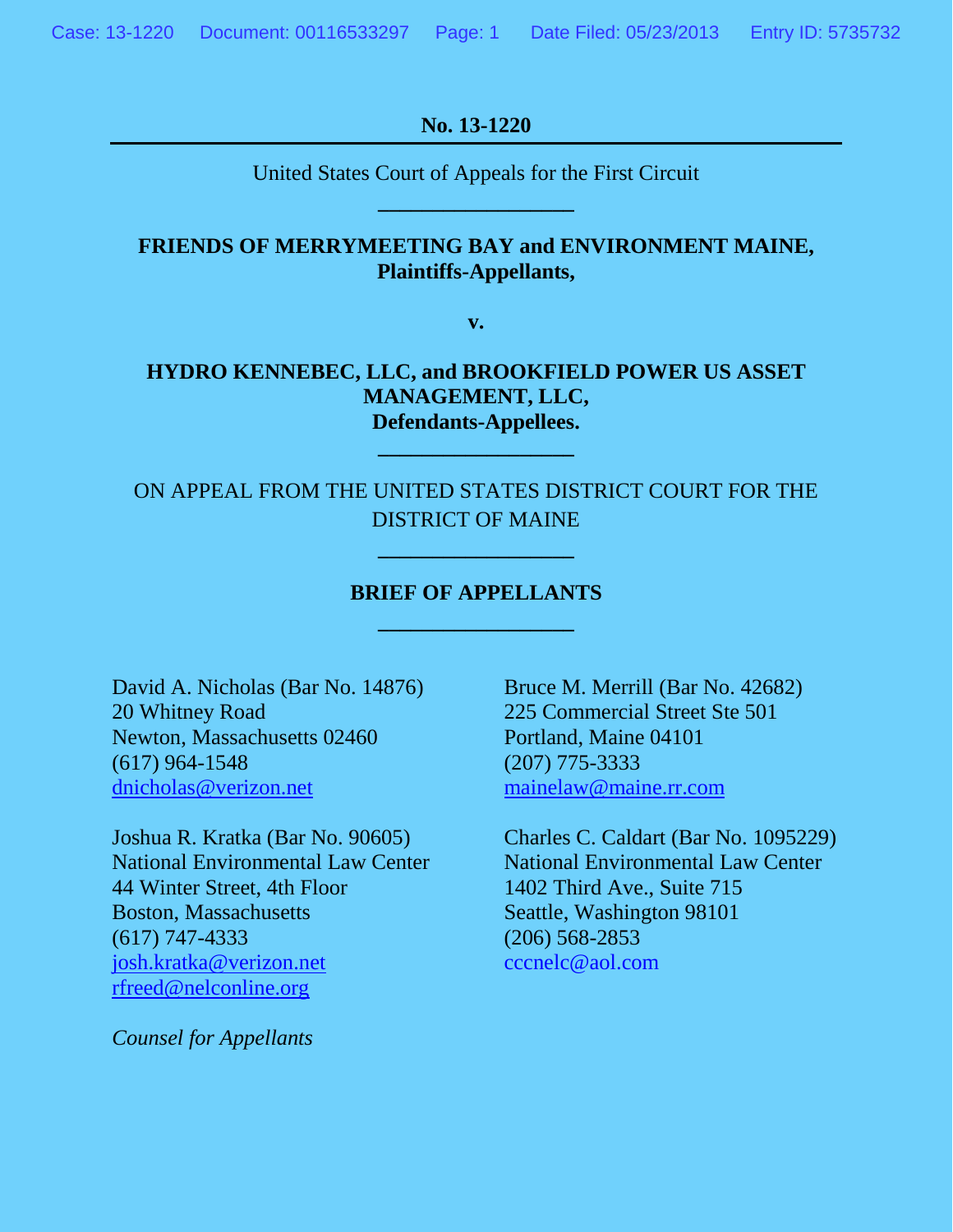## **CORPORATE DISCLOSURE STATEMENT**

 Appellants Friends of Merrymeeting Bay and Environment Maine are nonprofit corporations that have not issued shares of stock to the public and have no corporate parent.

> */s/ David A. Nicholas* David A. Nicholas (Bar No. 14876) 20 Whitney Road Newton, Massachusetts 02460 (617) 964-1548 dnicholas@verizon.net

Attorney for Plaintiffs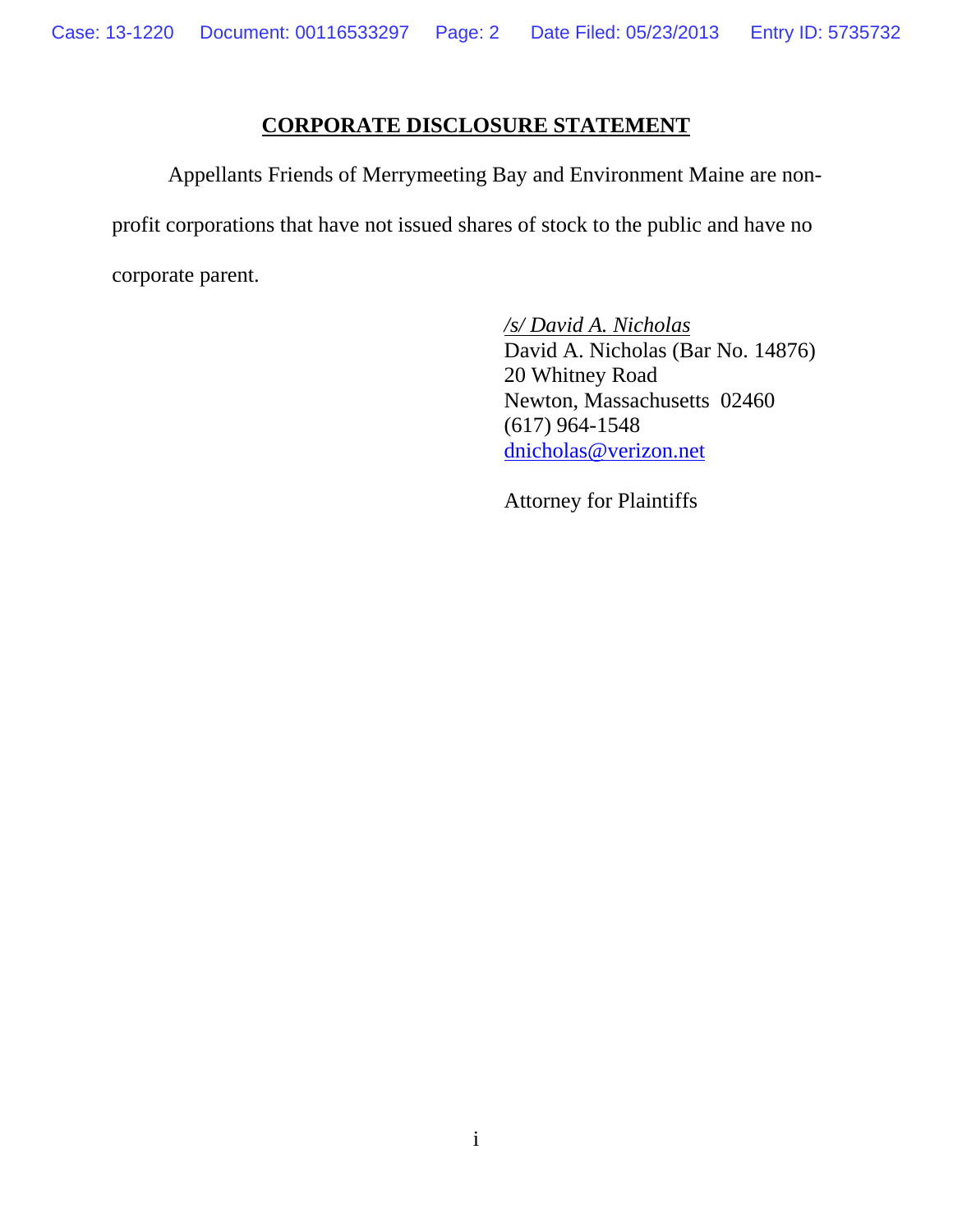# **TABLE OF CONTENTS**

| <b>CORPORATE DISCLOSURE STATEMENT</b>                         | $\mathbf{i}$   |  |  |
|---------------------------------------------------------------|----------------|--|--|
| <b>TABLE OF CONTENTS</b>                                      | $\mathbf{ii}$  |  |  |
| <b>TABLE OF AUTHORITIES</b>                                   | iv             |  |  |
| REASONS WHY ORAL ARGUMENT SHOULD BE HEARD                     | viii           |  |  |
| <b>JURISDICTIONAL STATEMENT</b>                               |                |  |  |
| <b>ISSUES PRESENTED</b>                                       | $\overline{2}$ |  |  |
| STATEMENT OF THE CASE                                         | 3              |  |  |
| <b>Plaintiffs' Claims</b>                                     | 3              |  |  |
| Thee Cross Motions for Summary Judgment On The CWA Claim      | 6              |  |  |
| STATEMENT OF FACTS                                            |                |  |  |
| Adult Atlantic Salmon And American Shad In The Kennebec River | 8              |  |  |
| The Hydro Kennebec Project                                    | 10             |  |  |
| Downstream Fish Passage At The Hydro Kennebec Project         | 10             |  |  |
| The Clean Water Act Water Quality Certification               | 14             |  |  |
| Plaintiffs' Clean Water Act Claim                             | 19             |  |  |
| <b>SUMMARY OF ARGUMENT</b>                                    | 20             |  |  |
| <b>ARGUMENT</b>                                               |                |  |  |
| <b>I. STANDARD OF REVIEW</b>                                  | 22             |  |  |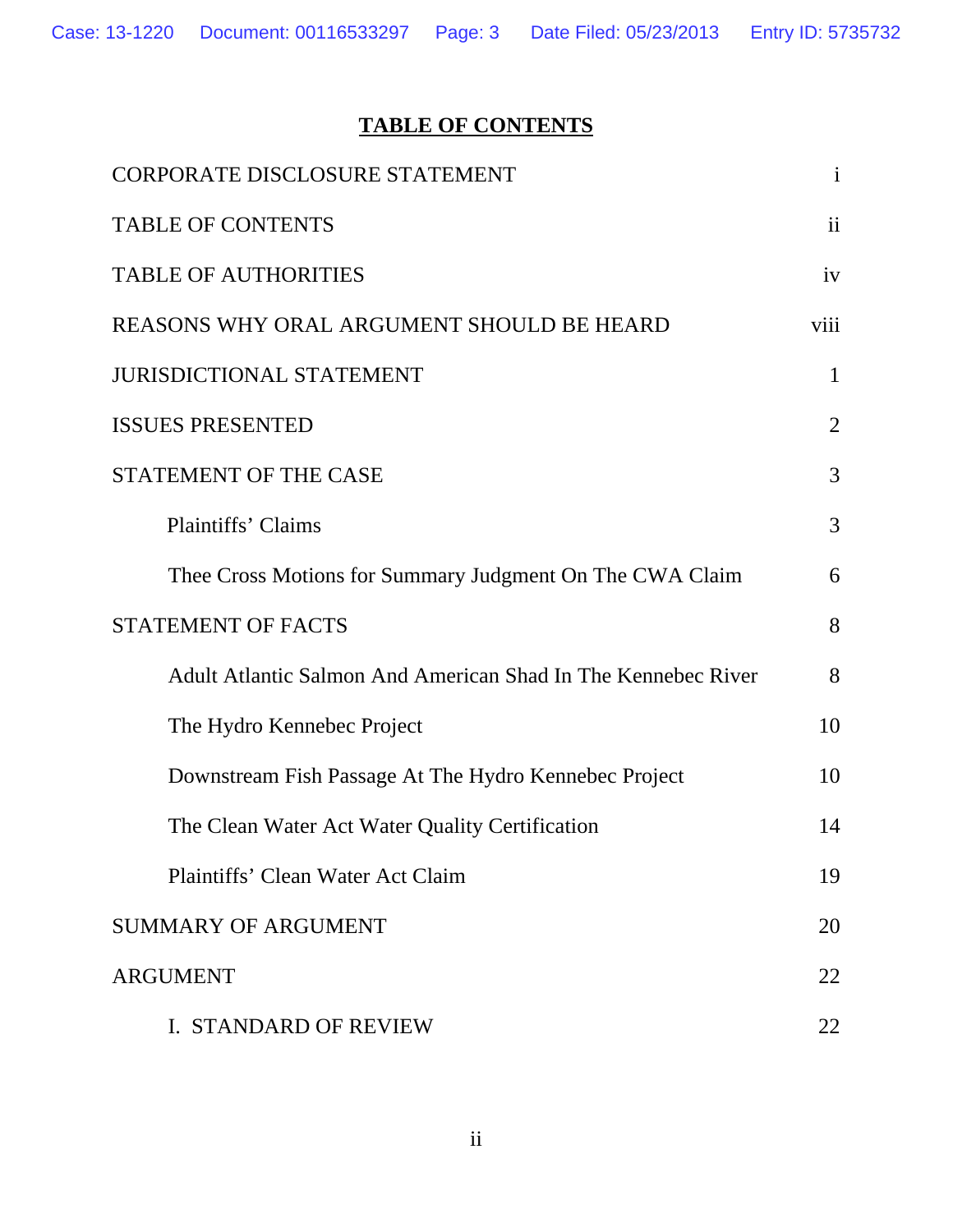| II. IN GRANTING DEFENDANTS' MOTION FOR SUMMARY  |    |
|-------------------------------------------------|----|
| JUDGMENT, THE DISTRICT COURT ERRED BY RULING    |    |
| THAT THE KNOWING ACTS OF DEFENDANTS TO          |    |
| ENABLE TURBINE PASSAGE ARE "NOT GERMANE"        |    |
| TO THE QUESTION OF WHETHER DEFENDANTS           |    |
| "DESIRE" TO PASS ADULT SALMON AND SHAD          |    |
| <b>THROUGH THEIR TURBINES</b>                   | 24 |
|                                                 |    |
| III. PLANTIFFS ARE ENTITLED TO SUMMARY JUDGMENT |    |
| AS A MATTER OF LAW                              | 32 |
|                                                 |    |
| <b>CONCLUSION</b>                               | 35 |
| CERTIFICATE OF COMPLIANCE WITH RULE 32(a)       | 36 |
|                                                 |    |
| <b>CERTIFICATE OF SERVICE</b>                   | 37 |
|                                                 |    |
| AN ADDENDUM FOLLOWS THE CERTIFICATE OF SERVICE  |    |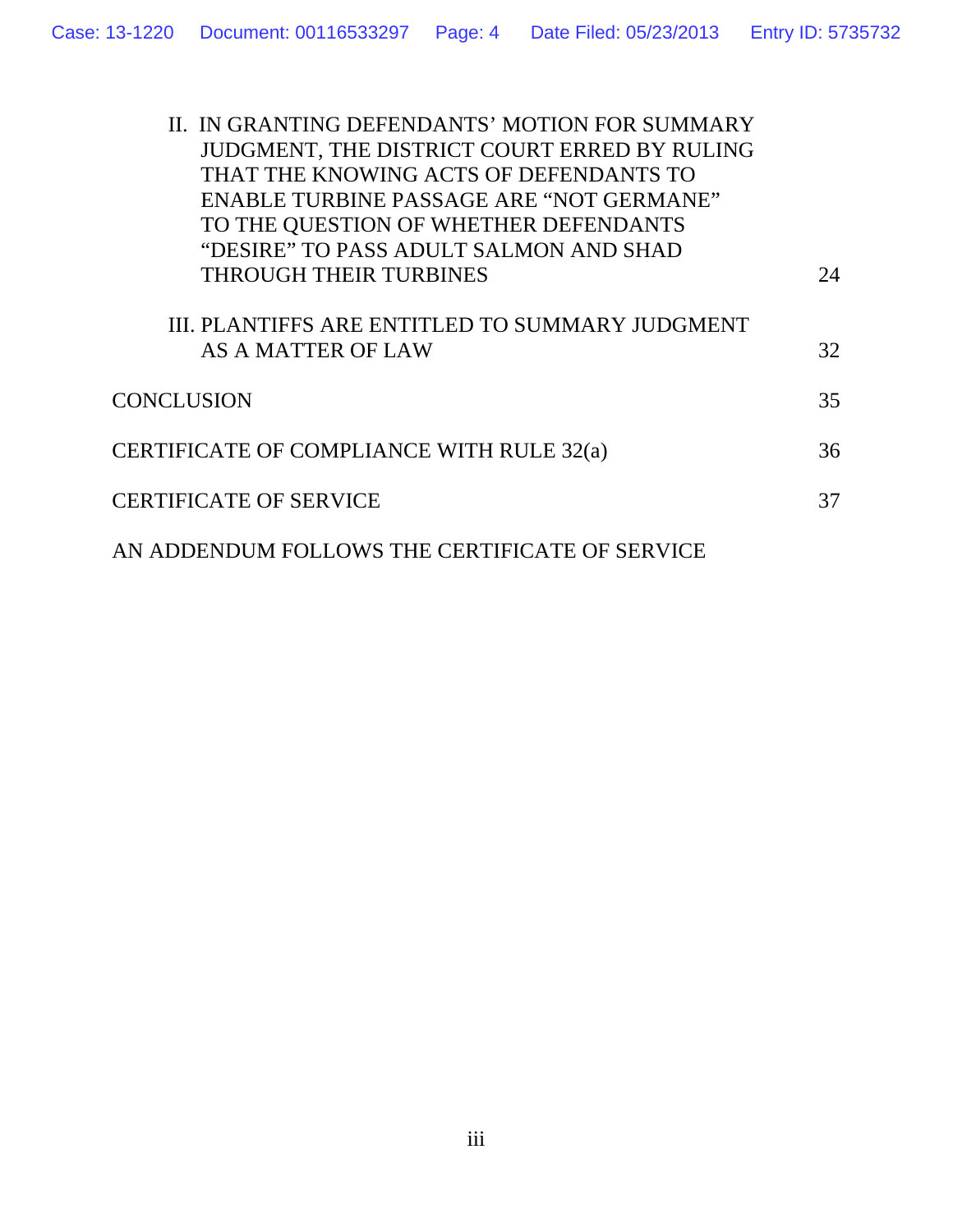## **TABLE OF AUTHORITIES**

## **CASES**

| Alliance of Auto. Mfrs. v. Gwadosky, 430 F.3d 30 (1st Cir.<br>2005)                        | 23         |
|--------------------------------------------------------------------------------------------|------------|
| Anderson v. Liberty Lobby, Inc., 477 U.S. 242 (1986)                                       | 22, 23     |
| Arkansas v. Oklahoma, 503 U.S. 91 (1992)                                                   | 16         |
| <u>Aucella v. Town of Winslow</u> , 583 A.2d 215 (Me. 1990)                                | 26         |
| AUSA Life Ins. Co. v. Ernst and Young, 206 F.3d 202 (2d)<br>Cir. 2000)                     | 28         |
| Bangor Hydro-Electric Co. v. Bd. of Envtl. Prot., 595 A.2d<br>438 (Me. 1991)               | 16         |
| <b>Burlington Northern &amp; Santa Fe Ry. Co. v. United States,</b><br>556 U.S. 599 (2009) | 29         |
| Celotex Corp. v. Catrett, 477 U.S. 317 (1986)                                              | 23         |
| Cochran v. Quest Software, Inc., 328 F.3d 1 (1st Cir. 2003)                                | 23         |
| De Leon-Reynoso v. Ashcroft, 293 F.3d 633 (3d Cir. 2002)                                   | 26         |
| Friends of Merrymeeting Bay v. Olsen, 839 F. Supp. 2d<br>366 (D. Me. 2012)                 | 14, 15, 16 |
| Gagnon v. Coombs, 39 Mass. App. Ct. 144, 654 N.E.2d 54<br>(Mass. App. 1995)                | 28         |
| <u>Kosilek v. Spencer</u> , 899 F. Supp. 2d 190 (D. Mass. 2012)                            | 26         |
| Leavitt v. Corr. Med. Serv., Inc., 645 F.3d 484 (1st Cir.<br>2011)                         | 28         |
| Ne. Ins. Group v. Leonard, 1998 Me. Super. LEXIS 16                                        | 26         |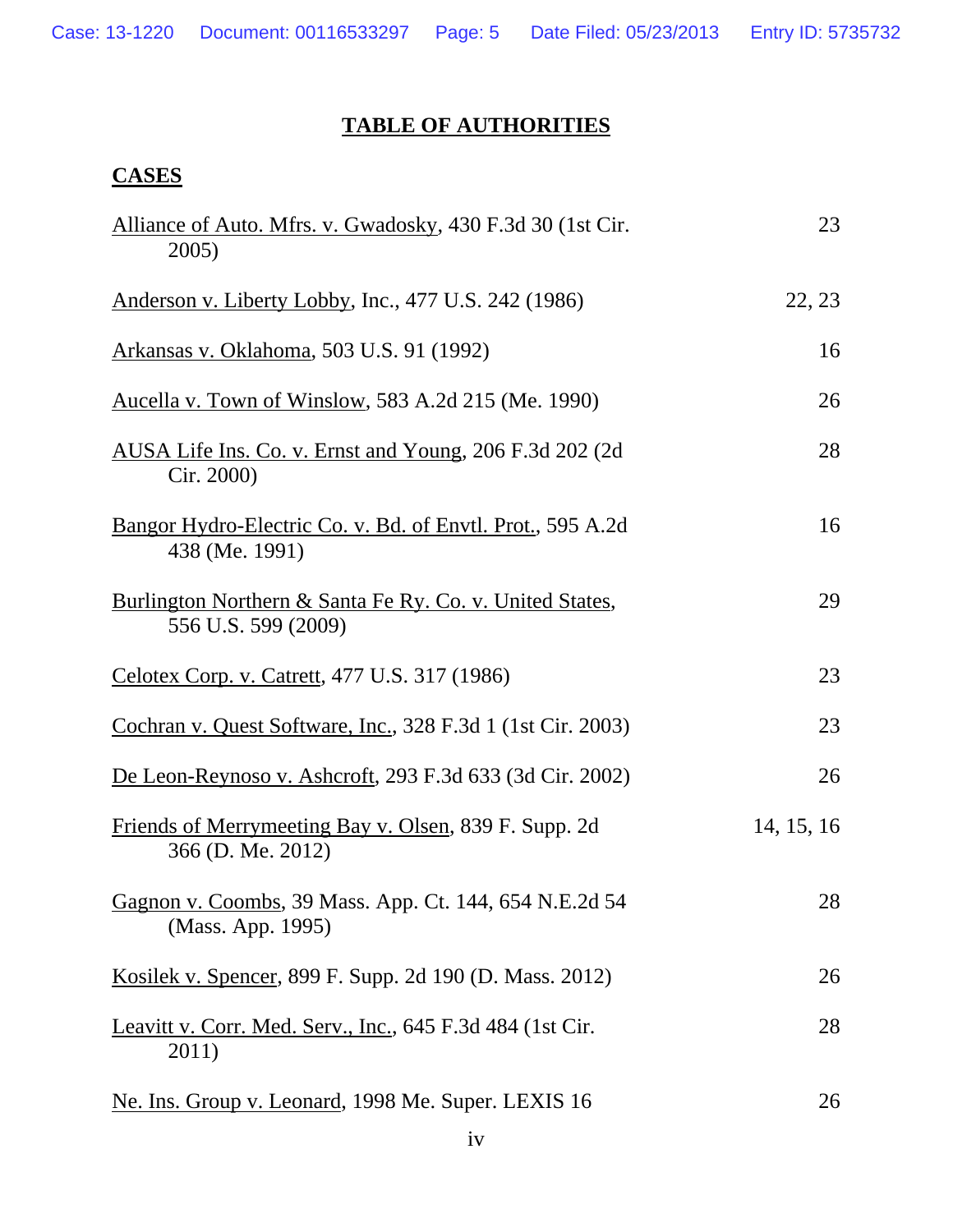| (Cumberland County January 20, 1998)                                                                                                                                                        |        |
|---------------------------------------------------------------------------------------------------------------------------------------------------------------------------------------------|--------|
| Nereida-Gonzalez v. Tirado-Delgado, 990 F.2d 701 (1st<br>Cir. 1993)                                                                                                                         | 23     |
| <u>OneBeacon Am. Ins. Co. v. Commercial Union Assur. Co.</u><br>of Canada, 684 F.3d 237 (1st Cir. 2012)                                                                                     | 22     |
| <u>Oregon Natural Desert Ass'n v. Dombeck</u> , 172 F.3d 1092<br>(9th Cir. 1998)                                                                                                            | 17     |
| <u>PUD No. 1 of Jefferson County v. Washington Dep't of</u><br>Ecology, 511 U.S. 700 (1994)                                                                                                 | 17     |
| S.D. Warren Co. v. Maine Bd. Of Envtl. Prot., 547 U.S.<br>370 (2006)                                                                                                                        | 16, 17 |
| S.D. Warren Co. v. Maine Dep't of Envtl. Prot., 2004 Me.<br>Super. LEXIS 115 (Cumberland County May 4,<br>2004), aff'd, 2005 Me. 27, 868 A.2d 210 (Me. 2005),<br>aff'd, 547 U.S. 370 (2006) | 16     |
| <u>Santoni v. Potter</u> , 369 F.3d 594 (1st Cir. 2004)                                                                                                                                     | 23     |
| Save Our Sebasticook, Inc. v. Bd. of Envtl. Prot., 2007 Me.<br>102, 928 A.2d 736 (Me. 2007)                                                                                                 | 16     |
| Scott Elliot Smith, LPA v. Travelers Casualty Ins. Co.,<br>2012 U.S. Dist. LEXIS 68181 (S.D. Ohio, May 16,<br>2012)                                                                         | 27     |
| Sofar v. Johnston, 237 F.3d 411 (5th Cir. 2000)                                                                                                                                             | 27     |
| State of Maine v. Lemay, 2012 Me. 86, 46 A.3d 1113 (Me.<br>2012)                                                                                                                            | 27     |
| Stone v. Perry, 60 Me. 48 (1872)                                                                                                                                                            | 26     |
|                                                                                                                                                                                             |        |

Taylor v. Bd. of Educ. of City School Dist. of New 27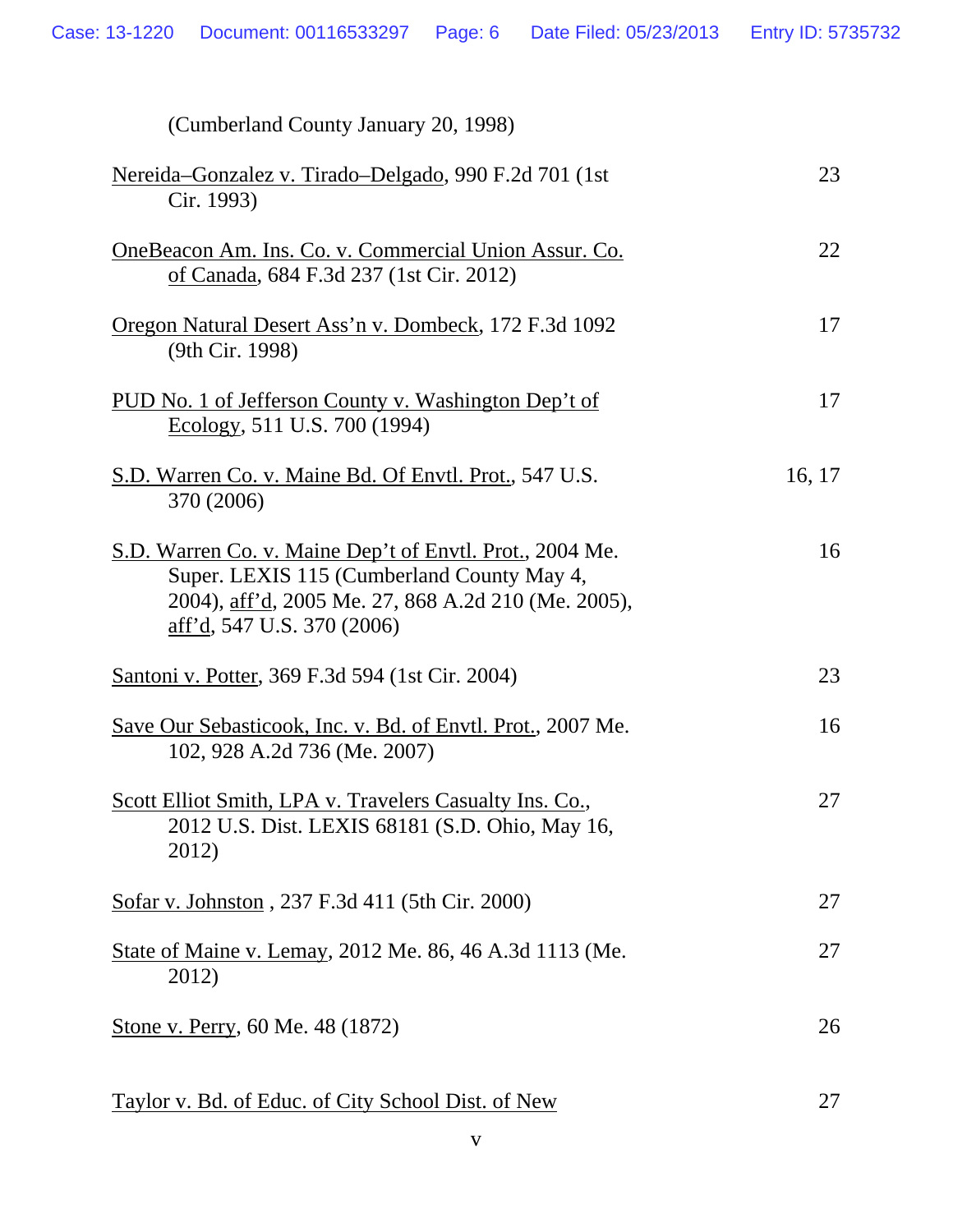| Rochelle, 191 F. Supp. 181 (S.D.N.Y. 1961)                       |                |
|------------------------------------------------------------------|----------------|
| United States v. Gen. Elec. Co., 670 F.3d 377 (1st Cir.<br>2012) | 21, 29, 30     |
| United States v. Sherman, 551 F.3d 45 (1st Cir. 2008)            | 26             |
| United States v. Vavlitis, 9 F.3d 206 (1st Cir. 1993)            | 26             |
| Washington v. Davis, 426 U.S. 229 (1976)                         | 26             |
| <b>STATUTES</b>                                                  |                |
| 16 U.S.C. $\S$ 1536(o)(2)                                        | $\overline{4}$ |
| 16 U.S.C. § 1538(a)                                              | $\overline{4}$ |
| 16 U.S.C $\S$ 1539(g)                                            | $\overline{4}$ |
| 16 U.S.C. $\S$ 1540(g)                                           | $\mathbf{1}$   |
| 28 U.S.C. § 1331                                                 | $\mathbf{1}$   |
| 33 U.S.C. § 1251(a)                                              | 14             |
| 33 U.S.C. § 1251(a)(2)                                           | 14             |
| 33 U.S.C. § 1313(a)(3)(C)                                        | 14             |
| 33 U.S.C. § 1313(b)(1)                                           | 14             |
| 33 U.S.C. § 1313(c)                                              | 16             |
| 33 U.S.C. § 1313(c)(2)(A)                                        | 14, 15         |
| 33 U.S.C. § 1341                                                 | $\overline{4}$ |
| 33 U.S.C. § 1341(d)                                              | 17             |
| 33 U.S.C. § 1365(a)                                              | 1, 17          |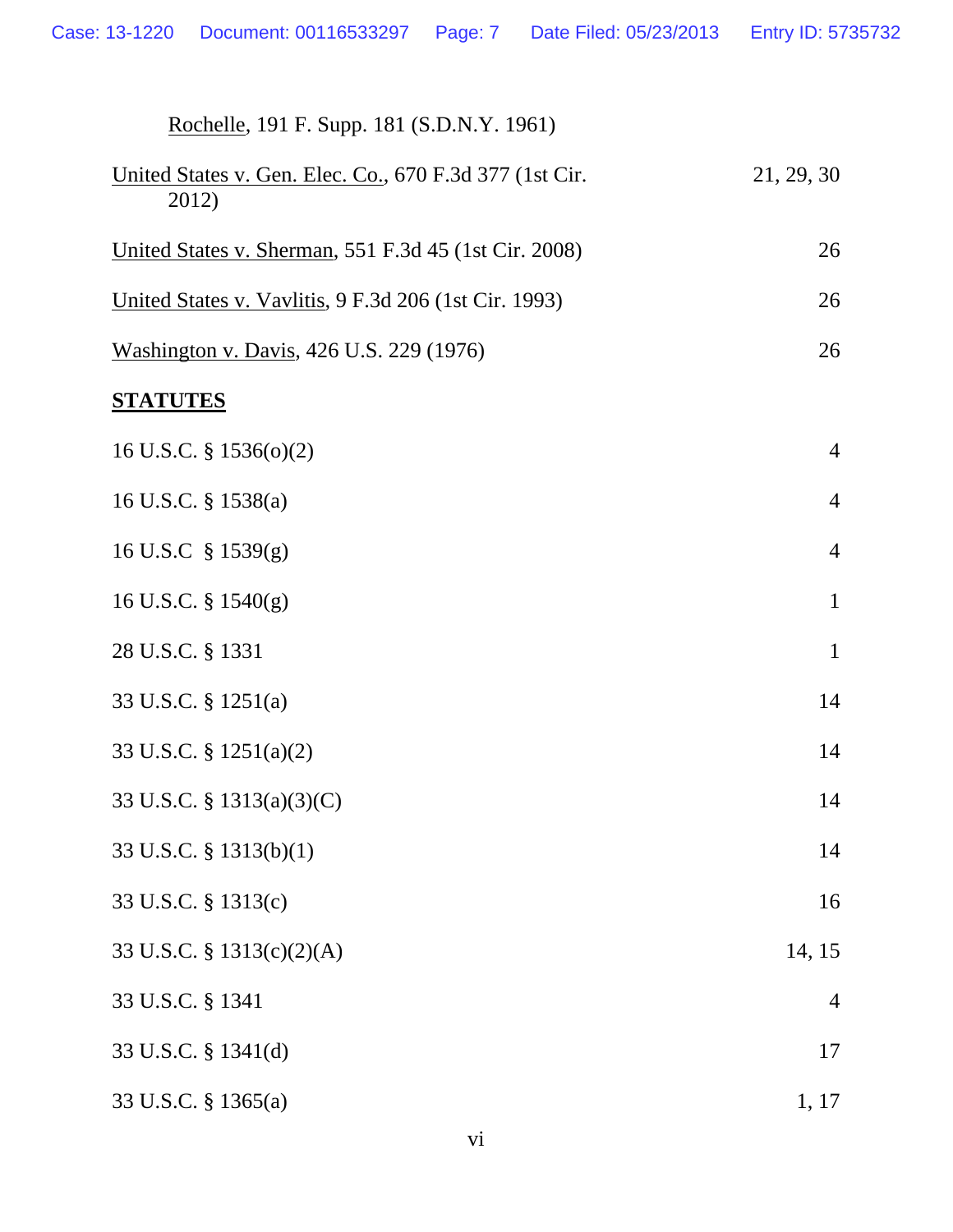| <b>RULES</b>                       |        |
|------------------------------------|--------|
| 40 C.F.R. § 131.3(i)               | 14, 15 |
| 40 C.F.R. § 131.2                  | 14, 15 |
| <b>REGULATIONS</b>                 |        |
| 38 M.R.S.A. § $467(4)(A)(10-A)(a)$ | 15     |
| 38 M.R.S.A. § $467(4)(A)(10-A)$    | 15     |
| 38 M.R.S.A. § 466(11)              | 16     |
| 38 M.R.S.A. $\S$ 465(4)(A)         | 15     |
| 38 M.R.S.A. § 465(3)               | 16     |
| 38 M.R.S.A. § 464(2)               | 15     |
| 38 M.R.S.A. § 464(1)               | 15     |
| 33 U.S.C. § 1365(f)(5)             | 1, 17  |

| Fed. R. Civ. P. $56(a)$ |  |
|-------------------------|--|
|                         |  |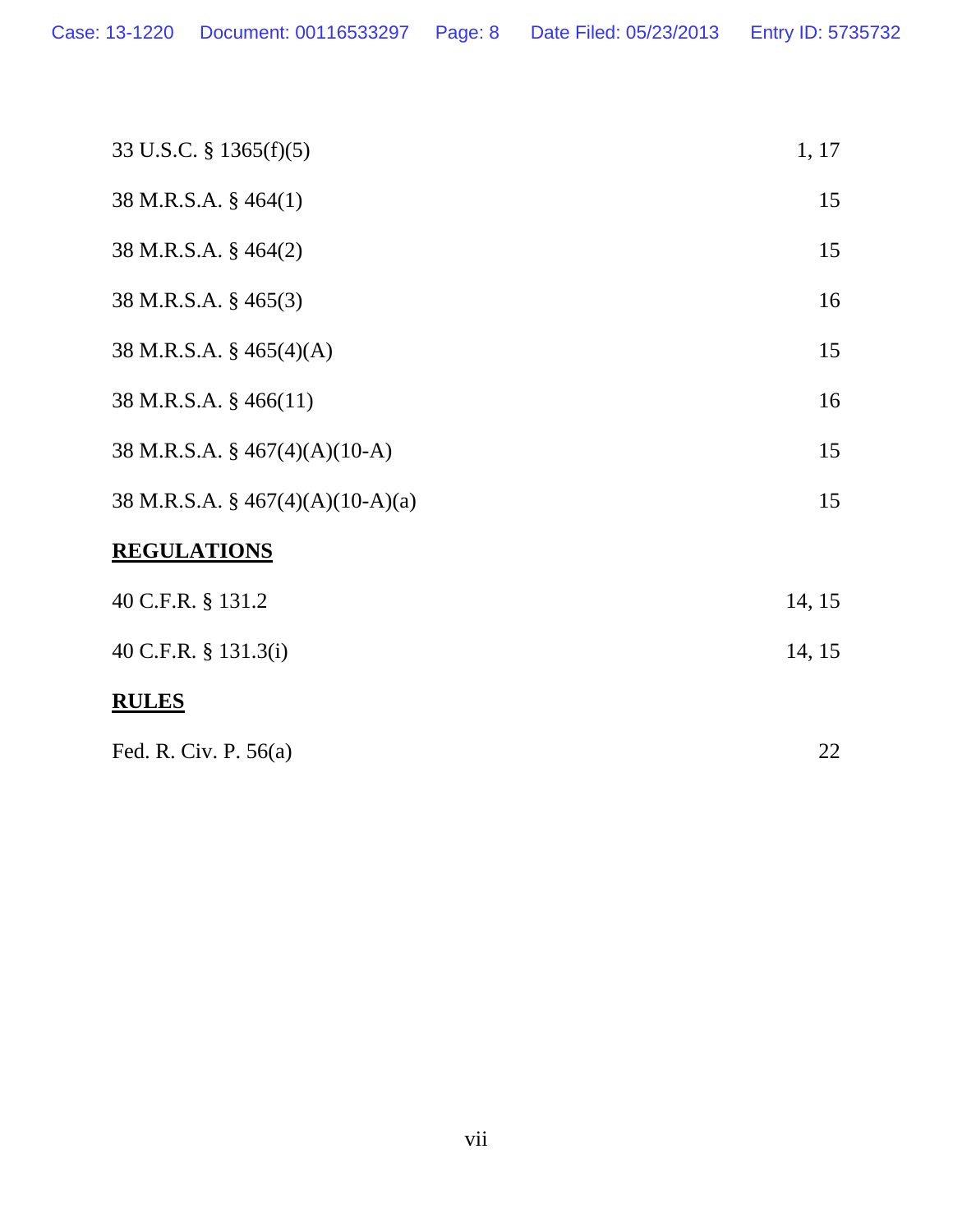## **REASONS WHY ORAL ARGUMENT SHOULD BE HEARD**

 Pursuant to Local Rule of Appellate Procedure 34.0(a), Appellants Friends of Merrymeeting Bay and Environment Maine request oral argument on this matter. Because resolution of this appeal turns on consideration of facts admitted into the summary judgment record that the District Court failed to analyze, oral argument will enable the parties to fully argue the relevant factual record. In addition, oral argument will provide an opportunity for the parties to focus on, and respond to, the factual and legal issues of greatest concern to the Court.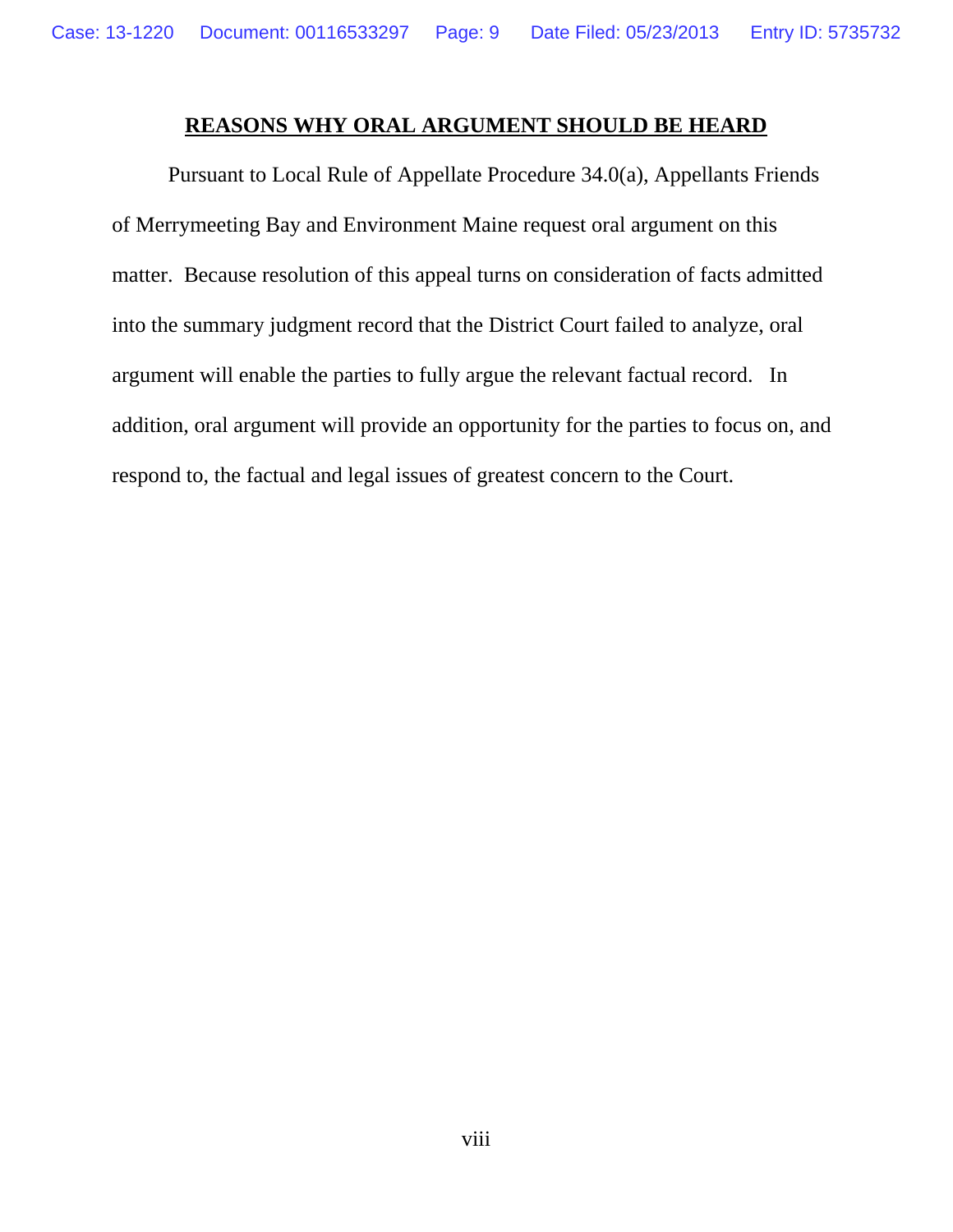## **JURISDICTIONAL STATEMENT**

Plaintiffs brought a Clean Water Act ("CWA") citizen enforcement suit against Defendants (collectively, "Brookfield") for violating a water quality certification that governs the operation of Brookfield's Hydro Kennebec hydroelectric project on the Kennebec River in Maine. The District Court had jurisdiction over this matter pursuant to 33 U.S.C. § 1365(a) and (f)(5) (authorizing citizens to enforce Clean Water Act water quality certifications in district court) and 28 U.S.C. § 1331 (federal question jurisdiction). In the same case, Plaintiffs asserted an Endangered Species Act ("ESA") claim pursuant to 16 U.S.C. §  $1540(g)$ , but that claim is not at issue on this appeal.

This is an appeal from the District Court's January 14, 2013, Order on Cross Motions for Summary Judgment ("SJ Order") (Singal, J.) denying Plaintiffs' motion for summary judgment on liability on their CWA claim and granting Defendants' motion for summary judgment on the CWA claim. Joint Appendix ("J.A.") 143-149. (Plaintiffs are not appealing the District Court's January 14, 2013, Order on Renewed Motion to Dismiss, which dismissed Plaintiffs' ESA claim. J.A.130-142.) A judgment for Defendants was entered on January 14, 2013. J.A. 150-151. Plaintiffs timely filed this appeal on February 11, 2013. J.A. 152- 153. This Court has jurisdiction over this appeal pursuant to 28 U.S.C. § 1291.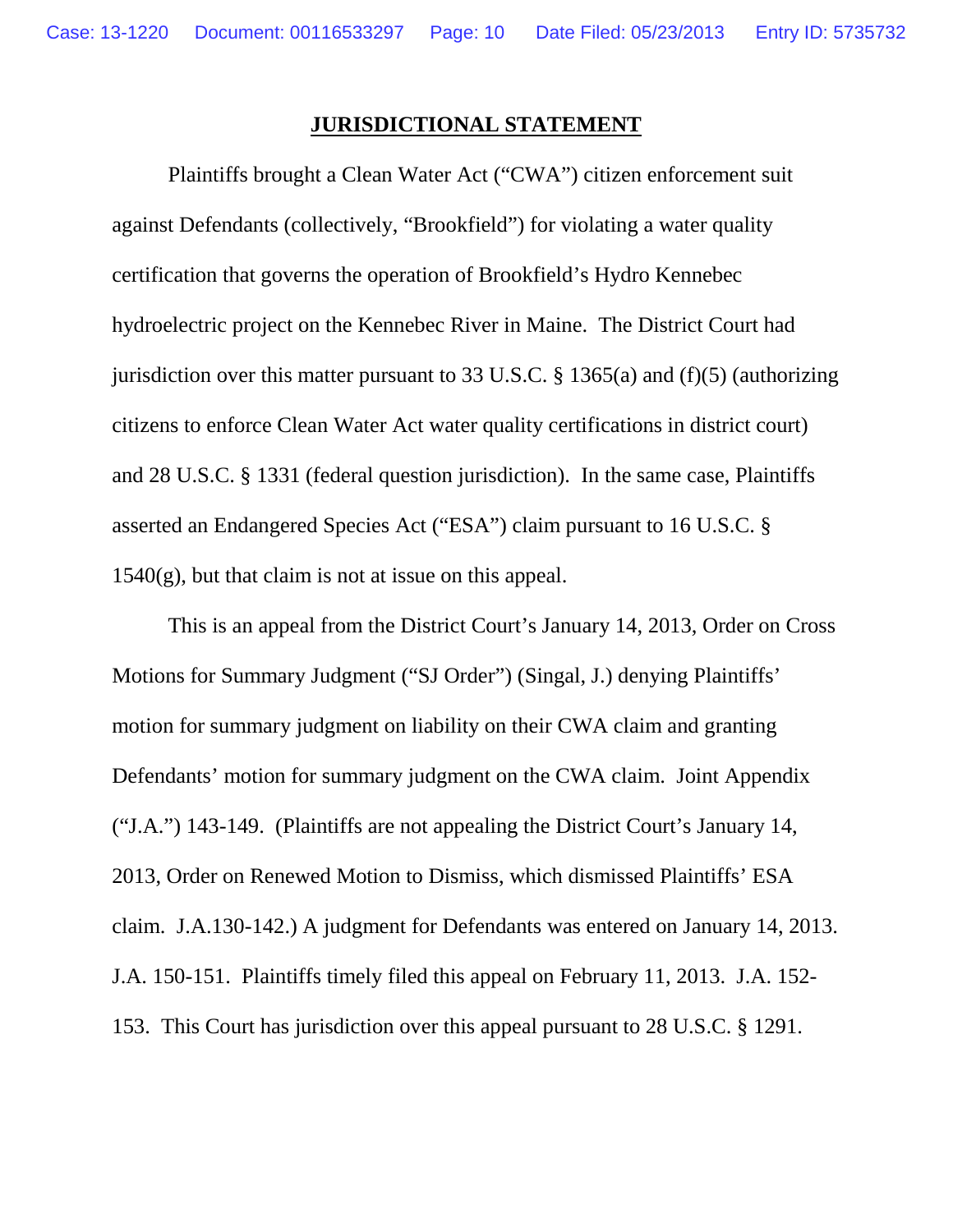The Judgment disposed of Plaintiffs' claims in their entirety, and the SJ Order is an appealable final order.

### **ISSUES PRESENTED**

The Clean Water Act water quality certification governing operation of Brookfield's hydroelectric dam provides, "In the event that adult shad and/or Atlantic salmon begin to inhabit the impoundment above the … project, and to the extent the licensee [Brookfield] desires to achieve interim downstream passage of out-migrating adult Atlantic salmon and/or adult shad by means of passage through turbine(s), licensee must first demonstrate through site-specific quantitative studies…that passage through turbines(s) will not result in significant injury and/or mortality..." Plaintiffs brought a citizen suit claiming that Brookfield violated this provision and thus the CWA, which requires compliance with water quality certifications. On cross motions for summary judgment, the District Court granted summary judgment for Brookfield, ruling that Brookfield did not "desire" to pass adult salmon or shad through its turbines.

1. In determining whether Plaintiffs raised a genuine issue of material fact regarding Brookfield's "desire" to use its turbines as an interim passage route, did the District Court err by excluding from its analysis of Brookfield's motion for summary judgment evidence that: (a) Atlantic salmon and/or shad are in fact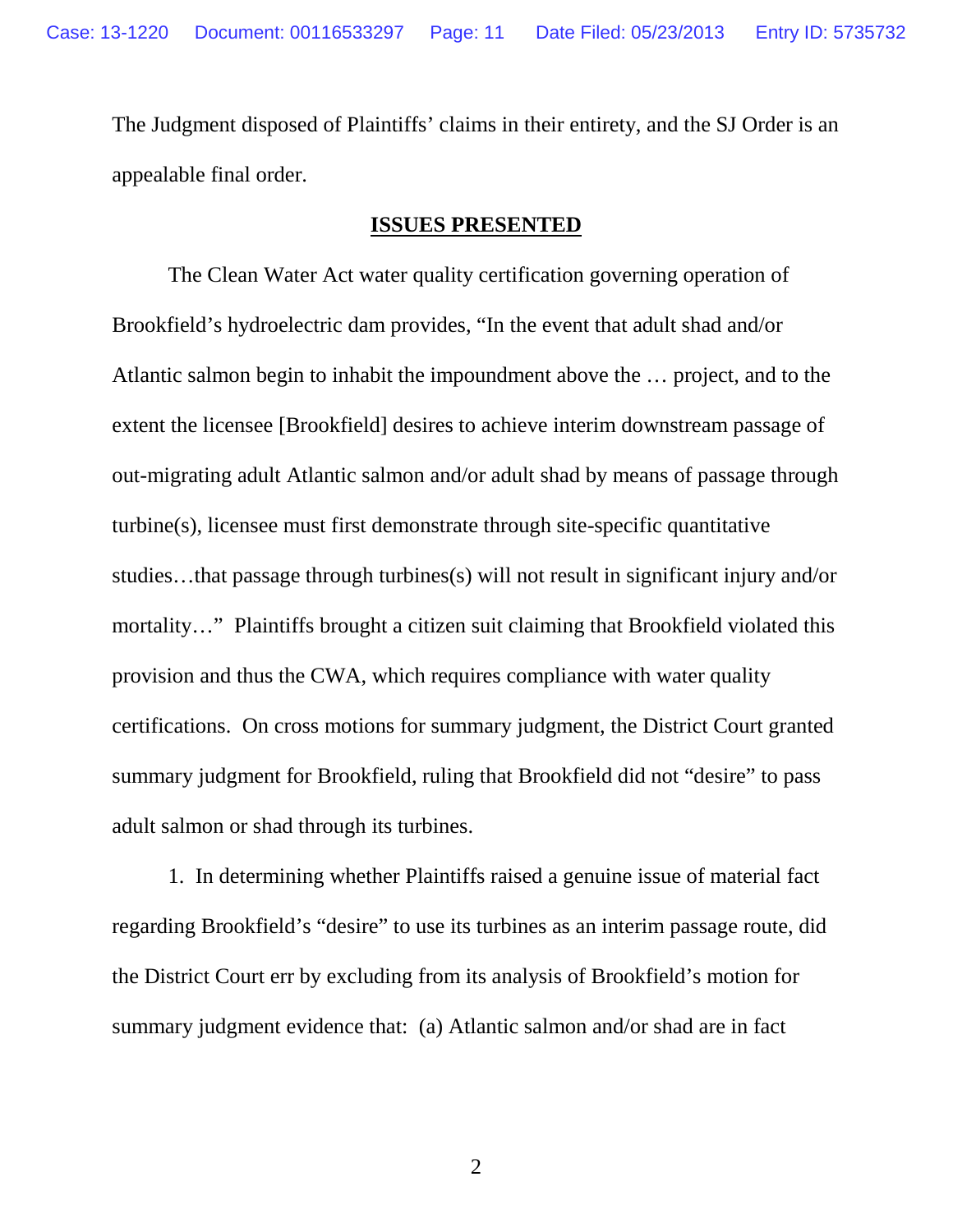passing through the turbines, (b) Brookfield knows such passage occurs, and (c) Brookfield has not taken sufficient steps to prevent that passage?

2. Should summary judgment have been granted for Plaintiffs because they presented undisputed evidence that: (a) adult Atlantic salmon and shad inhabit the impoundment upstream of the Hydro Kennebec Project; (b) Brookfield desires to provide downstream passage for some of these fish through the Project's turbines, as it is aware that its system to divert fish away from the turbines is inadequate yet has decided not to take other measures (such as placing grates in front of the turbine intakes, or shutting down the turbines during salmon and shad migration seasons) to eliminate the turbines as a means of downstream passage for these fish; and (c) Brookfield has not performed the required site-specific quantitative studies to show that turbine passage will not harm these fish?

## **STATEMENT OF THE CASE**

### Plaintiffs' Claims

Brookfield owns and operates the Hydro Kennebec hydroelectric project (the "Project" or "Hydro Kennebec dam") on the Kennebec River in Maine. J.A. 82, 83 (Stipulations of Fact ["SF"] 2, 6, 8). On January 31, 2012, Plaintiffs, two conservation groups, filed a Complaint (J.A. 23-42) containing claims under both the ESA and the CWA.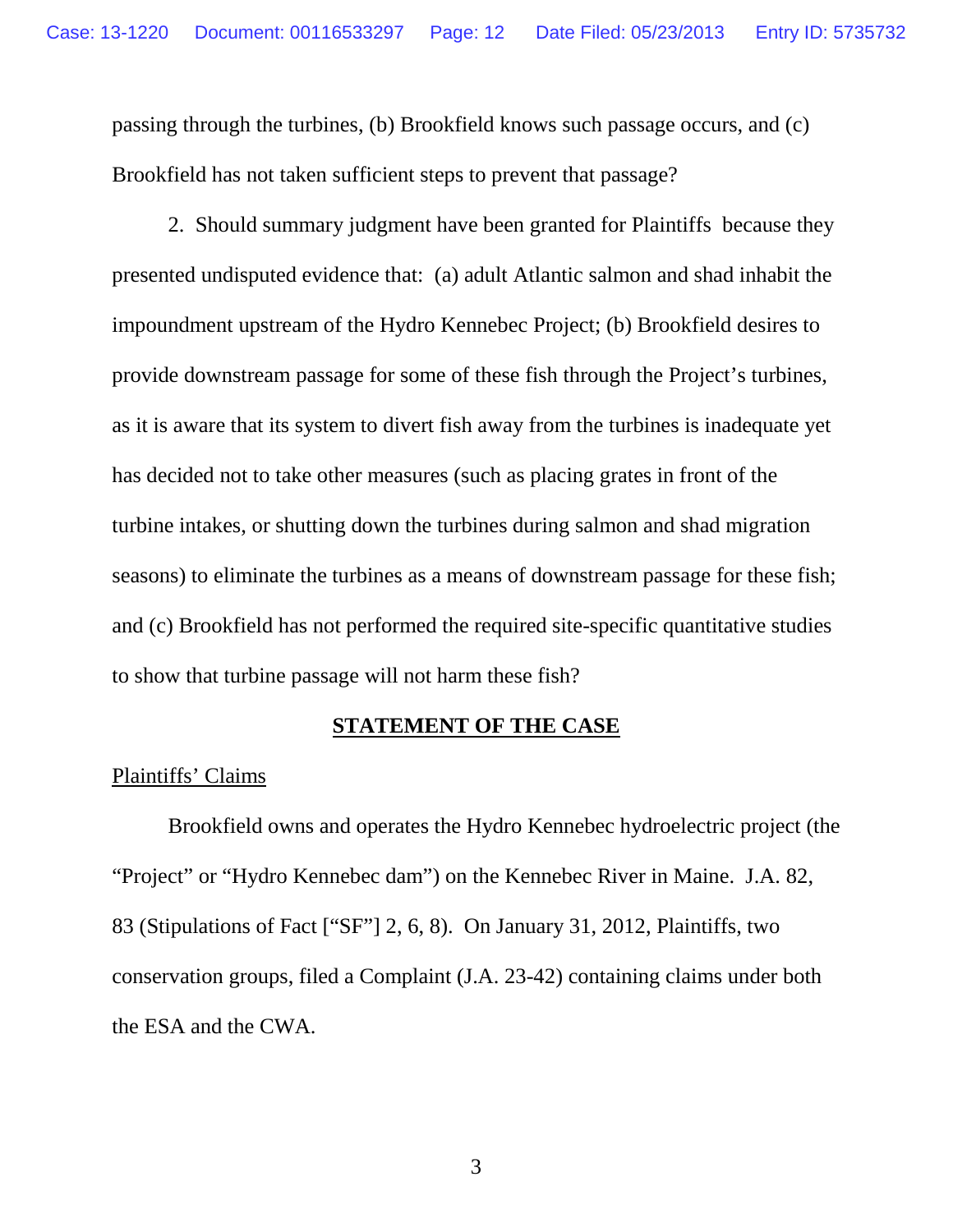1. In their ESA claim, Plaintiffs alleged that Brookfield's operation of the Project is "taking" endangered Atlantic salmon by killing and wounding them in violation of the take prohibition of ESA § 9(a), 16 U.S.C. § 1538(a). A take is only excused if done in strict compliance with a formally-issued Incidental Take Statement ("ITS") pursuant to Section 7 of the ESA or Incidental Take Permit ("ITP") pursuant to Section 10 of the ESA. 16 U.S.C.  $\S 1536(0)(2)$  (ITS); 16 U.S.C § 1539(g) (ITP). The Complaint alleged that Brookfield had obtained neither an ITS nor an ITP, and thus was not authorized to take salmon. This claim is not at issue in this appeal.

2. The CWA claim concerns a water quality certification issued by the State of Maine that governs certain aspects of the Project's operations. Water quality certifications are issued pursuant to Section 401 of the CWA, 33 U.S.C. § 1341. In this case, the terms of the water quality certification were jointly negotiated by the Project's operator, the State of Maine, and a variety of stakeholders (but not Plaintiffs) in 1998 and memorialized in an agreement known as the Kennebec Hydro Developers Group Agreement ("KHDG Agreement"), which was then expressly incorporated into the certification.<sup>[1](#page-12-0)</sup> Plaintiffs allege that Brookfield is violating the following provision of the certification:

<span id="page-12-0"></span> $<sup>1</sup>$  The water quality certification is attached in the addendum to this brief and in the</sup> Joint Appendix at 179-187. Relevant excerpts of the KHDG Agreement are also attached in the addendum to this brief and in the Joint Appendix at 154-178.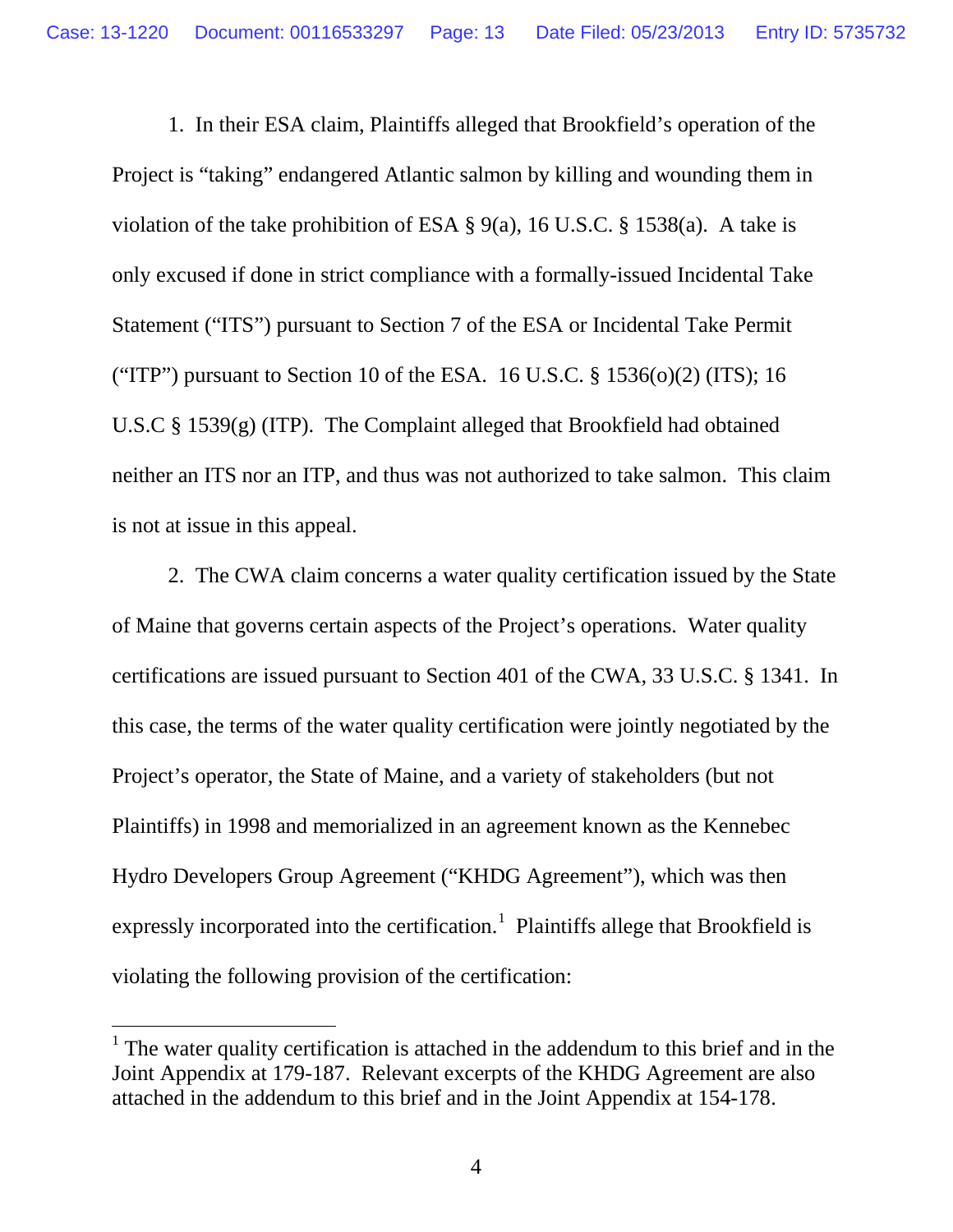In the event that adult shad and/or Atlantic salmon begin to inhabit the impoundment above the…project, and to the extent that licensee [Defendants] desires to achieve interim downstream passage of outmigrating adult Atlantic salmon and/or adult shad by means of passage through turbine(s), licensee must first demonstrate through site-specific quantitative studies…that passage through turbine(s) will not result in significant injury and/or mortality (immediate or delayed).

J.A. 102-103 (SF 134); J.A. 164-165 (KHDG Agreement at 11-12).

On June 2, 2011, Plaintiffs filed a Substituted Complaint ("Subst. Compl.") correcting the name of one of the Defendants. J.A. 52-72.

By June 23, 2011, both Defendants had filed an Answer. J.A. 43-51 (Answer of Hydro Kennebec, LLC) and J.A. 73-81 (Answer of Brookfield Power US Asset Management, LLC). Defendants later, on October 12, 2011, filed a Motion to Dismiss or in the Alternative to Stay the Case (Docket Entry 31), arguing lack of ripeness and primary jurisdiction because Defendants were in the process of trying to obtain an ITS. The District Court denied the motion on February 9, 2012 (Docket Entry 53). The Court subsequently granted Defendants' Renewed Motion to Dismiss with respect to the ESA claim, on mootness grounds, after the National Marine Fisheries Service ("NMFS") issued an ITS authorizing certain takes of salmon at the Hydro Kennebec dam. J.A. 130-142. However, in the same order, the District Court denied Defendants' motion to dismiss the CWA claim on mootness grounds. J.A. 141.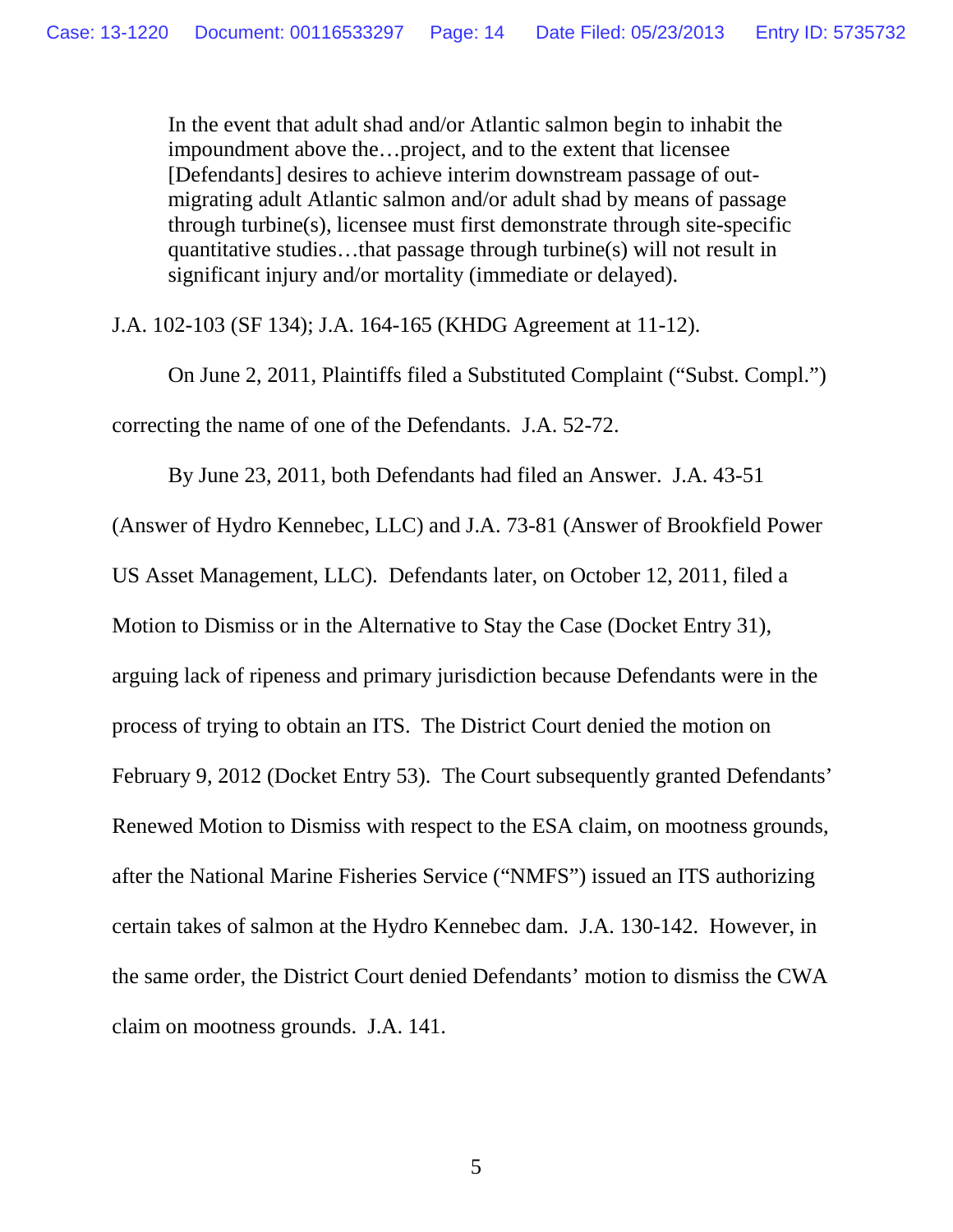## The Cross Motions For Summary Judgment On The CWA Claim

Plaintiffs and Defendants filed cross motions for summary judgment on the CWA claim. $2$  A joint record (Docket Entries 78-96), including Stipulations of Fact ("SF") (J.A. 82-107), was submitted with the motions.

Plaintiffs argued that Brookfield is violating its water quality certification because: (1) Brookfield admits that adult Atlantic salmon and American shad inhabit the impoundment upstream of the Project during migration seasons; (2) Brookfield admits that it provides downstream passage for some of these fish through the Project's turbines; (3) Brookfield is aware that its system to divert fish away from the turbines is only partially successful, yet it has decided not to take measures (such as placing grates in front of the turbine intakes, or shutting off the turbines during migration season) to eliminate the turbines as a means of downstream passage for these fish; and (4) Brookfield admits it has not performed the required site-specific quantitative studies to show that turbine passage will not harm these fish.

Brookfield argued that the operative language in the water quality certification applies only if Brookfield desires to pass *all* adult salmon and shad downstream *solely* through the Project's turbines, and that its installation of a

<span id="page-14-0"></span> $2$  The parties also filed cross motions for summary judgment on the ESA claim, but the District Court did not rule on those motions before dismissing the ESA claim on mootness grounds. The District Court's dismissal of the ESA claim is not at issue on this appeal.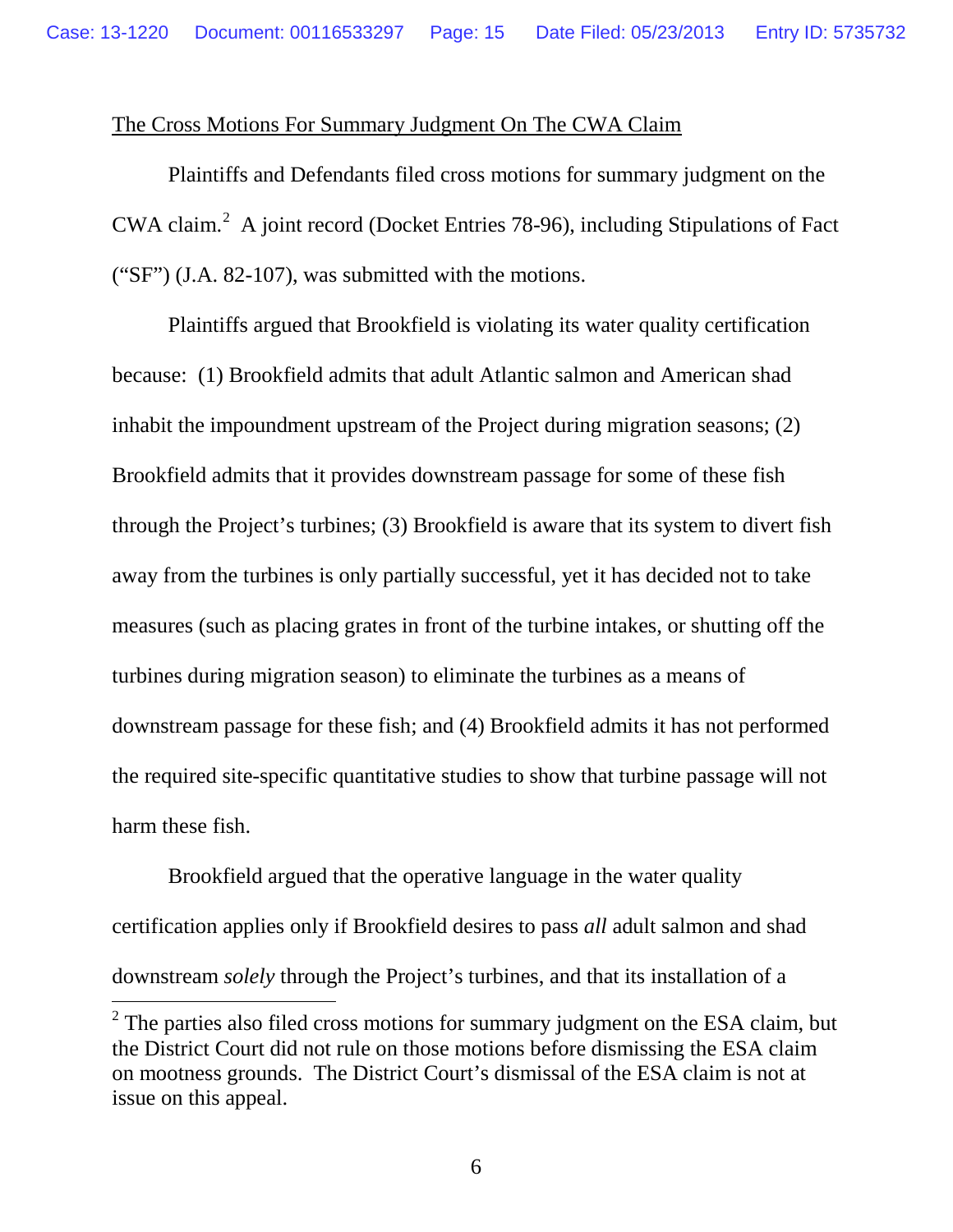diversionary device demonstrates – despite the ineffectiveness of that device – that

Brookfield does not "desire" to use its turbines as a downstream passage route for

adult salmon and shad —regardless of whether, in fact, these fish continue to have

access to the turbines.

The District Court denied Plaintiffs' motion and granted Brookfield's

motion, ruling:

It is what the licensee, the Defendants, desire – or want – that triggers [the site-specific study requirement]. The reasonable interpretation of this clause carries a subjective component. …

Plaintiffs attempt to substitute "knowledge" or "expectations" for "desire." That is, Plaintiffs argue that because Defendants know or expect that some Atlantic salmon and/or shad may be passing through the turbines, Defendants desire to have the fish pass through the turbines. Had the parties to the [KHDG] Agreement [which is incorporated into the certification] intended Defendants' knowledge or expectation of Atlantic salmon or shad passing through the turbines to trigger the requisite studies, the parties could have so stated.

J.A. 147-148. The District Court found that because Brookfield installed "a fish

boom and turbine bypass route," it did not "desire" to pass the fish through

turbines and thus did not violate the certification's requirements. J.A. 148. The

District Court stated:

Plaintiffs present evidence that Atlantic salmon and/or shad are in fact passing through the turbines and Defendants have not taken sufficient steps to prevent that passage. *Even assuming the truth of the evidence, it is not germane to the Court's inquiry*. Knowledge does not equate to desire. Accordingly, Defendants have demonstrated an absence of evidence to support the CWA claim and Plaintiffs have failed to raise a genuine issue of material fact.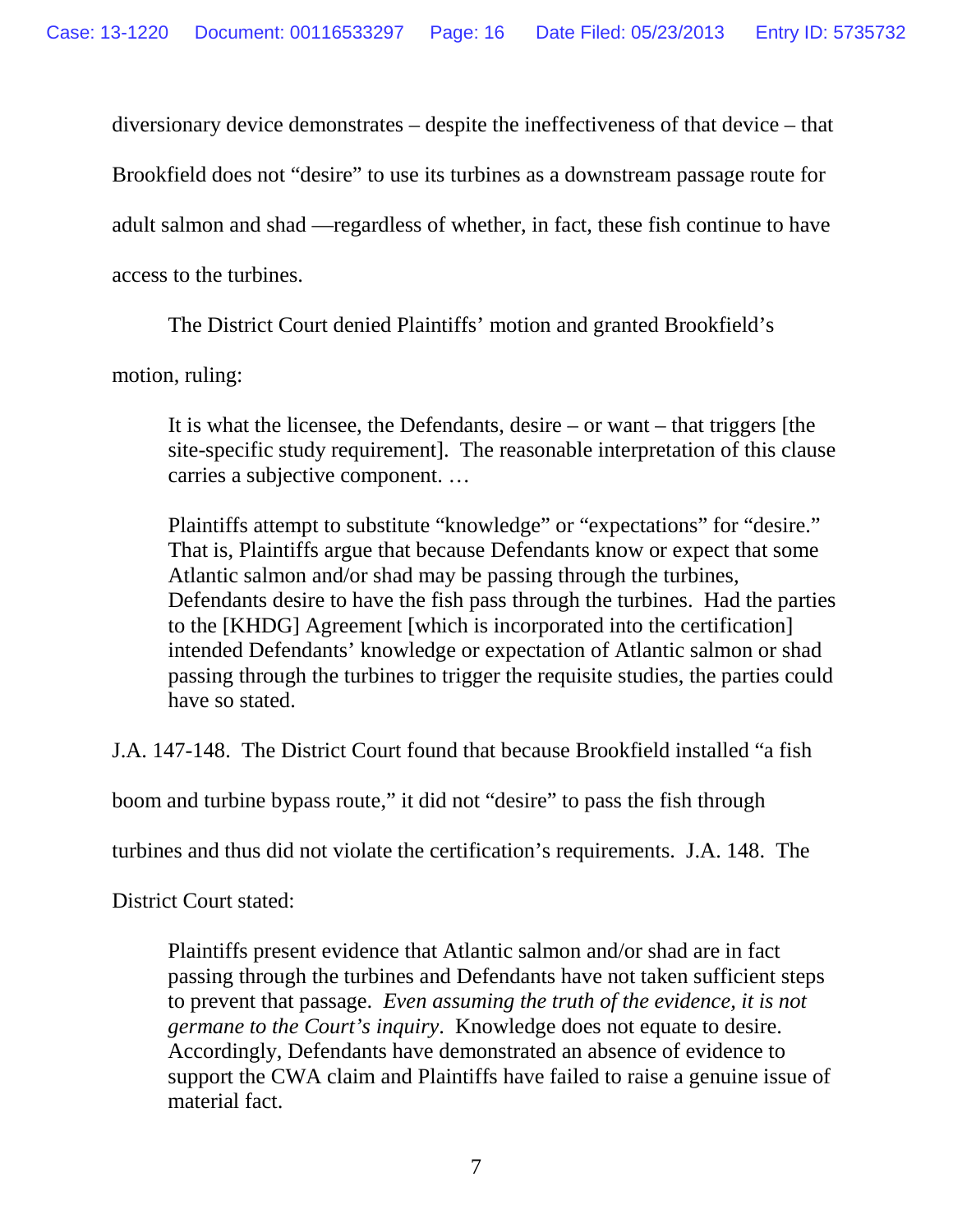J.A. 148-149 (emphasis added).

## **STATEMENT OF FACTS**

#### Adult Atlantic Salmon And American Shad In The Kennebec River

Atlantic salmon are anadromous, meaning they are born in fresh water, migrate to the ocean, and then return to fresh water to spawn. J.A. 88 (SF 41). The Atlantic salmon population of Maine's Kennebec River was placed on the ESA's endangered species list on June 19, 2009. J.A. 84 (SF 17). Adult Atlantic salmon spawn in a tributary to the Kennebec River known as the Sandy River, with each adult female laying eggs there in the late fall. J.A. 88, 91 (SF 42, 59). Postspawning adults, known as "kelts," migrate downstream in the Kennebec in April, May, October, November, and December. J.A. 88, 91 (SF 43, 62, 64).

After the eggs hatch, the resultant juvenile salmon spend one to three years feeding and growing until they undergo a series of body chemistry changes; at this point, they become "smolts" ready to enter salt water. J.A. 88 (SF 45, 46). Smolts migrate down the Kennebec in the spring. J.A. 91 (SF 62, 63). The smolts that survive this migration spend one to three years in the ocean, developing into mature adult salmon ready to return to their natal rivers to complete the spawning cycle. J.A. 89 (SF 49). Generally, adult salmon migrate upstream in the Kennebec from May to October. J.A. 91 (SF 58). Some Atlantic salmon are capable of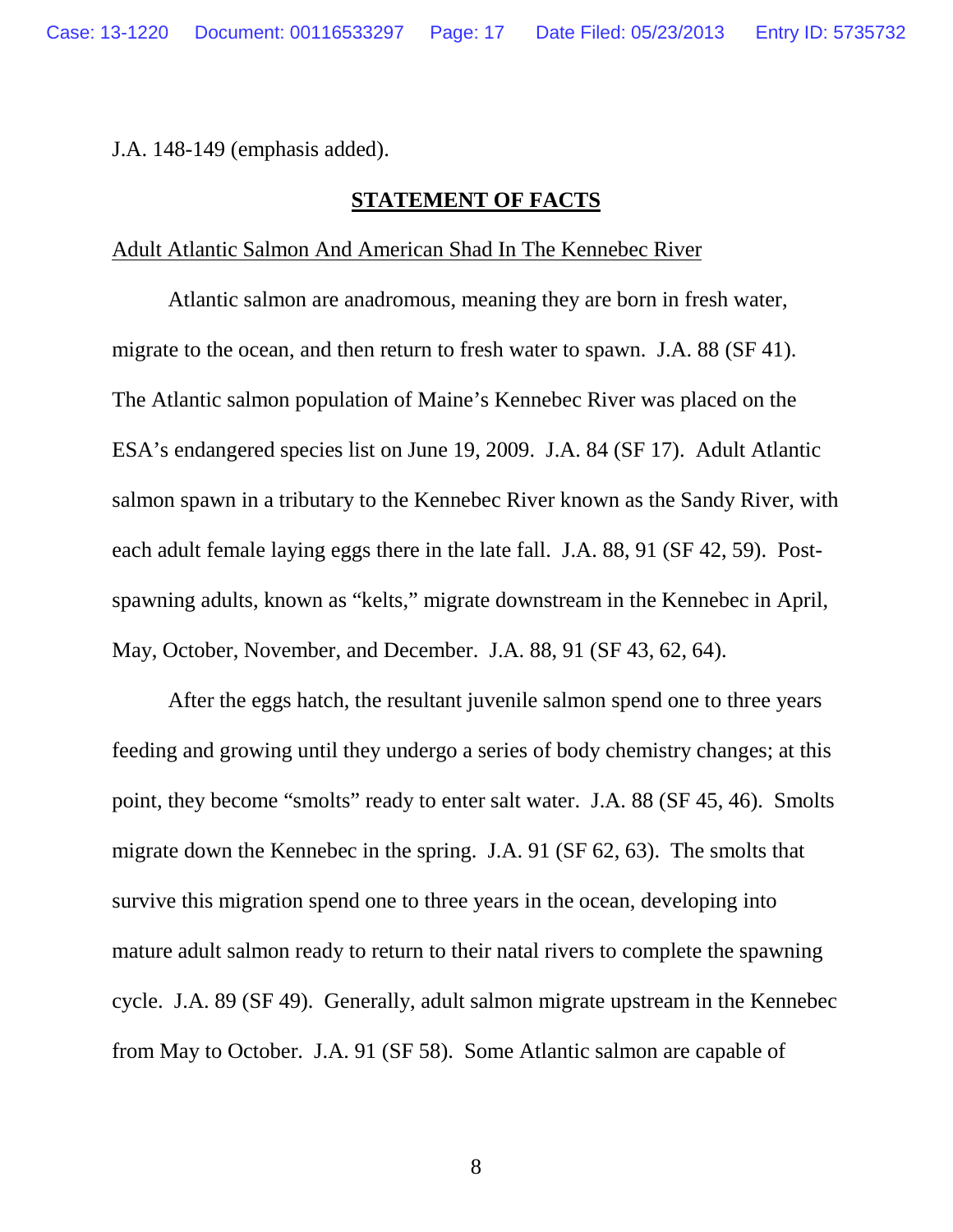completing this spawning and migration cycle several times over the course of a lifetime. J.A. 92 (SF 65).

American shad are also an anadromous species. Adult shad return to the Kennebec River from the ocean from May to mid-July, and then out-migrate down the Kennebec after spawning. J.A. 92 (SF 66). Adult shad migrate down the Kennebec River from June through August. J.A. 110-111 (Defendants' Opposition to Plaintiffs' Statement of Material Facts ["Def. Opp. SMF"] ¶ 7).

The Hydro Kennebec Project does not have any mechanism that would allow upstream-migrating adult salmon or shad to pass upstream. J.A. 100 (SF 118). Adult salmon and shad returning to the Kennebec River are therefore trapped at the Lockwood Project, the next dam downstream, and trucked upstream. The adult Atlantic salmon are put into trucks and transported to, and deposited in, the Sandy River spawning grounds located upstream of Hydro Kennebec and three other Kennebec hydroelectric projects. J.A. 92, 100 (SF 67-68, 71, 118). From 2006-2011, many dozens of adult salmon returned to the Kennebec River and were counted when trapped at Lockwood for trucking. J.A. 92 (SF 69). Returning adult American shad trapped at Lockwood are trucked to, and deposited in, spawning areas in the Kennebec River upstream of the Hydro Kennebec Project. J.A. 92 (SF 66, 70-71); J.A. 111 (Def. Opp. SMF ¶ 9).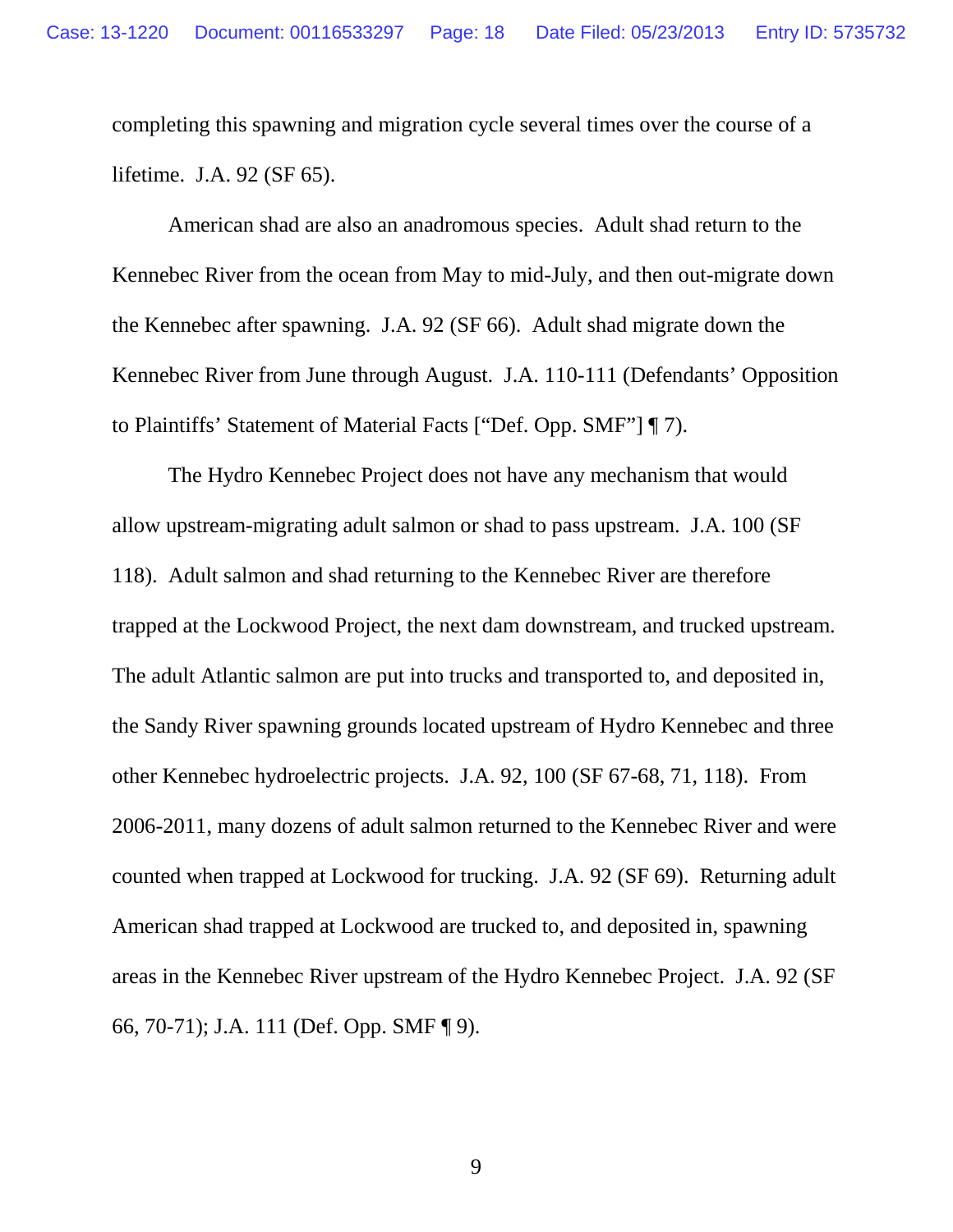## The Hydro Kennebec Project

Hydro Kennebec is the second hydroelectric project on the Kennebec River upstream of the Merrymeeting Bay estuary. J.A. 82, 83 (SF 1, 3). The Hydro Kennebec Project is owned by defendant Hydro Kennebec, LLC, which is also the holder of the Federal Energy Regulatory Commission ("FERC") license to operate the Project. J.A. 83-84 (SF 6, 9-10). Defendant Brookfield Power US Asset Management, LLC ("Brookfield Power") is the management entity operating the project on a day-to-day basis, and has primary responsibility for ensuring that the Project complies with environmental laws such as the ESA and CWA. J.A. 83-84 (SF 8-9, 11).

The Hydro Kennebec Project spans the entire width of the Kennebec River. J.A. 83 (SF 4). By damming the river, the Project creates a 3,900-acre impoundment upstream of the Project, which extends approximately four miles upstream. J.A. 83 (SF 5). The Project has two hydroelectric turbines used to generate electricity. J.A. 93 (SF 73-74).

#### Downstream Fish Passage At The Hydro Kennebec Project

All Atlantic salmon migrating downstream from the Sandy River must pass four hydroelectric dams on the Kennebec River to reach Merrymeeting Bay and then the ocean: the Weston, Shawmut, Hydro Kennebec, and Lockwood Projects, in that order. J.A. 91 (SF 62). All American shad migrating downstream from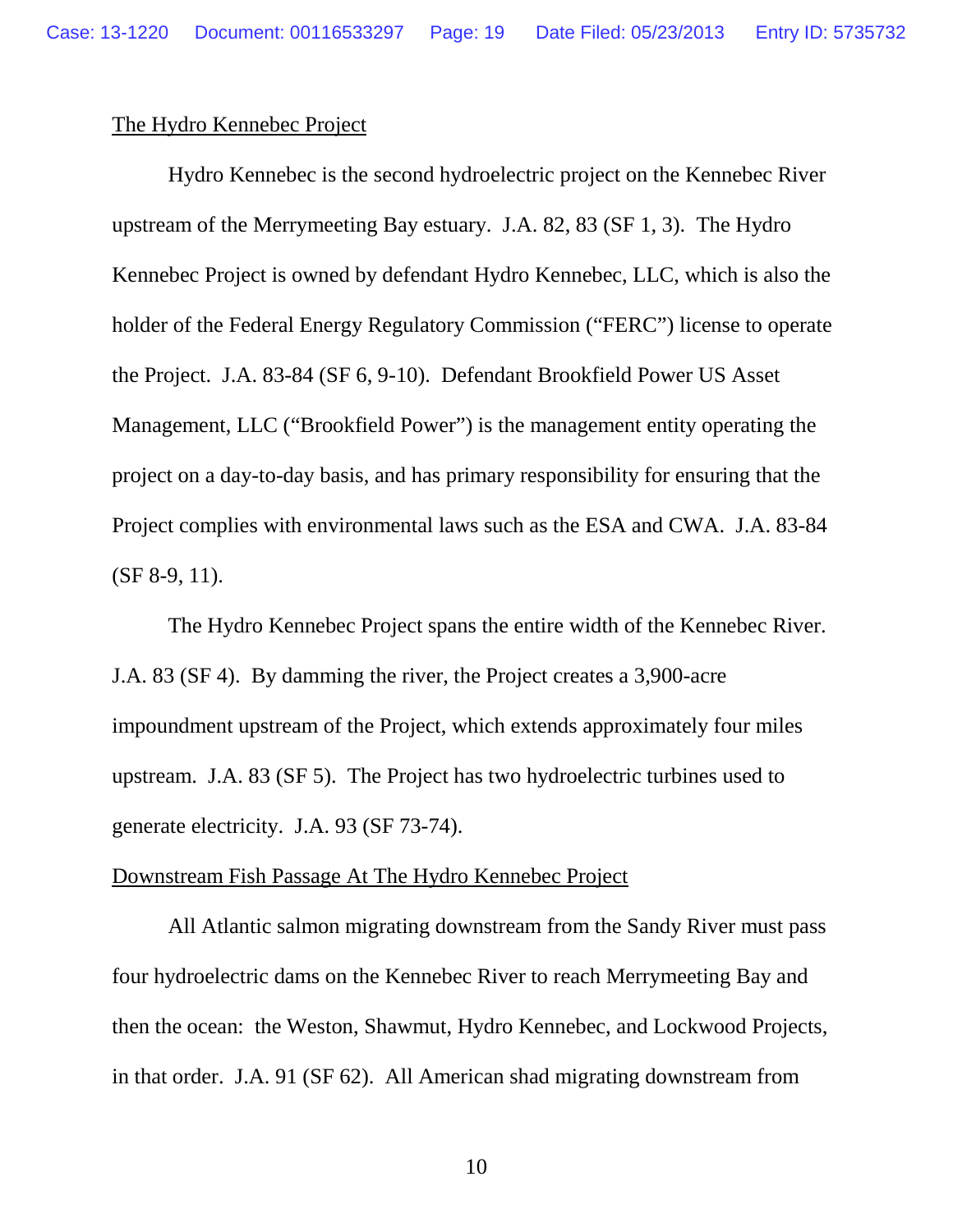above the Hydro Kennebec Project on the Kennebec River must pass the Hydro Kennebec and Lockwood Projects, in that order, to reach Merrymeeting Bay and then the ocean. J.A. 83, 91 (SF 3, 62).

Downstream migrating salmon and shad can pass the Hydro Kennebec Project by three means: through the turbines, through a fish bypass slot, or over the spillway. J.A. 93 (SF 72). Fish cannot pass over the spillway unless there is water flowing over the spillway (a condition known as "spill"); spill occurs only when the flow of the river is high enough that it exceeds the maximum flow capacity of the two turbines and the fish bypass. J.A. 93 (SF 79). When there is no spill, downstream migrating salmon and shad can pass the Project only through the turbines or the bypass slot. J.A. 93, 105 (SF 79, 147). Downstream migrating fish pass through the Project's turbines both when there is spill and when there is no spill, but a greater proportion of them pass through the turbines at the Project when there is no spill. J.A. 97 (SF 104). See also Defendants' Motion for Summary Judgment (Docket Entry 106), at 14 (fish do pass through the Project's turbines).

Downstream migrating fish that pass through the Project's turbines are at risk of injury or mortality from blade strike. J.A. 93 (SF 80). The Project's two turbines each have four blades that spin at 115 revolutions per minute, *i.e.,* roughly twice per second for each blade, when generating electricity, J.A. 93 (SF 73-74).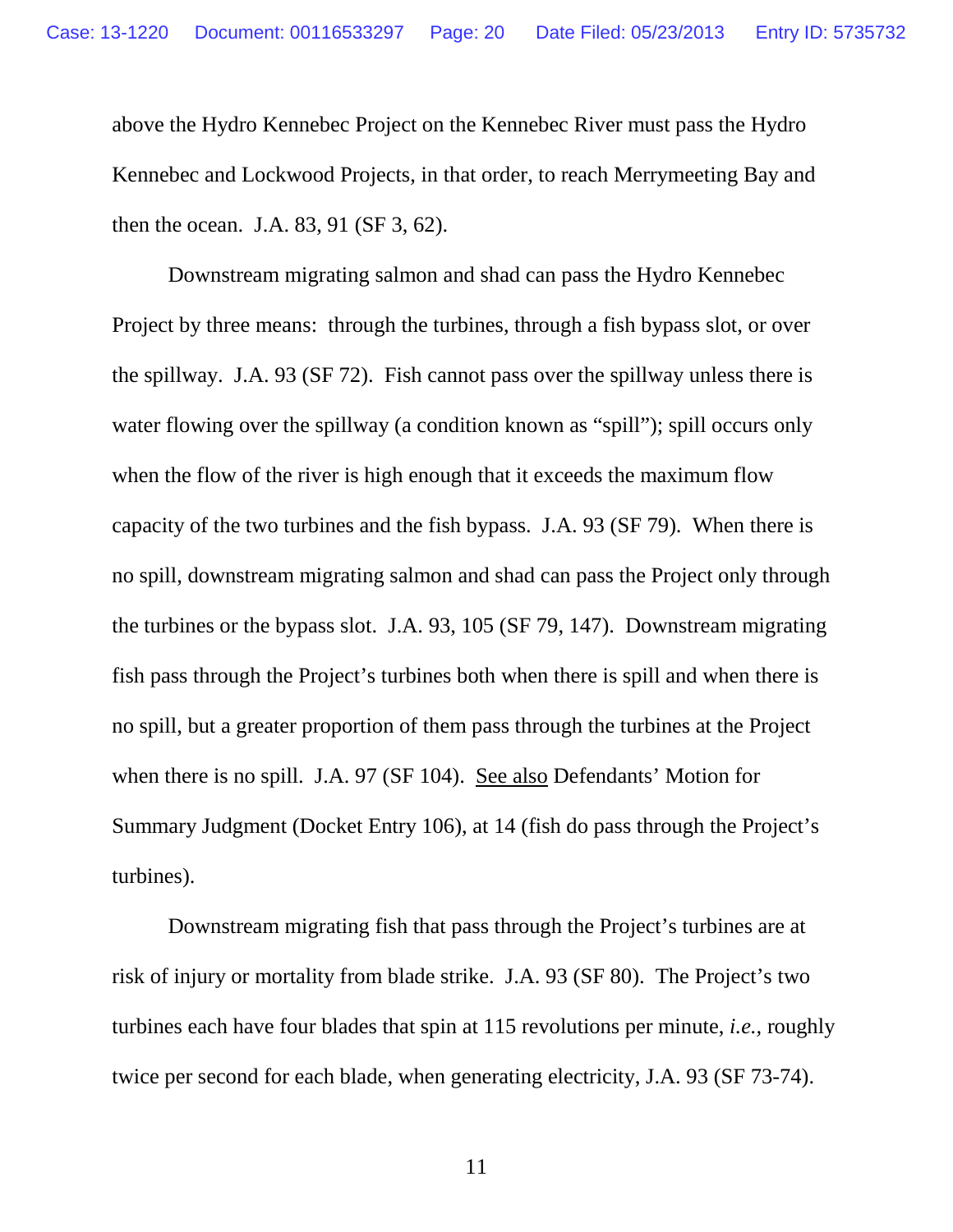The larger the fish, the more likely it will be struck by a blade during passage through one of the Project's turbines. J.A. 95 (SF 92).

The fish bypass, installed in 2006, is a 4-foot by 8-foot rectangular slot located near the Project's turbine intakes. J.A. 93, 103 (SF 76, 137). The maximum flow rate of the bypass (the rate of river flow through the river when the bypass is fully open) is only 320 cubic feet per second ("cfs"). J.A. 93 (SF 77). In contrast, the Project's turbines have a combined maximum flow rate of approximately 7,900 cfs. J.A. 93 (SF 75).

Brookfield has attempted to place a floating guidance boom with a hanging curtain in front of the turbine intakes, to try to route fish to the relatively tiny bypass slot, but this system has had a variety of problems. Specifically:

- High river flows cause the boom to be pulled below the water's surface, providing an opportunity for fish to pass over the boom to the turbine intakes directly behind it. J.A. 120 (Def. Opp. SMF ¶¶ 35-36).
- In 2007, 2010, and 2011, the curtain hanging below the boom ripped, creating holes large enough for fish to swim through. J.A. 120 (Def. Opp. SMF ¶ 37).
- On the occasions when the curtain ripped, the boom and curtain system was completely removed for repairs. J.A. 120-121 (Def. Opp. SMF ¶ 38).
- From April 1 to May 28, 2007, and from April 1 to May 19, 2008, high flows in the Kennebec River prevented the initial installation of the boom and curtain. J.A. 121 (Def. Opp. SMF ¶ 39).
- In 2008, the boom was iced-in and damaged from mid-December through the end of the year. J.A. 121 (Def. Opp. SMF  $\P$  40).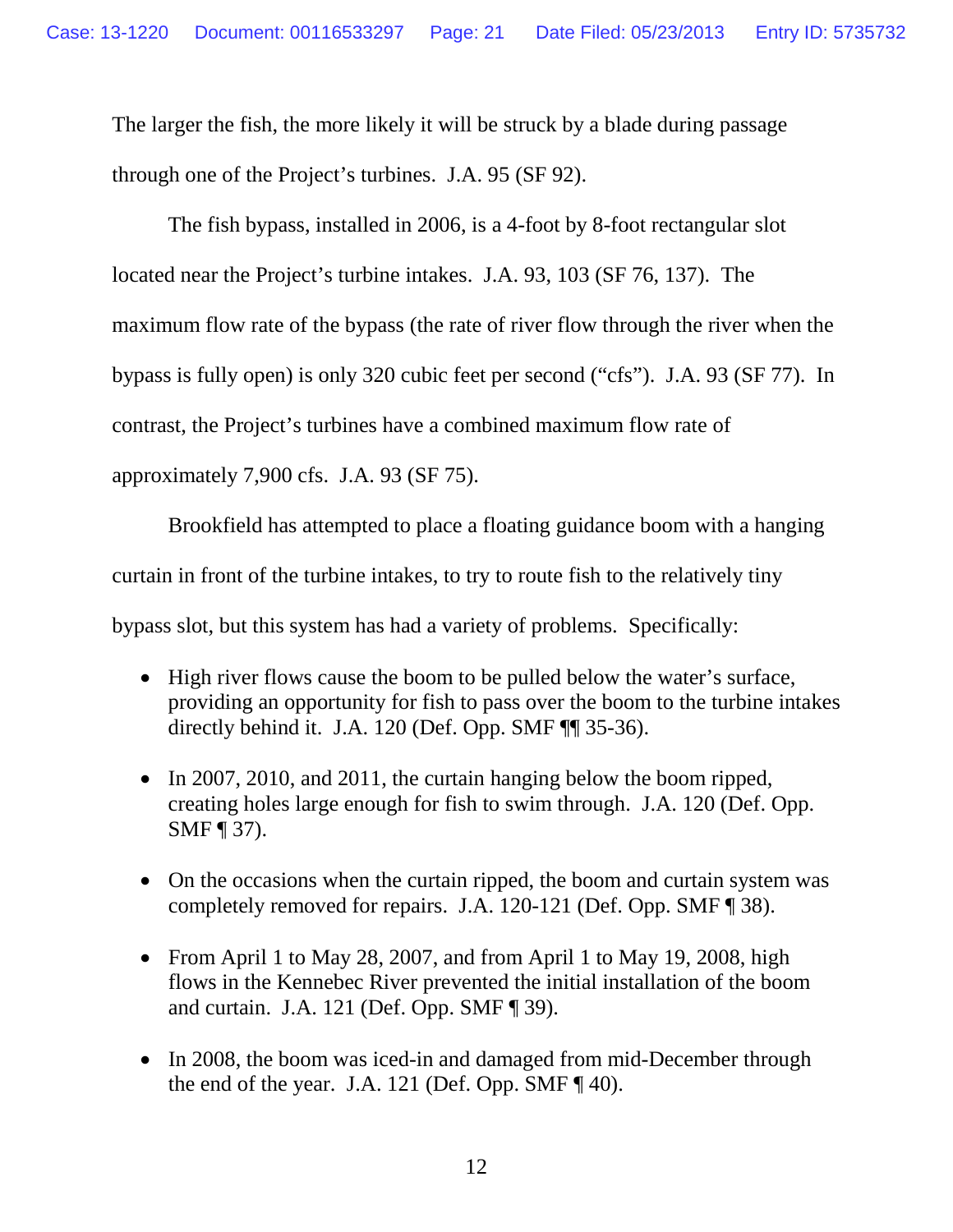• The boom does not extend all the way to the entrance of the bypass; there is a 4-5 foot gap (J.A. 215 (FERC inspection report) and Defendants' Opposition to Plaintiffs' Additional Statement of Facts, p. 3 (¶25) (Docket Entry 125) through which fish can pass.

Moreover, studies conducted by Brookfield have demonstrated that, *even when the boom and curtain are fully deployed and operational*, a significant percentage of salmon avoid the boom and curtain and pass downstream through the turbines. J.A. 104-105 (SF 143, 144, 146) (17% passed via the turbines during a time when spill was occurring); J.A. 105 (SF 147) (as many as 61% passed via the turbines during a time when no spill was occurring); J.A. 857 (NMFS Biological Opinion indicates that 31% passed via the turbines even with the latest version of the guidance boom and curtain in place). These guidance devices function no differently in their ability to guide shad towards the bypass and away from the turbines. J.A. 105 (SF 148). In 2011, a NMFS biologist told Brookfield, in response to its proposal to install a new guidance boom at the Project, that "effectiveness studies to date on fish booms in [Maine] have not been very encouraging." J.A. 104 (SF 141, 142).

Despite its knowledge that the boom and curtain system is only partially effective at keeping fish out of the turbines even when fully operational, Brookfield has made the decision to operate its turbines continuously during salmon and shad migration seasons, thus affording adult salmon and shad access to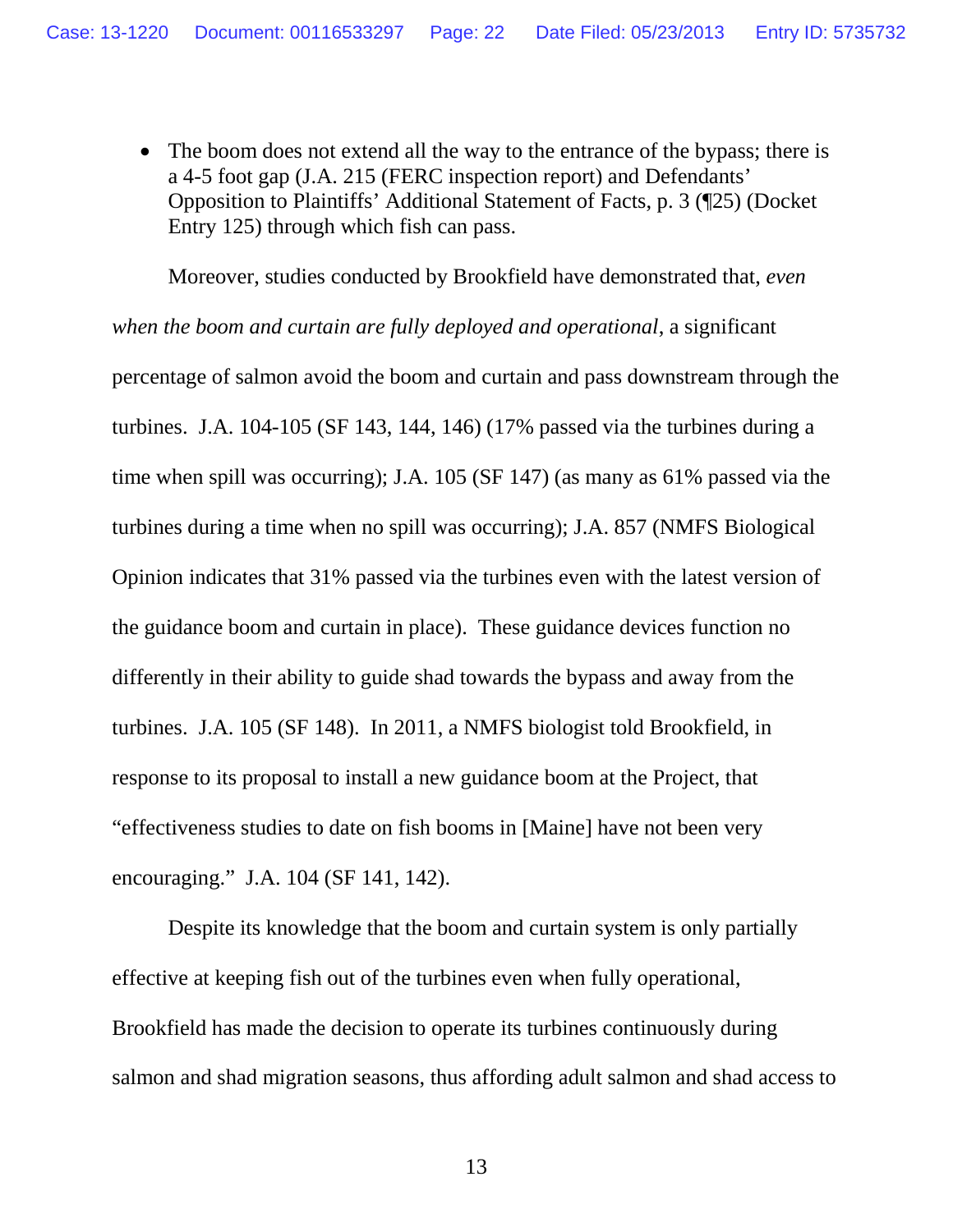the Project's spinning turbines. Brookfield has continued to operate its turbines even when the guidance system is damaged, or completely inoperable, and it has not considered acting otherwise. J.A. 105 (SF 149). See J.A. 148 (SJ Order at 6: "Plaintiffs present evidence that Atlantic salmon and/or shad are in fact passing through the turbines and Defendants have not taken sufficient steps to prevent that passage").

### The Clean Water Act Water Quality Certification

Congress declared that the objective of the CWA "is to restore and maintain the chemical, physical, and biological integrity of the Nation's waters." 33 U.S.C. § 1251(a). The CWA sets a "national goal" of "water quality which provides for the protection and propagation of fish, shellfish, and wildlife and provides for recreation in and on the water." 33 U.S.C. § 1251(a)(2). To further the objective and goals of the CWA, Congress directed states – or, if they fail to do so, the Environmental Protection Agency ("EPA") – to adopt water quality standards that "protect the public health or welfare, enhance the quality of water and serve the purposes of [the CWA]." 33 U.S.C. § 1313(c)(2)(A); id. at §§ 1313(a)(3)(C) and 1313(b)(1); 40 C.F.R. §§ 131.2 and 131.3(i); Friends of Merrymeeting Bay v. Olsen, 839 F. Supp. 2d 366, 370 (D. Me. 2012) ("Under the CWA, states are responsible for establishing water quality standards for all of their water bodies"). State water quality standards must specify designated uses of its waters (such as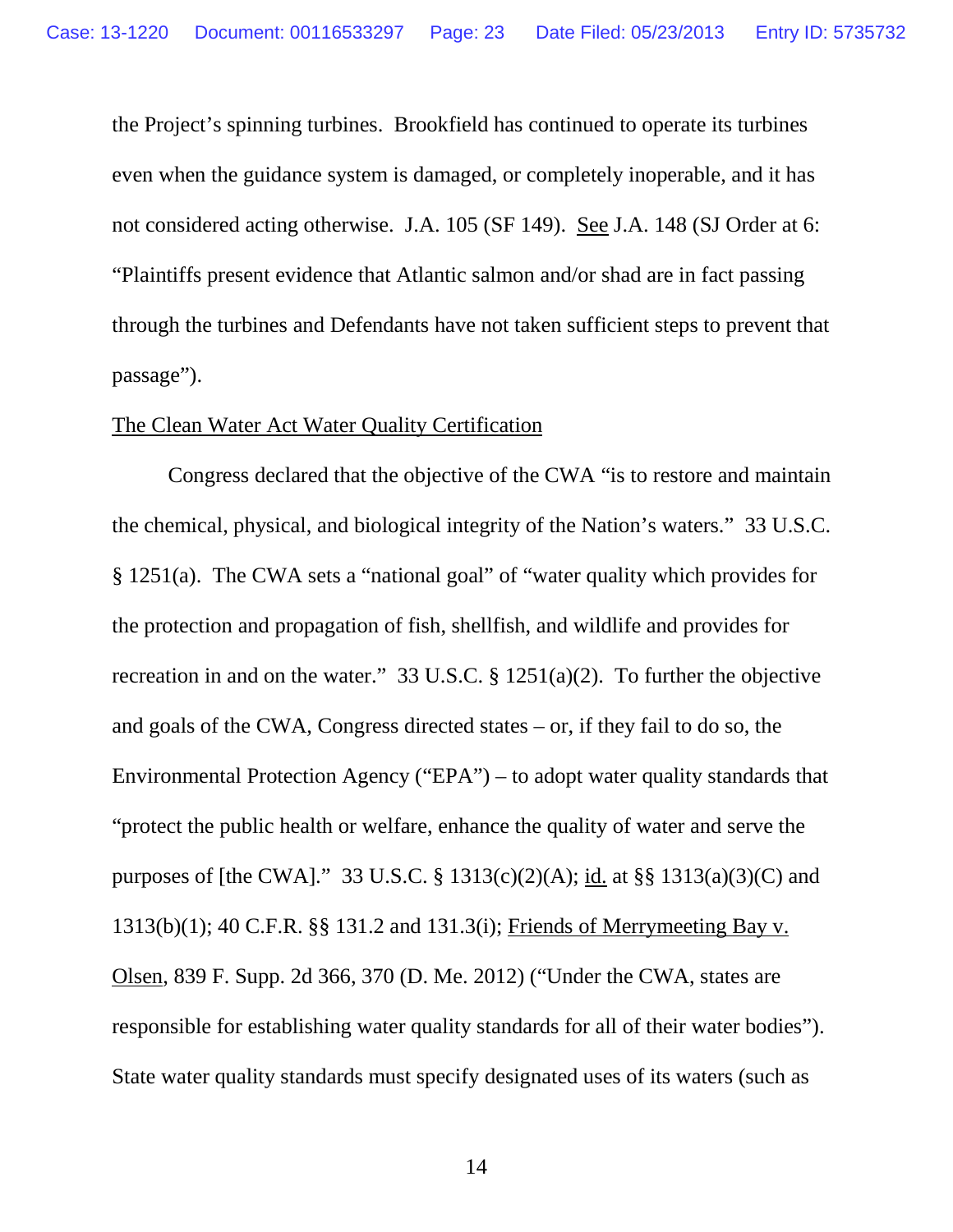habitat for fish or other aquatic life) and set forth criteria to protect such uses. 33

U.S.C. § 1313(c)(2)(A); 40 C.F.R. §§ 131.2 and 131.3(i); Olsen, 839 F. Supp. 2d at 370.

In Maine, the Legislature sets water quality standards. 38 M.R.S.A. § 464(1) and (2); Olsen, 839 F. Supp. 2d at 371. The Kennebec River in the impoundment above the Hydro Kennebec Project has been classified by the State of Maine as a Class C waterway. 38 M.R.S.A. § 467(4)(A)(10-A)(a). The Legislature has declared:

*Class C waters must be of such quality that they are suitable* for the designated uses of drinking water supply after treatment; fishing; agriculture; recreation in and on the water; industrial process and cooling water; hydroelectric power generation, except as prohibited under Title 12, section 403; navigation; and *as a habitat for fish and other aquatic life*.

38 M.R.S.A. § 465(4)(A) (emphasis added). The Kennebec River immediately below the Hydro Kennebec Project (until it reaches the impoundment created by the next dam downstream, Lockwood) has been classified by the State of Maine as a Class B waterway. 38 M.R.S.A. § 467(4)(A)(10-A). The Legislature has

declared:

A. *Class B waters must be of such quality that they are suitable* for the designated uses of drinking water supply after treatment; fishing; agriculture; recreation in and on the water; industrial process and cooling water supply; hydroelectric power generation, except as prohibited under Title 12 section 403; navigation; and *as habitat for fish and other aquatic life. The habitat must be characterized as unimpaired.*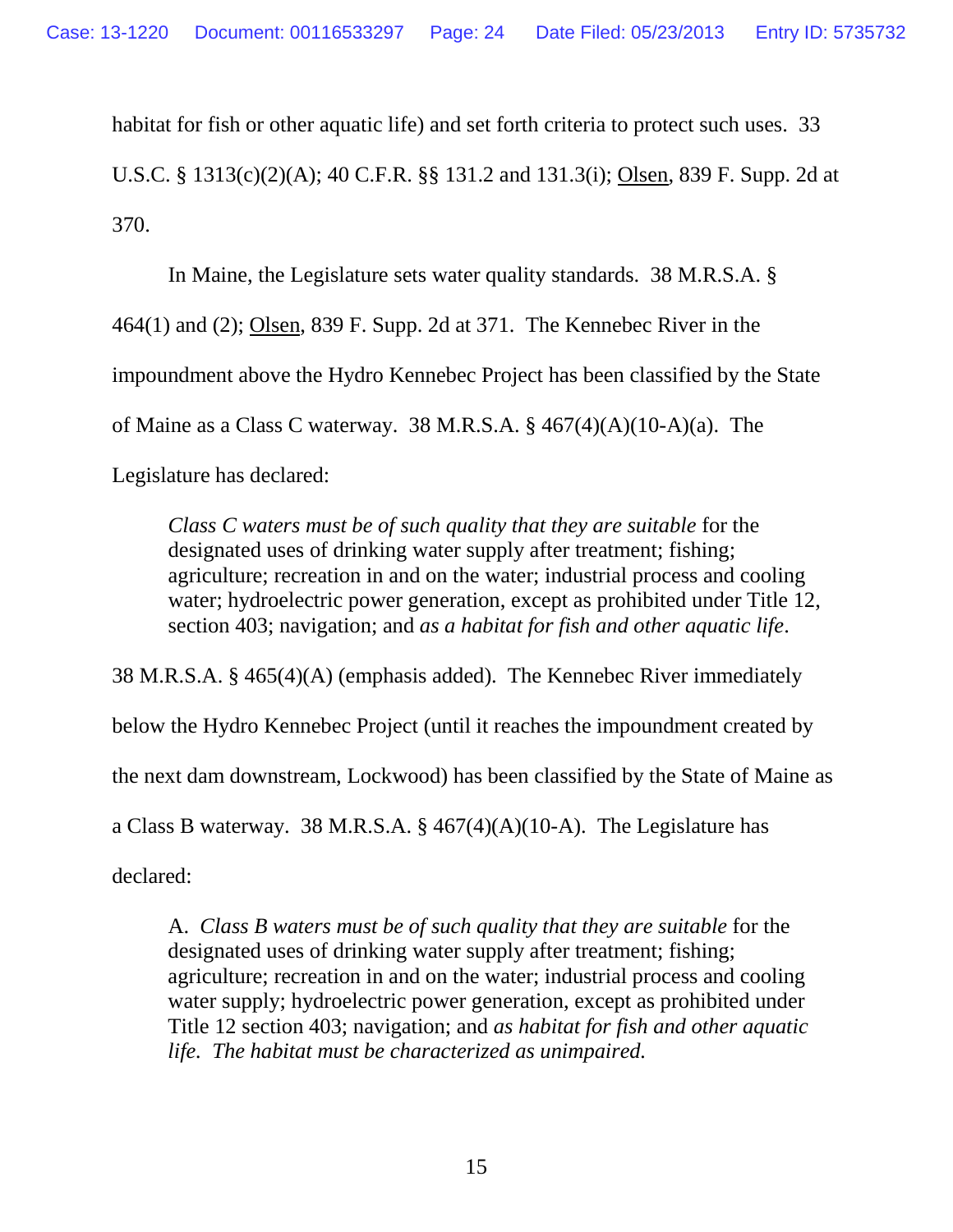38 M.R.S.A. § 465(3) (emphasis added). "'Unimpaired' means without a diminished capacity to support aquatic life." 38 M.R.S.A. § 466(11). These classifications were approved by EPA under 33 U.S.C. § 1313(c), thus becoming "part of the federal law," Arkansas v. Oklahoma, 503 U.S. 91, 110 (1992).

Provisions for fish passage, such as the portions of the Hydro Kennebec water quality certification at issue here, "clearly bear on the attainment of the designated uses of fishing, recreation and fish habitat," and thus are integral to Maine's water quality standards. S.D. Warren Co. v. Maine Dep't of Envtl. Prot., 2004 Me. Super. LEXIS 115, at \*10 (Cumberland County May 4, 2004), aff'd, 2005 Me. 27, 868 A.2d 210 (Me. 2005), aff'd, 547 U.S. 370 (2006) (quoting Bangor Hydro-Electric Co. v. Bd. of Envtl. Prot., 595 A.2d 438, 443 (Me. 1991)); see Olsen, 839 F. Supp. 2d at 374, n.8. Maine environmental regulators regularly require hydroelectric dams to provide passage for fish in order to assure attainment of the designated uses contained in water quality standards. E.g., Save Our Sebasticook, Inc. v. Bd. of Envtl. Prot., 2007 Me. 102, ¶5, 928 A.2d 736, 739 (Me. 2007) (fish passage required at Sebasticook River dam); S.D. Warren, 2004 Me. Super. LEXIS 115, at \*10-14 (fish passage required at Presumpscot River dams).

Under Section 401 of the CWA, federally-licensed hydroelectric projects must obtain a water quality certification as a condition of their operation. See generally S.D. Warren Co. v. Maine Bd. Of Envtl. Prot., 547 U.S. 370 (2006). The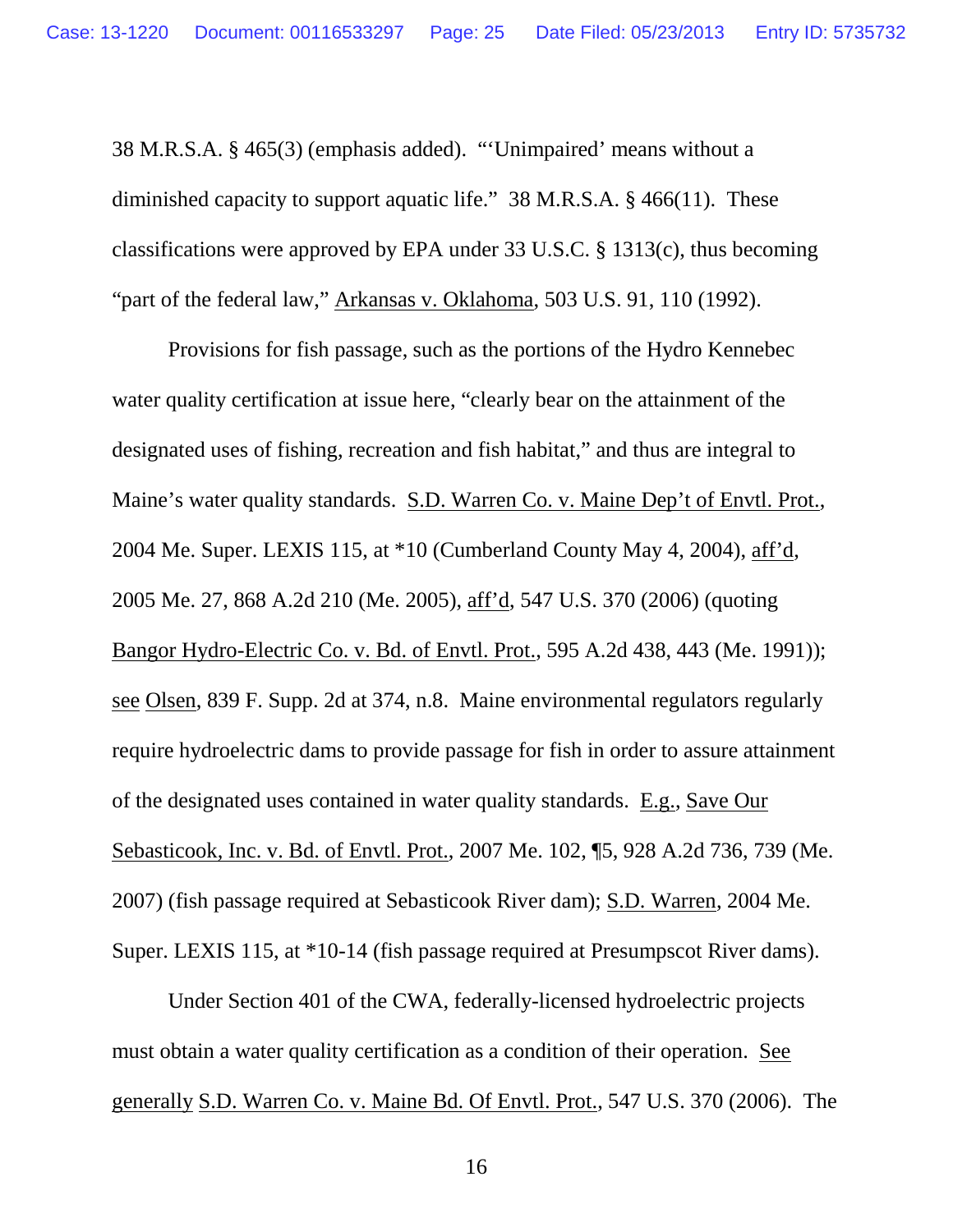purpose of the water quality certification, which becomes part of the facility's FERC license, is to ensure that the dam's operation will not prevent attainment of water quality standards. Id. at  $386<sup>3</sup>$  $386<sup>3</sup>$  Accordingly, water quality certifications contain operating limitations. 33 U.S.C. § 1341(d); S.D. Warren, 547 U.S. at 386. Here, the water quality certification for the Hydro Kennebec Project provides:

INTERIM DOWNSTREAM FISH PASSAGE: The [licensee] shall continue and where needed improve existing operational measures to diminish entrainment, allow downstream passage, and *eliminate significant injury to out-migrating anadromous fish in accordance with the terms of the KHDG Settlement Agreement.*

J.A. 102 (SF 132) (emphasis added). The full text of the provision of the KHDG

Settlement Agreement thus incorporated into the water quality certification is as

follows:

- 4. Downstream passage at []Hydro Kennebec
	- a. Interim passage beginning upon the effective date of this Agreement:

(1) Generally. Licensee will continue and where needed improve existing interim operational measures (e.g. controlled spills, temporary turbine shutdowns), to diminish entrainment, allow downstream passage of outmigrating alewife, Atlantic salmon, blueback herring and

<span id="page-25-0"></span><sup>&</sup>lt;sup>3</sup> The narrative requirements of water quality certifications are enforceable in a federal citizen enforcement suit, such as this one, brought under 33 U.S.C. §§ 1365(a) & (f)(5). See PUD No. 1 of Jefferson County v. Washington Dep't of Ecology, 511 U.S. 700, 712-15 (1994) (narrative provisions enforceable); Oregon Natural Desert Ass'n v. Dombeck, 172 F.3d 1092, 1095 (9th Cir. 1998) (water quality certifications explicitly included among the "standards or limitations" enforceable in citizen suits).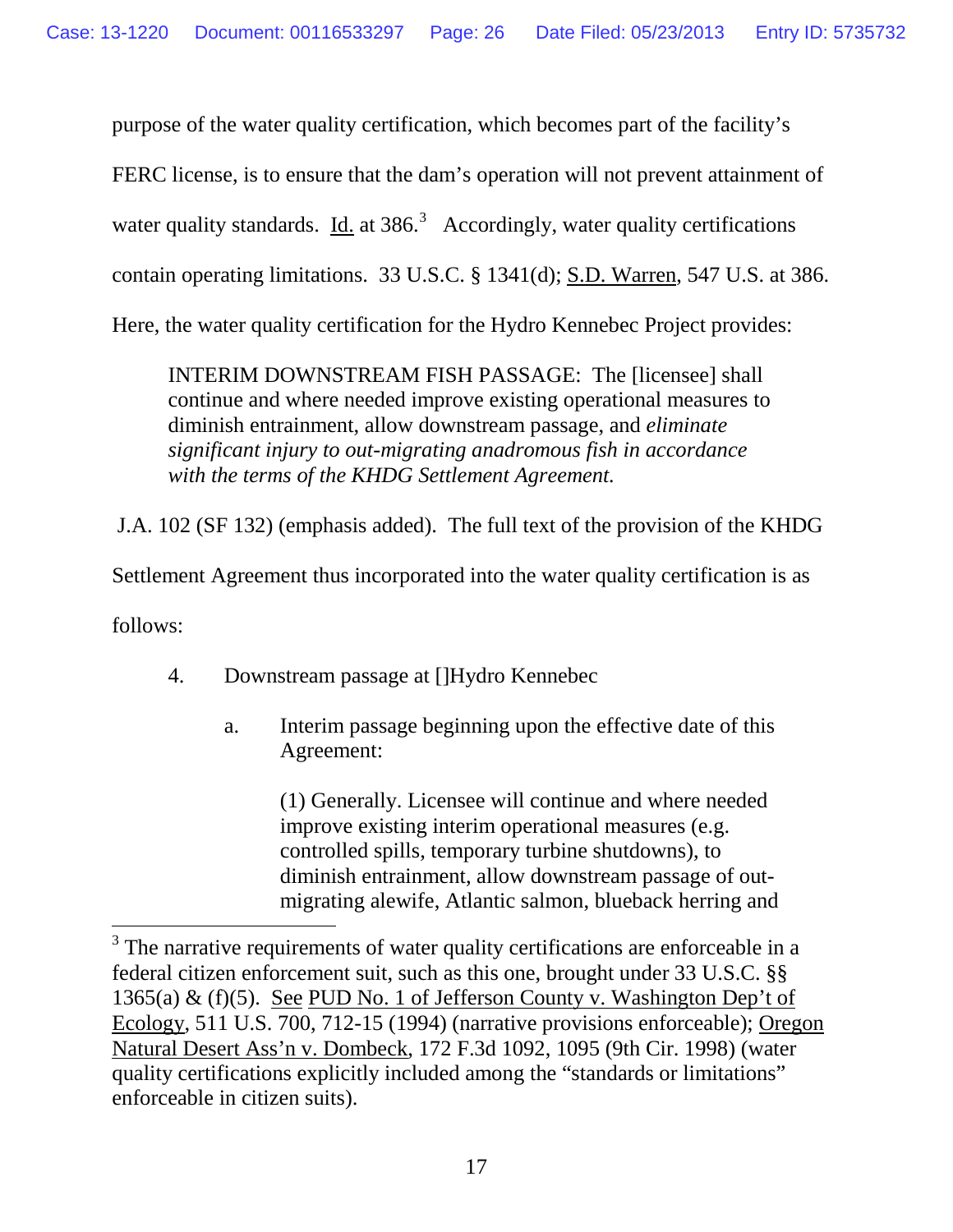American shad, and eliminate significant injury or mortality (immediate or delayed) to out-migrating species. Licensee agrees to consult with state and federal agencies to develop an approved plan for interim downstream passage facilities and/or operational measures to minimize impacts on downstream migrating fish, with evaluation based on qualitative observations.

(2) Passage through turbines. To the extent that licensee desires to achieve or continue interim downstream passage of out-migrating alewife, and/or juvenile Atlantic salmon or shad by means of passage through turbine(s), licensee must demonstrate, through site-specific qualitative studies designed and conducted in consultation with the resource agencies, that passage through turbine(s) will not result in significant injury and/or mortality (immediate or delayed). *In the event that adult shad and/or Atlantic salmon begin to inhabit the impoundment above the [] Hydro Kennebec project, and to the extent that licensee [Defendants] desires to achieve interim downstream passage of out-migrating adult Atlantic salmon and/or adult shad by means of passage through turbine(s), licensee must first demonstrate through site-specific quantitative studies designed and conducted in consultation with the resource agencies that passage through turbine(s) will not result in significant injury and/or mortality (immediate or delayed). In no event shall licensee be required to make this quantitative demonstration for adult shad and adult Atlantic salmon before May 1, 2006.*

Licensee shall conduct studies (designed in consultation with the resource agencies) prior to the date by which permanent downstream passage facilities are to be operational to determine the effectiveness of various downstream passage techniques in preparation for the design and installation of permanent downstream facilities.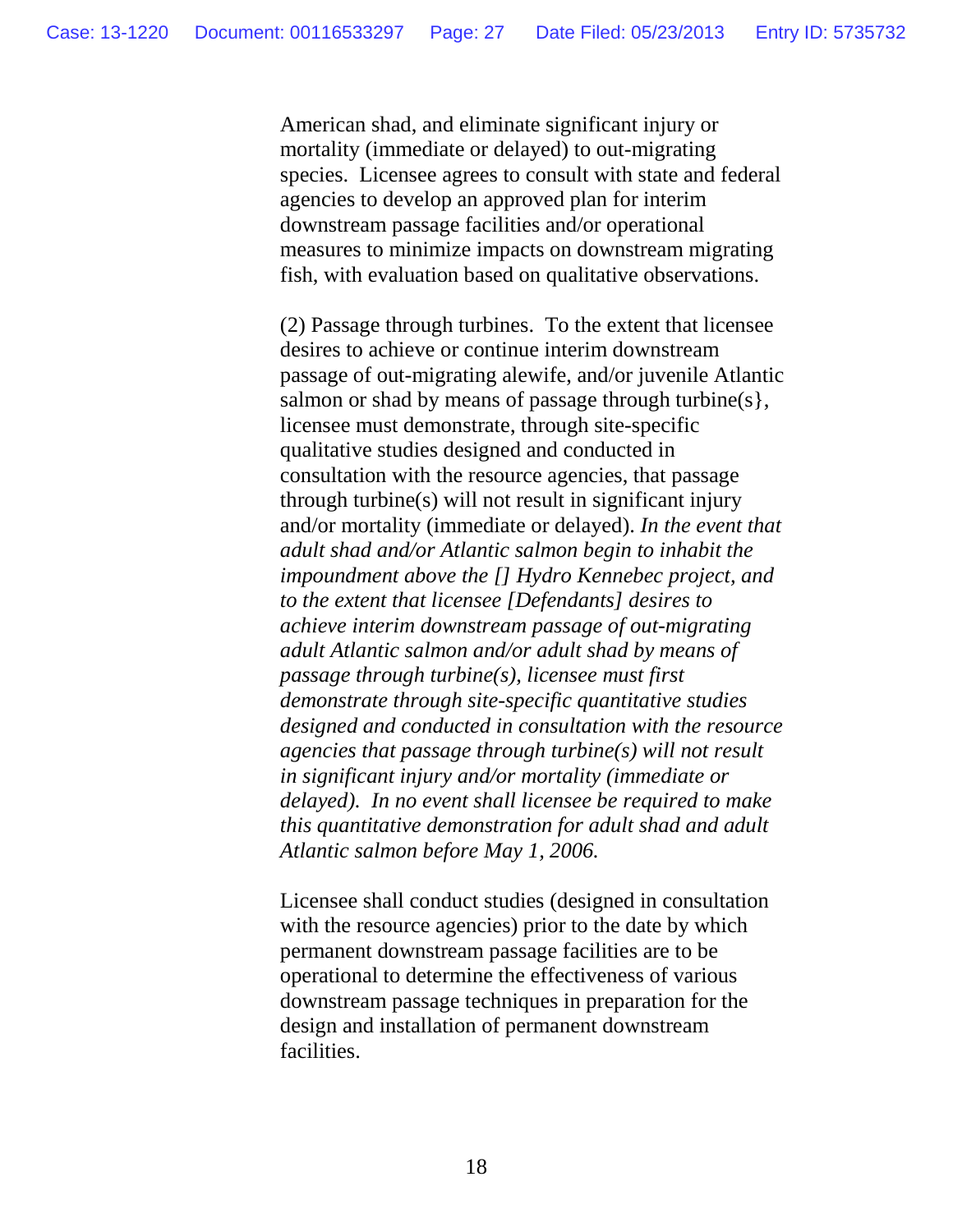J.A. 164-165 (KHDG Agreement at 11-12) (emphasis added). The italicized language is the portion of this provision at issue in this appeal.

## Plaintiffs' Clean Water Act Claim

Plaintiffs alleged in the Substituted Complaint that (1) adult Atlantic salmon and adult American shad inhabit the impoundment upstream of the Project, (2) Brookfield desires to use the Project's turbines as a means for some of these fish to pass the Project, and (3) Brookfield has not conducted any Project-specific study to show that such turbine passage does not cause significant injury and/or mortality (immediate or delayed) to these fish. $4$  J.A. 64-65 (Subst. Compl.  $\P$  36, 37). Plaintiffs claim that as a result, Brookfield violated the water quality certification provision prohibiting passage of adult salmon and shad through turbines unless and until the safety of such passage has been established by reliable site-specific studies. Accordingly, Plaintiffs claim that Brookfield has failed to "eliminate significant injury to out-migrating anadromous fish in accordance with the terms of the KHDG Settlement Agreement," as is required by the Hydro Kennebec water quality certification.

For relief, Plaintiffs requested an order requiring Defendants to comply with the water quality certification's prohibition against adult salmon and shad turbine

<span id="page-27-0"></span> $<sup>4</sup>$  In their Answers, Defendants admitted the first and third of these allegations.</sup> J.A. 47 (Answer of Hydro Kennebec ¶¶ 36, 37) and J.A. 77 (Answer of Brookfield Power ¶¶ 36, 37).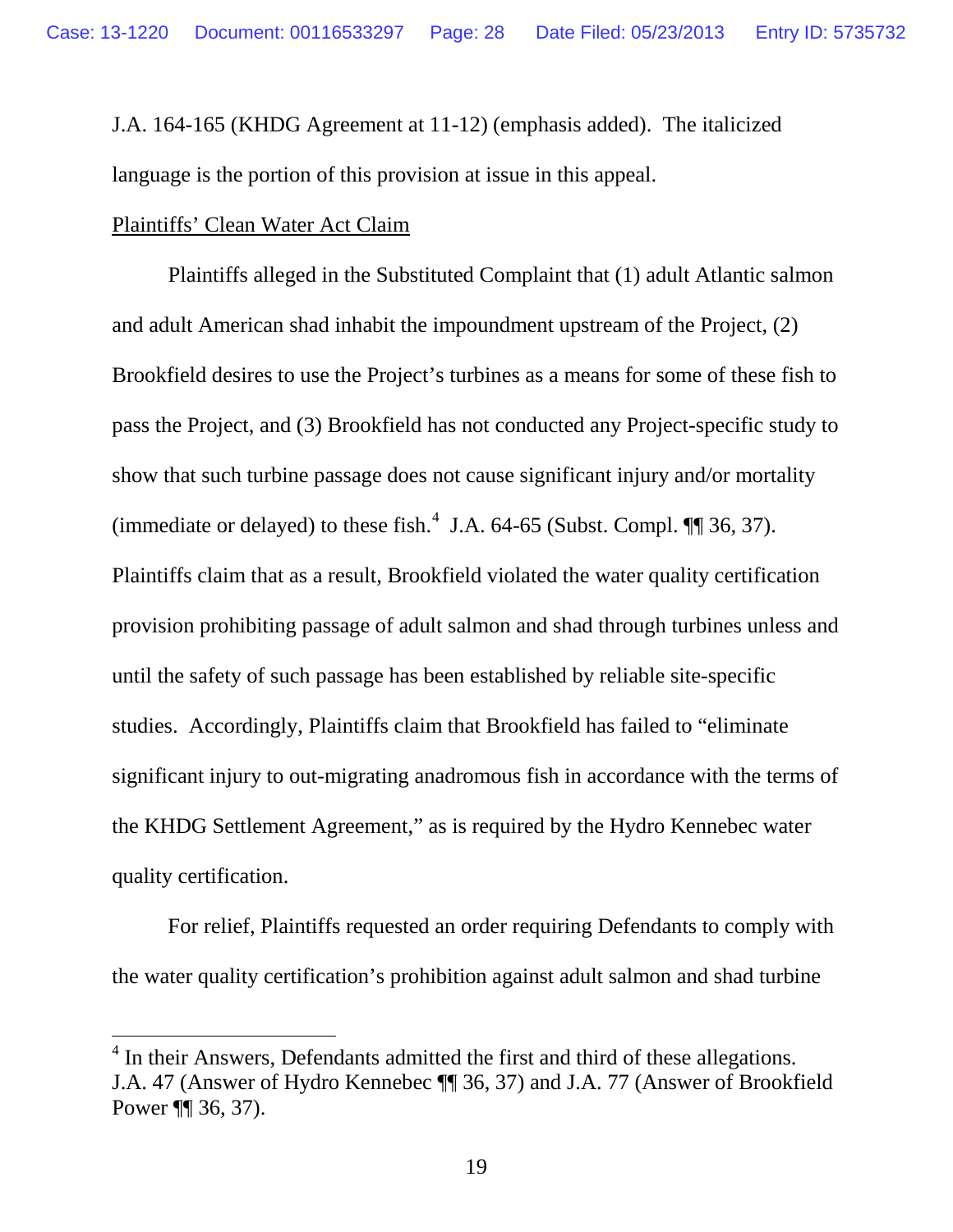passage. J.A. 69-70 (Subst. Compl. Relief Request c). Mere performance of sitespecific studies on the effect of turbine passage on adult salmon and shad would not be sufficient to comply with the water quality certification. Rather, turbine passage is not allowed under the terms of the certification unless and until Defendants "*first demonstrate* through site-specific quantitative studies…that passage through turbine(s) will not result in significant injury and/or mortality (immediate or delayed)." J.A. 102-103 (SF 134); J.A. 164-165 (KHDG Agreement at 11-12) (emphasis added). The water quality certification presumes that turbine passage for adult salmon and shad is unsafe unless site-specific studies prove otherwise. Plaintiffs seek to prevent Brookfield from continuing to allow turbine passage in the absence of reliable site-specific studies demonstrating that such passage is sufficiently safe.

## **SUMMARY OF ARGUMENT**

First, the District Court's grant of summary judgment to Brookfield on Plaintiffs' Clean Water Act claim was based solely on its finding that Brookfield did not "desire" to achieve downstream passage of adult salmon and shad at Hydro Kennebec through the Project's turbines. (Using turbines as a passage route is prohibited by Brookfield's CWA water quality certification unless site-specific studies prove that such passage is safe.) However, the District Court expressly and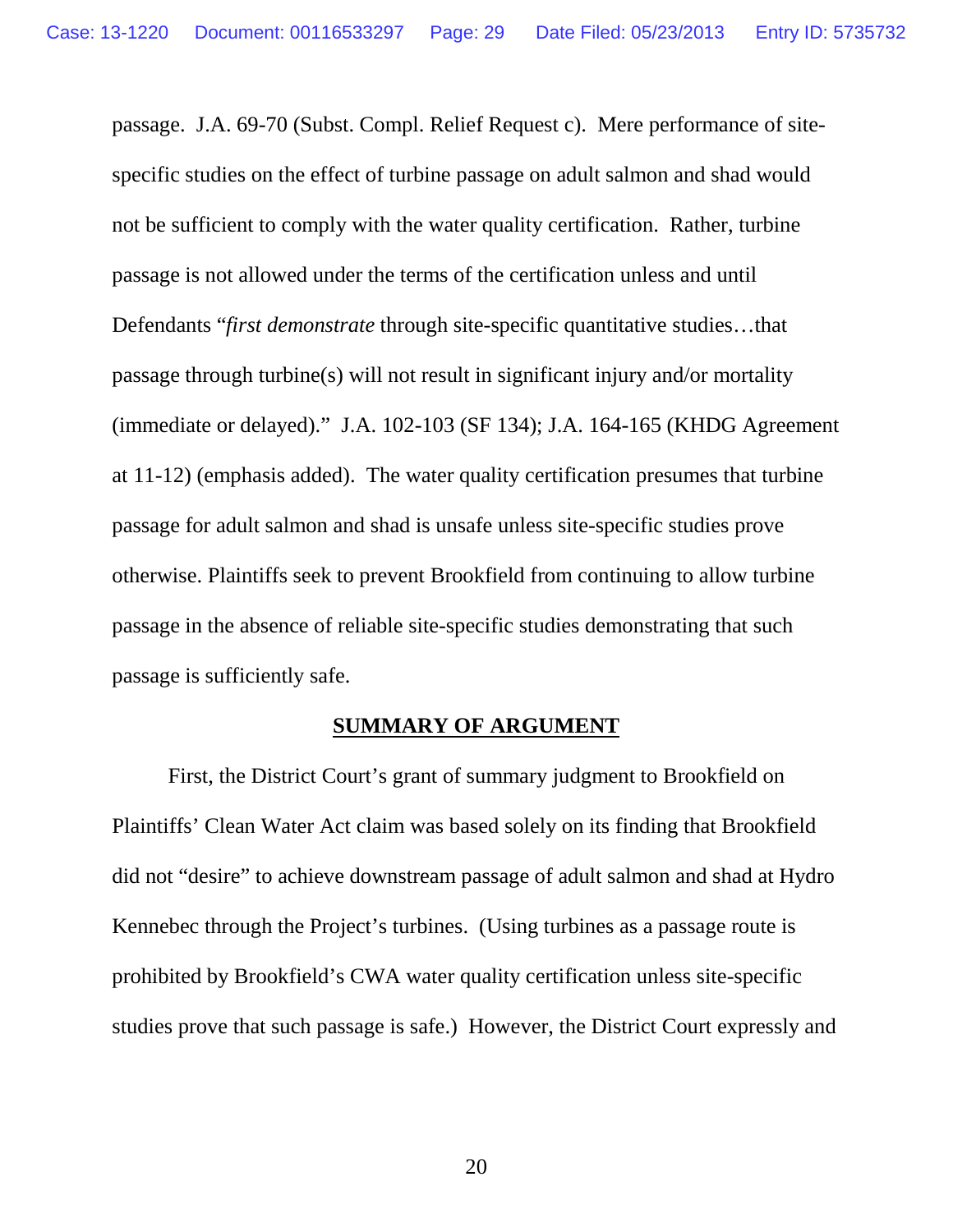improperly refused to consider the types of objective evidence routinely held to be relevant in determining a party's subjective desire.

Applying the correct "totality of the circumstances" approach to the undisputed evidence in the summary judgment record, as this Court recently did in United States v. Gen. Elec. Co., 670 F.3d 377 (1st Cir. 2012), and viewing those facts in the light most favorable to Plaintiffs, it is clear that at a minimum Plaintiffs raised a genuine issue of material fact as to whether Brookfield "desires" to maintain turbine passage as a means of downstream fish passage at the Hydro Kennebec Project.

Second, the undisputed material facts in the record entitle Plaintiffs to a ruling of summary judgment in their favor. Brookfield admits two of the three elements of Plaintiffs' claim (that adult salmon and shad inhabit the impoundment above the Project, and that no site-specific studies have been done). And when the totality of the circumstances are considered, it cannot reasonably be maintained that Brookfield has no "desire" to use its hydroelectric turbines as one means of passage for downstream migrating fish at Hydro Kennebec. Brookfield knew the boom and curtain system it installed to keep adult salmon and shad out of the turbines often did not work or could not even be installed; it knew that, even when the boom and curtain system was fully operational, fish could (and did) avoid it and access the turbines; and, knowing this, Brookfield continued, without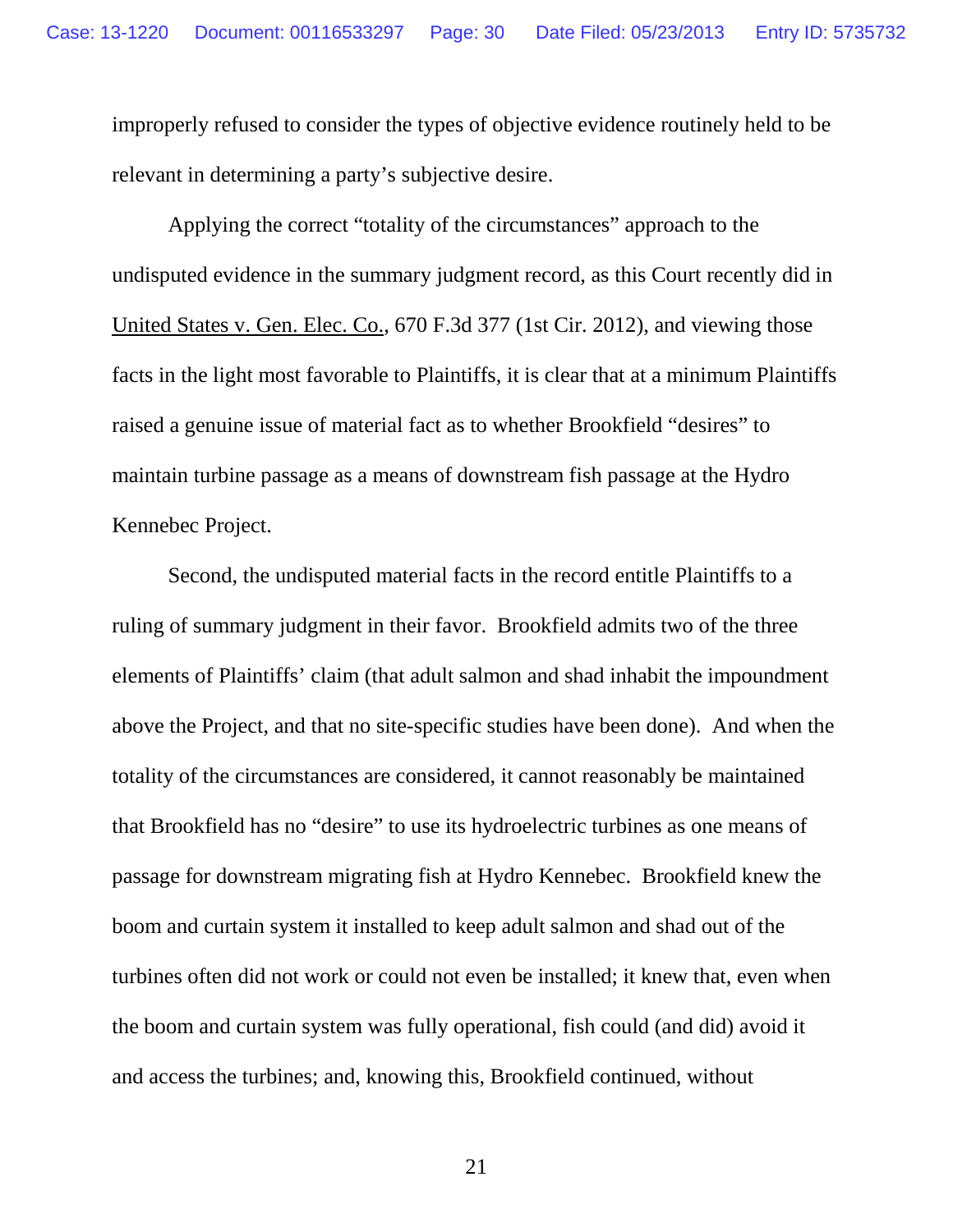interruption, to operate its turbines, and thus to make them available as one of the downstream passage routes for out-migrating salmon and shad.

Brookfield's arguments to the contrary before the District Court rely on tortured definitions of "inhabit" and "desire," which are contrary to common usage and established law, respectively. Brookfield also misconstrues the water quality certification in arguing that it must "desire" turbine passage as the *exclusive* means of downstream passage in order to be held liable; the certification expressly prohibits any degree of turbine passage unless such passage is first proven safe.

#### **ARGUMENT**

## **I. STANDARD OF REVIEW**

This Court "review[s] a grant or denial of summary judgment by the district court *de novo*," and "[t]he presence of cross-motions neither dilutes nor distorts [the *de novo*] standard of review." OneBeacon Am. Ins. Co. v. Commercial Union Assur. Co. of Canada, 684 F.3d 237, 241 (1st Cir. 2012) (citations and internal quotes omitted; brackets in the original).

As the District Court correctly explained, a party is entitled to summary judgment if, on the record before the Court, it appears "that there is no genuine dispute as to any material fact and the movant is entitled to judgment as a matter of law." Fed. R. Civ. P. 56(a). An issue is "genuine" if "the evidence is such that a reasonable jury could return a verdict for the nonmoving party." Anderson v.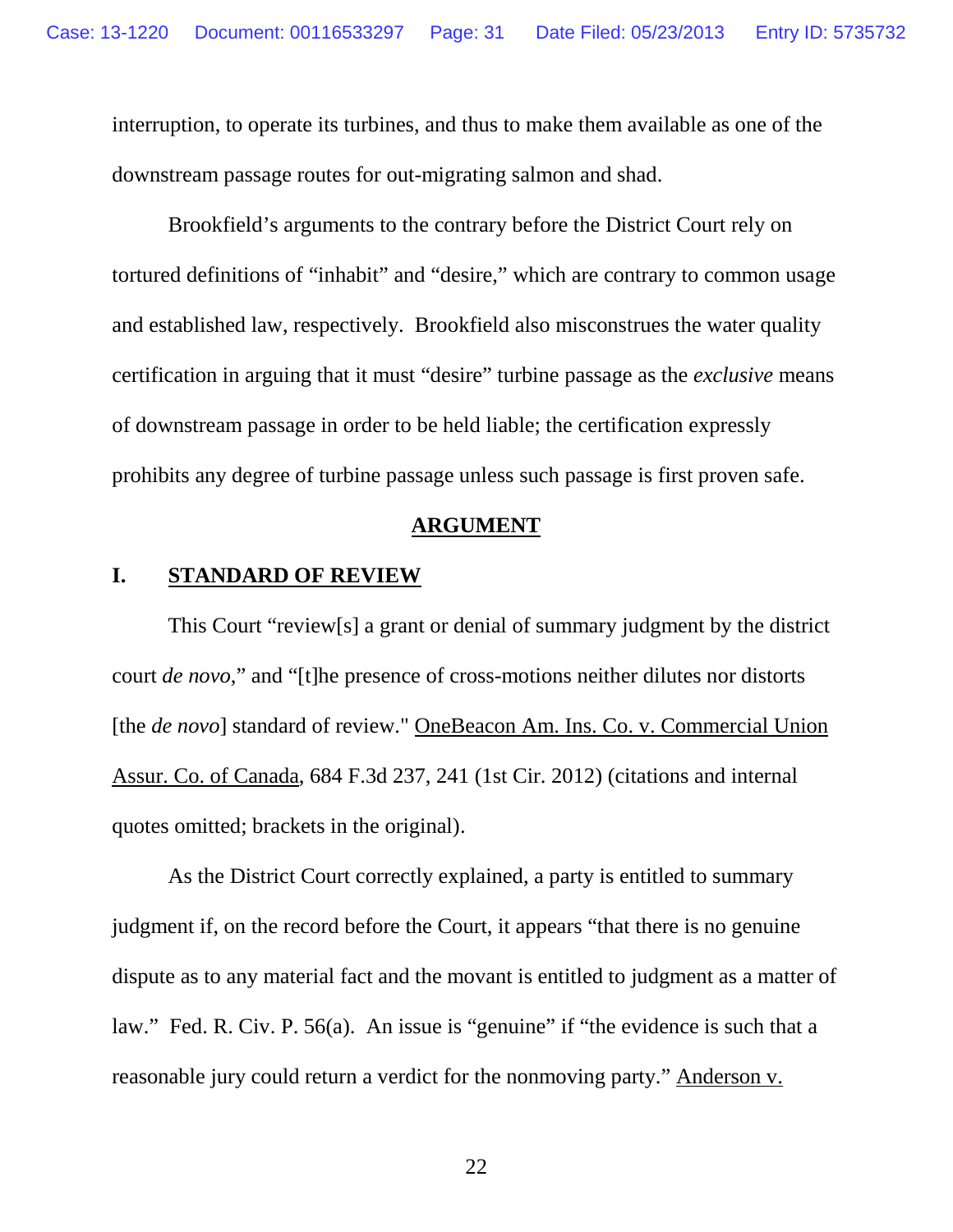Liberty Lobby, Inc., 477 U.S. 242, 248 (1986). A "material fact" is one that has "the potential to affect the outcome of the suit under the applicable law." Nereida– Gonzalez v. Tirado–Delgado, 990 F.2d 701, 703 (1st Cir. 1993) (citing Anderson*,*  477 U.S. at 248) (additional citation omitted).

The party moving for summary judgment must demonstrate an absence of evidence to support the nonmoving party's case. Celotex Corp. v. Catrett*,* 477 U.S. 317, 325 (1986). In determining whether this burden is met, the Court must view the record in the light most favorable to the nonmoving party and give that party the benefit of all reasonable inferences in its favor. Alliance of Auto. Mfrs. v. Gwadosky, 430 F.3d 30, 34 (1st Cir. 2005); Santoni v. Potter, 369 F.3d 594, 598 (1st Cir. 2004). The above-described standard "is not affected by the presence of cross-motions for summary judgment." Gwadosky, 430 F.3d at 34 (citation omitted). "[T]he court must mull each motion separately, drawing inferences against each movant in turn." Cochran v. Quest Software, Inc., 328 F.3d 1, 6 (1st Cir. 2003) (citation omitted).

The District Court improperly applied this standard to the cross-motions for summary judgment here. In its consideration of both motions, it disregarded facts of the type that, as a matter of law, have been held to be material to the determination of a party's "desire" – here, to Brookfield's desire regarding fish passage through its turbines. As described in Section II below, properly admitted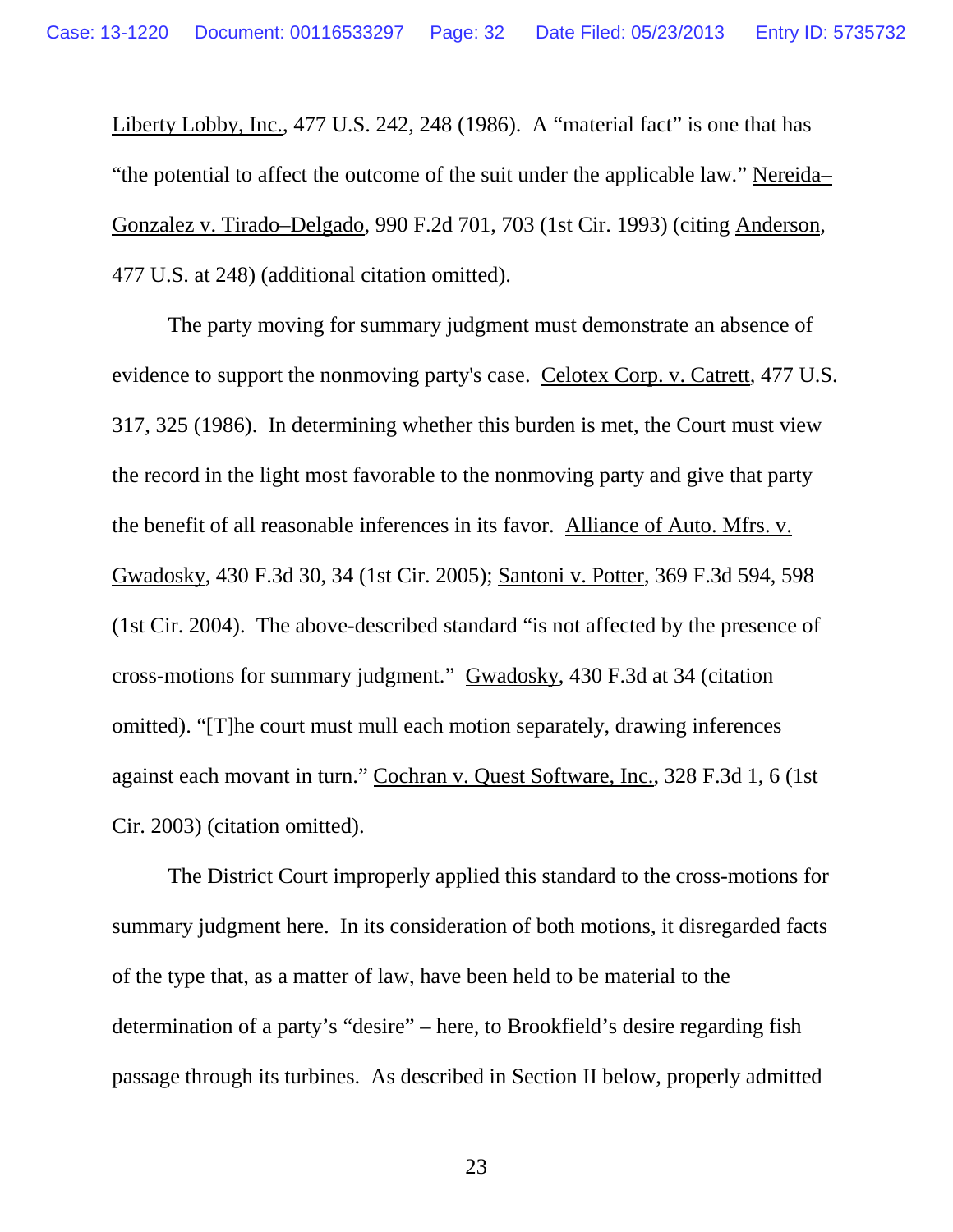but disregarded facts regarding Brookfield's knowledge and actions are material to

Brookfield's motion and, particularly when viewed in the light most favorable to

Plaintiffs, certainly raise a genuine issue as to what Brookfield's "desire" is,

precluding summary judgment for Brookfield. As described in Section III below,

those same facts are both undisputed and, as a matter of law, material to Plaintiffs'

motion. Once those facts are considered, a reasonable jury could not return a

verdict for Brookfield, requiring that summary judgment be granted for Plaintiffs.

## **II. IN GRANTING DEFENDANTS' MOTION FOR SUMMARY JUDGMENT, THE DISTRICT COURT ERRED BY RULING THAT THE KNOWING ACTS OF DEFENDANTS TO ENABLE TURBINE PASSAGE ARE "NOT GERMANE" TO THE QUESTION OF WHETHER DEFENDANTS "DESIRE" TO PASS ADULT SALMON AND SHAD THROUGH THEIR TURBINES.**

In its ruling on the CWA claim, the District Court assumed: (1) "adult salmon and shad do inhabit the impoundment upstream of the dam" (J.A. 147) and (2) "Atlantic salmon and/or shad are in fact passing through the turbines and Defendants have not taken sufficient steps to prevent that passage" (J.A. 148). The District Court also found that "Defendants do not contest that the requisite sitespecific quantitative studies have not been performed to show that turbine passage will not result in injury and/or mortality to the fish." J.A. 146; see also J.A. 47 (Answer of Hydro Kennebec ¶ 37); J.A. 77 (Answer of Brookfield Power ¶ 37); J.A. 103 (SF 135). The District Court's grant of summary judgment was based solely on its finding that Brookfield did not "desire" to achieve downstream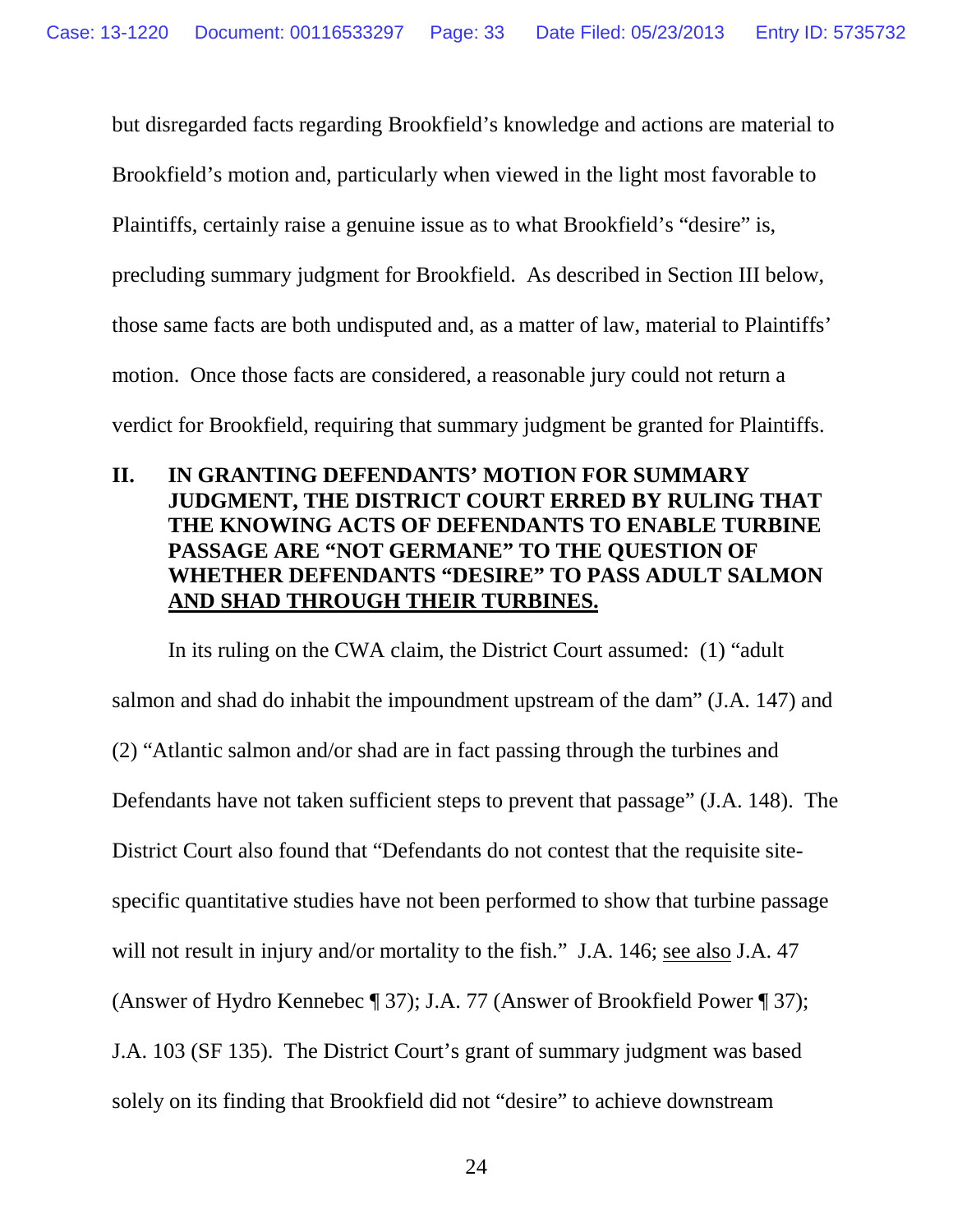passage of adult salmon and shad at Hydro Kennebec through the Project's turbines.

Contrary to the District's Court opinion, Plaintiffs did not argue that "desire" is an ambiguous term. Plaintiffs agree with the District Court that the common meaning of "desire" is "'[t]o wish or long for; want."" J.A. 147 (SJ Order at 5). Nor did Plaintiffs argue that Brookfield's intent is irrelevant to the CWA claim, see J.A. 147 (SJ Order at 5); rather, Plaintiffs agree that what Brookfield *wants* – how it *actually intends* to achieve downstream passage of adult salmon and shad – is the issue to be resolved.<sup>[5](#page-33-0)</sup> Finally, contrary to the District Court's characterization, Plaintiffs are not attempting "to substitute 'knowledge' or 'expectations' for 'desire'" in the language of the water quality certification. J.A. 148 (SJ Order at 6). Rather, Plaintiffs, in line with a wide range of legal authority on the issue, believe that a party's "knowledge" and "expectations" provide crucial *objective evidence* of a party's actual desire – evidence the District Court improperly disregarded.

While Plaintiffs are unaware of a decision under the CWA addressing whether a party "desires" a particular result, courts have in numerous other

<span id="page-33-0"></span> <sup>5</sup> Although Plaintiffs noted in a footnote that the CWA is a strict liability statute, Plaintiffs' Motion for Summary Judgment (Docket 107) at 18, n.27, the thrust of Plaintiffs' argument before the District Court was that Defendants' actions and inactions demonstrate that they "mean [i.e., intend] to allow downstream passage" through the Project's turbines, id. at 18.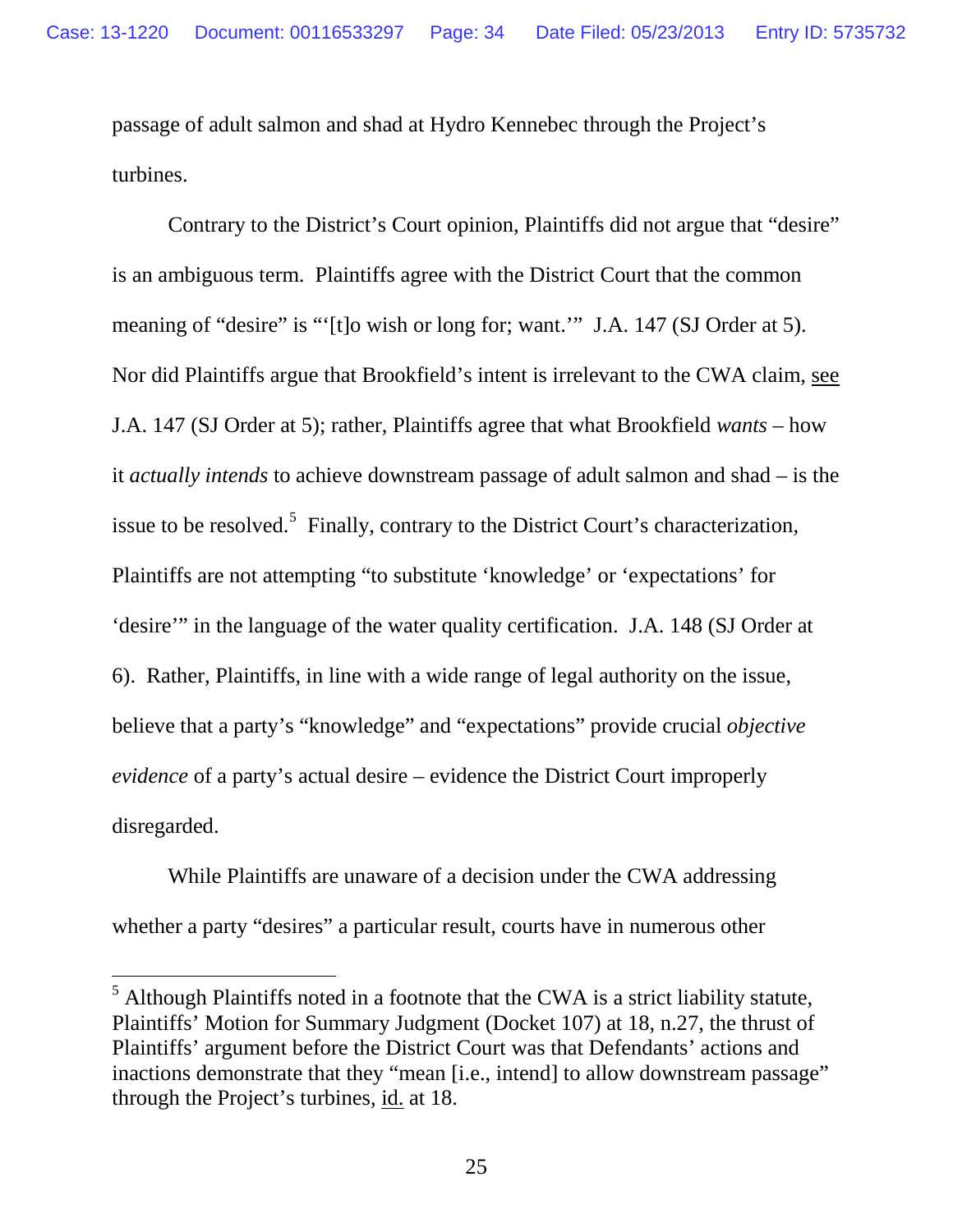contexts resolved questions of intent, and of "desire" in particular, by using a "totality of the circumstances" approach. The District Court did not apply such an approach here. Instead, the District Court expressly refused to consider the types of evidence routinely held to be relevant in determining a party's desire.

In general, "subjective intent may be inferred from the objective circumstances." United States v. Sherman, 551 F.3d 45, 50 (1st Cir. 2008); De Leon-Reynoso v. Ashcroft, 293 F.3d 633, 637 (3d Cir. 2002) (quoting with approval then-Judge Alito's observation at oral argument that "subjective intent is generally inferred from objective facts"); Kosilek v. Spencer, 899 F. Supp. 2d 190, 208-209 (D. Mass. 2012) (subjective state of mind "is often inferred from behavior" [citation omitted]). Similarly, intent "may be inferred from the totality of relevant facts." Aucella v. Town of Winslow, 583 A.2d 215 (Me. 1990) (citing Washington v. Davis*,* 426 U.S. 229, 241-42 (1976)) (regarding invidious intent to discriminate); United States v. Vavlitis, 9 F.3d 206, 214 (1st Cir. 1993) ("[f]raudulent intent may be established by circumstantial evidence and by reasonable inferences from facts and situations"); Stone v. Perry, 60 Me. 48 (1872) (in replevin action, "intent of the parties can be inferred from their acts or the circumstances"); Ne. Ins. Group v. Leonard, 1998 Me. Super. LEXIS 16, at \*6 (Cumberland County January 20, 1998) (in insurance coverage case, court stated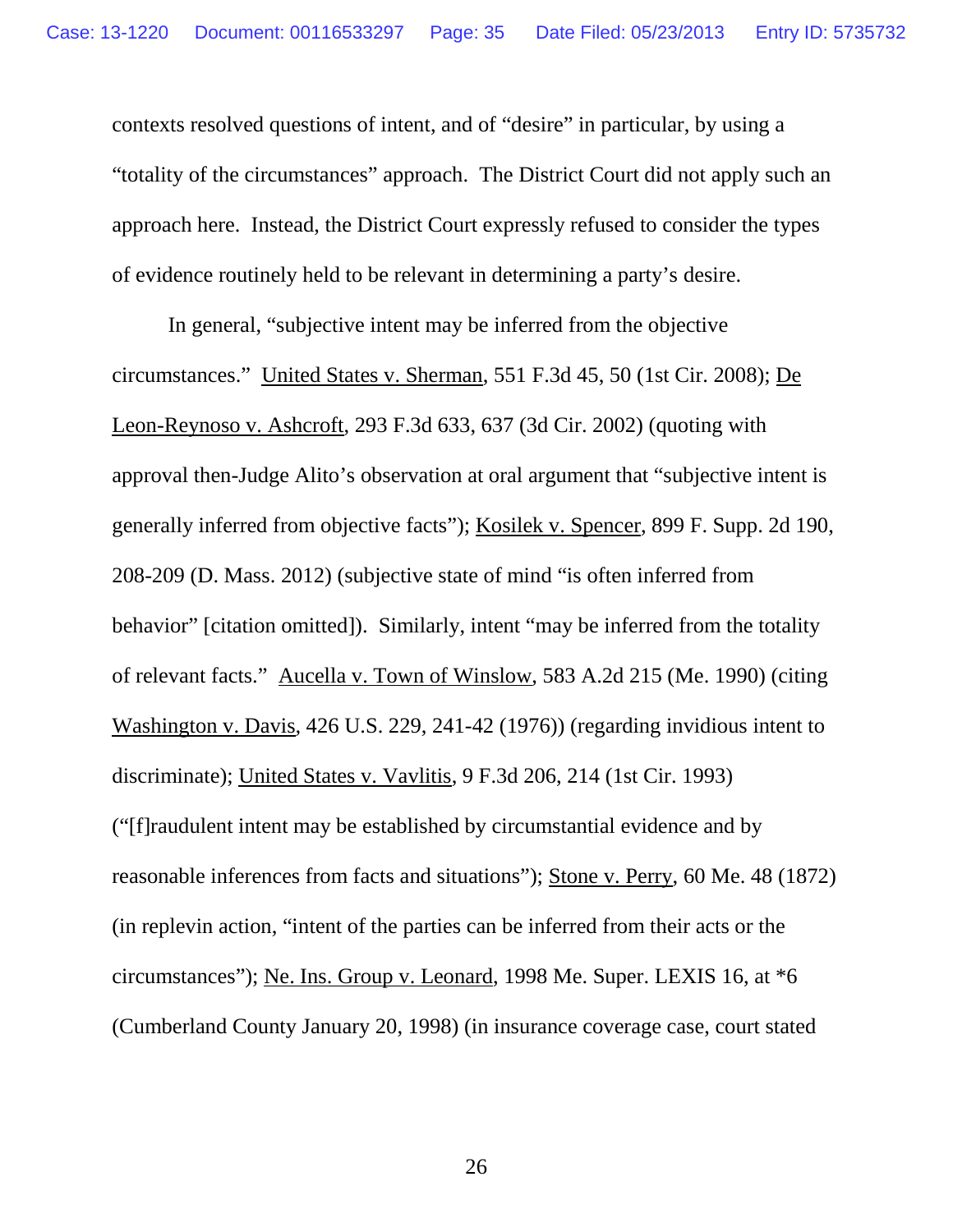that intent to injure is inferred from nature of a party's actions in committing a crime).

More specifically, courts routinely use a "totality of the circumstances" test to determine whether a person "desires" a particular outcome. Sofar v. Johnston , 237 F.3d 411, 455 (5th Cir. 2000) (test used to determine whether criminal defendant "desired" to have counsel present); Scott Elliot Smith, LPA v. Travelers Casualty Ins. Co., 2012 U.S. Dist. LEXIS 68181, at \*5 (S.D. Ohio, May 16, 2012) (test used to determine whether plaintiffs "desired" to defeat diversity jurisdiction by amending complaint); Taylor v. Bd. of Educ. of City School Dist. of New Rochelle, 191 F. Supp. 181, 194-195 (S.D.N.Y. 1961) ("purposeful desire" to segregate established by "course of conduct" "viewed in its totality"); see also State of Maine v. Lemay, 2012 Me. 86, ¶ 21, 46 A.3d 1113, 1119 (Me. 2012) (evidence of flight permits an inference that defendant "desired" to avoid prosecution).

The District Court did not consider the totality of the circumstances in deciding whether Defendants "desire" that their turbines provide a means of downstream passage for adult salmon and shad. Rather, the District Court explicitly refused to consider circumstances clearly relevant to assessing Defendants' intent. Stating that "[k]nowledge does not equate to desire," J.A. 148 (SJ Order 6), the District Court either dismissed or overlooked the principle that a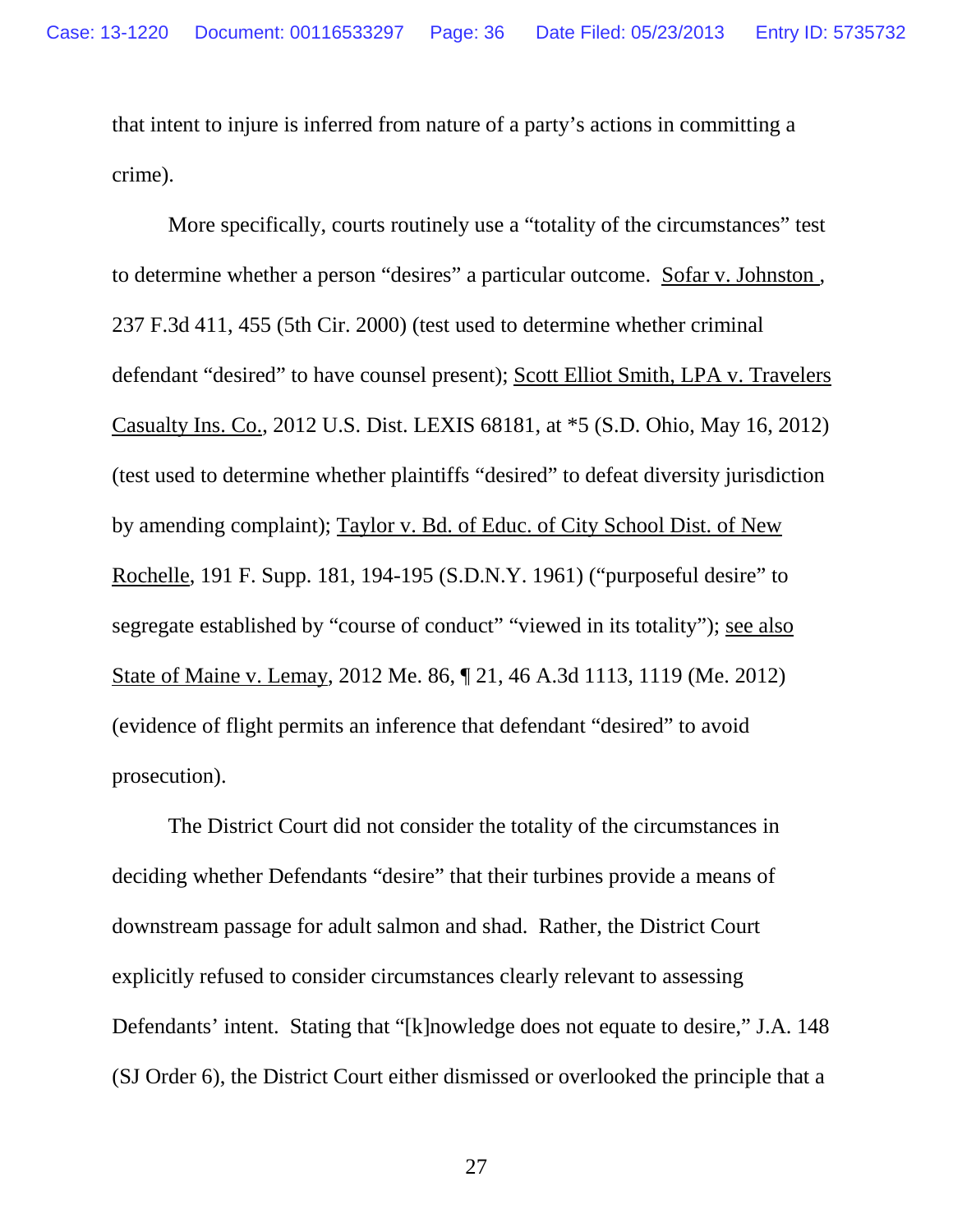party's knowledge can provide strong *evidence* of desire. Leavitt v. Corr. Med. Serv., Inc., 645 F.3d 484, 497 (1st Cir. 2011) (Eighth Amendment claim requires proof that prison officials have a "sufficiently culpable state of mind," which is a "subjective inquiry" that can be satisfied by showing the officials had "actual knowledge" of harm to inmate); AUSA Life Ins. Co. v. Ernst and Young, 206 F.3d 202, 221 (2d Cir. 2000) (in a Securities and Exchange Act 10(b) action, court stated, "we can easily find that [the defendant] possessed the requisite intent to deceive, manipulate, or defraud" where it knew that its actions placed its fiduciaries at undisclosed risk); Gagnon v. Coombs, 39 Mass. App. Ct. 144, 151, 654 N.E.2d 54, 59 (Mass. App. 1995) (the scope of agency that a principal "desires" can be inferred from the facts known to the principal and agent). Contrary to this authority, the District Court held that Defendants' knowledge and expectation that (1) adult salmon and/or shad are in fact passing through the Project's turbines, and (2) its turbine diversion efforts are ineffective, are "not germane to the Court's inquiry." J.A. 148. Moreover, the District Court made no reference to Defendants' decision to continue to run their turbines knowing fish would access them. The complete exclusion of these facts from the District Court's analysis is underscored by the Court's finding of an "absence of evidence" from Plaintiffs on the question of "desire." J.A. 148.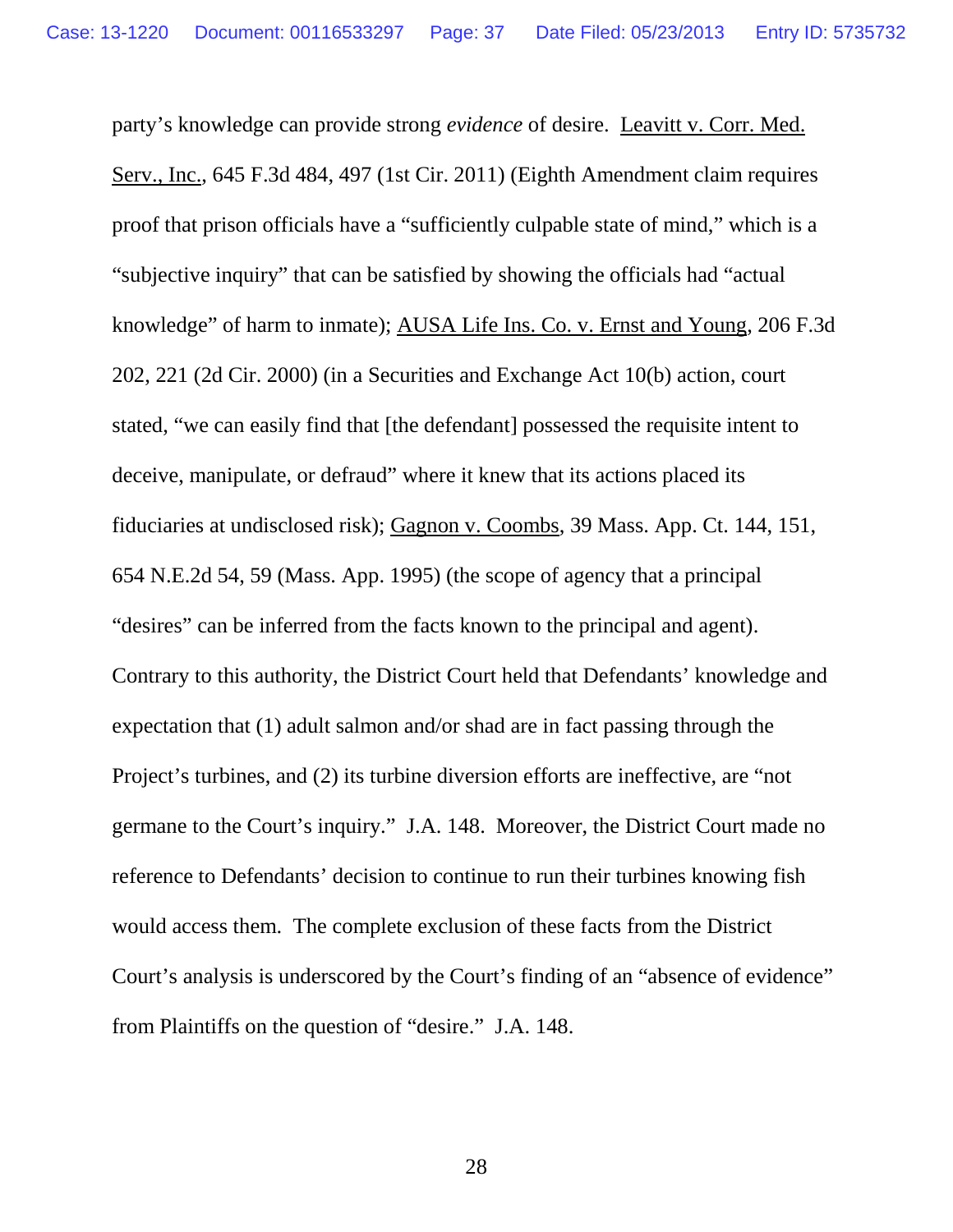In an analogous case, this Court examined a company's "knowledge" and actions in determining whether it had the "intent" to dispose of a hazardous substance within the meaning of the Comprehensive Environmental Response, Compensation, and Liability Act ("CERCLA"). In United States v. Gen. Elec. Co., 670 F.3d 377 (1st Cir. 2012), the U.S. sued GE for costs the government incurred in remediating the Fletcher's Paint Works and Storage Facility Superfund Site. The Environmental Protection Agency had found leaking barrels of Pyranol, a hazardous substance, on a site owned by Fred Fletcher, a chemical scrapper, and had conducted a cleanup of the site under CERCLA. The U.S. claimed GE was liable for the cleanup costs because it had "arranged" for the disposal of Pyranol, a hazardous substance, by selling it to Fletcher.

To be an "arranger" within the meaning of CERCLA, GE had to have "intended" to dispose of the Pyranol. Id. at 383. This Court, citing Burlington Northern & Santa Fe Ry. Co. v. United States, 556 U.S. 599 (2009), stated, "an entity's knowledge that a product it sells will be discarded may be a probative factor of its intent to 'dispose of' that product," though knowledge alone would not be sufficient to prove intent. GE, 670 F.3d at 383. This Court analyzed in detail whether GE knew that some of the Pyranol it sold to Fletcher was of no use to him because of its poor quality, and found that was indeed the case. Id. at 388-391. This Court then went on to find that, in light of this knowledge, GE's "history of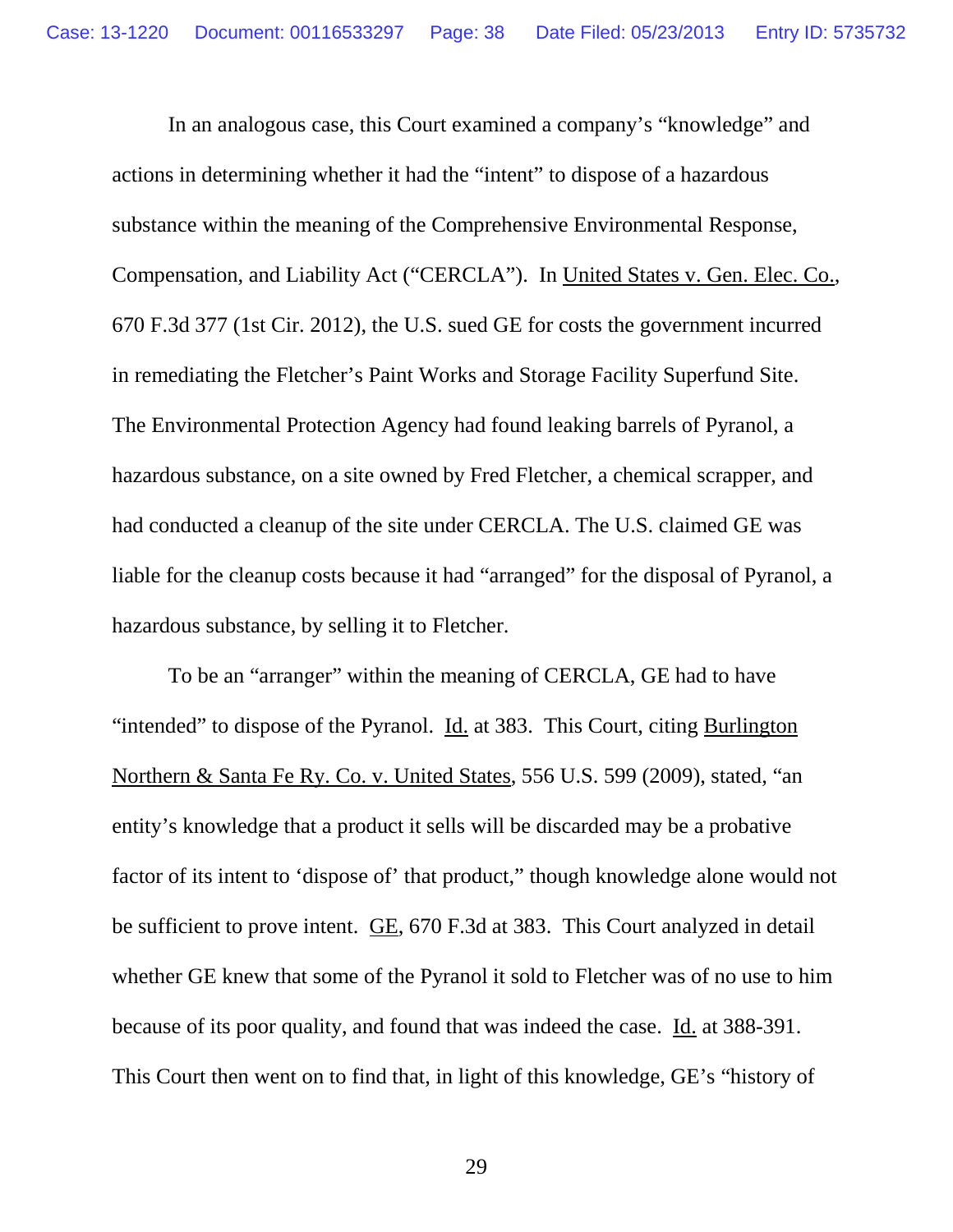purposeful inaction in relation to the scrap Pyranol left at the Fletcher Site" undercut its claim "that it did not harbor the intent necessary" to be an arranger. Id. at 390; see id. ("GE made no effort…to retrieve, cleanup, or otherwise properly dispose of the thousands of drums of scrap Pyranol Fletcher had claimed were unusable to him"); see also id. at 389 (the "collective effect" of GE's conduct, "rather than prevent or reduce the likelihood of disposal, was to ensure it"). This Court thus concluded that GE had the requisite intent to be an "arranger" of hazardous substance disposal within the meaning of CERCLA.

Here, Plaintiffs presented undisputed evidence that Brookfield knew the boom and curtain system installed to keep adult salmon and shad out of the turbines often did not work: it would sink, it developed holes, it had to be removed from the river at times, and sometimes it could not be installed on time. Further, Brookfield knew that, even when the boom and curtain system was fully operational, fish could (and did) avoid it and access the turbines. See J.A. 104, 105 (SF 146, 147, 148) (Brookfield's studies confirm that salmon pass through the Project's turbines); Defendants' Motion for Summary Judgment (Docket 106) at 14 (Defendants acknowledge that "fish do travel…through the HKP [Hydro Kennebec Project] turbines."). Yet Brookfield continued, without interruption, to operate the Hydro Kennebec turbines, and thus to make them available as one of the downstream passage routes for out-migrating salmon and shad. Brookfield's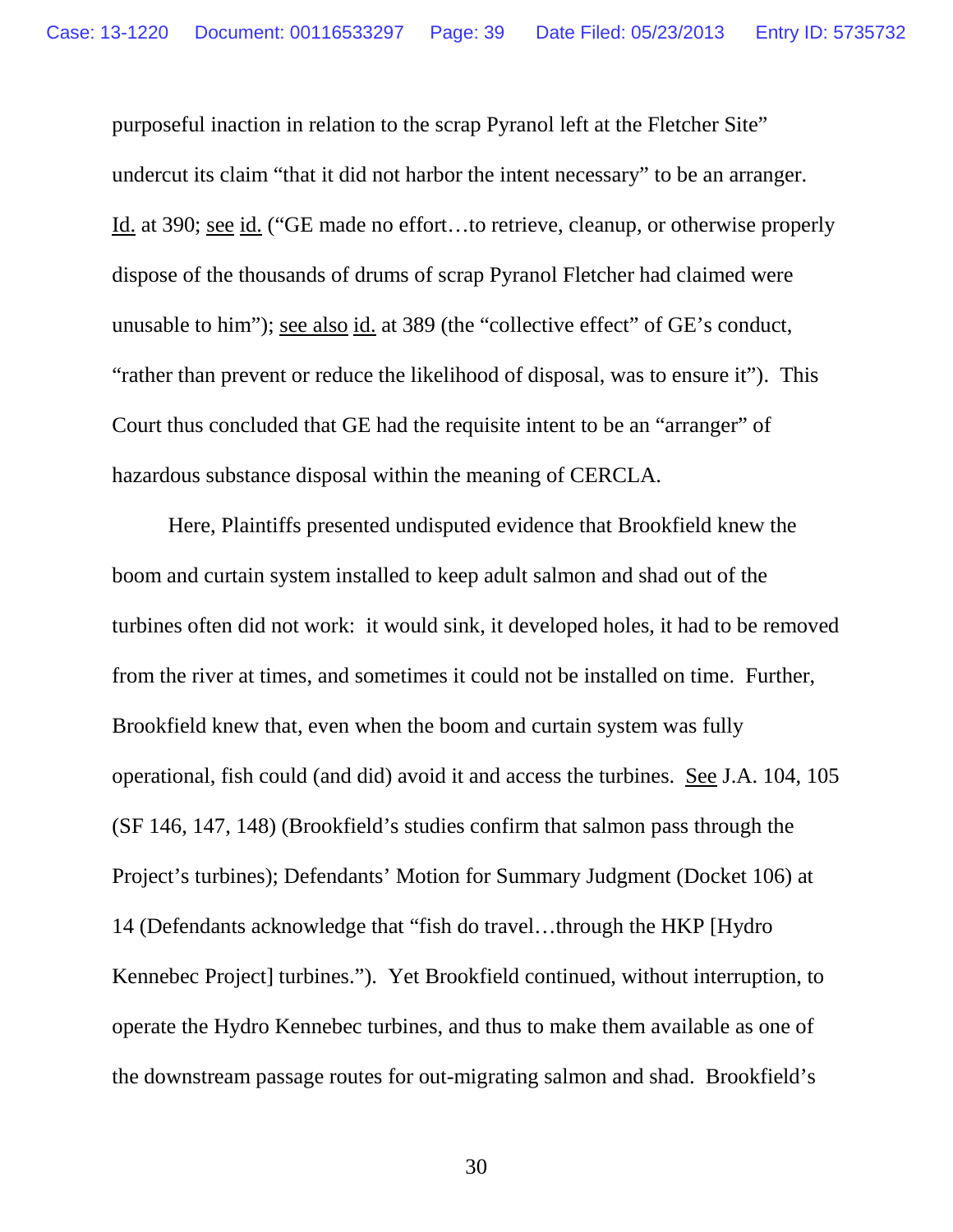decision to run the turbines during migration seasons – and its failure to pursue an alternate course, such as installing a grate in front of the turbines sufficient to keep adult fish out – was, like GE's inaction in dealing with Pyranol, material evidence that Brookfield desires to pass adult fish through turbines. At a minimum, these facts and circumstances raise a genuine issue of material fact as to whether Brookfield "desires" to maintain turbine passage as a means of downstream fish passage at the Hydro Kennebec Project.

## **III. PLAINTIFFS ARE ENTITLED TO SUMMARY JUDGMENT AS A MATTER OF LAW.**

These same undisputed facts entitle Plaintiffs to a ruling of summary judgment in their favor. When the totality of the circumstances are considered, it cannot reasonably be maintained that Brookfield has no "desire" to use its hydroelectric turbines as one means of passage for downstream migrating fish at Hydro Kennebec.

In its arguments to the District Court, Brookfield suggested three reasons why it should not be found to be in violation of this provision of their water quality certification; none is availing.

First, Brookfield argued that, although adult salmon and shad are undeniably present in the impoundment (reservoir) above Hydro Kennebec as they make their way downstream after spawning, they do not "inhabit" the impoundment. Quoting the Merriam-Webster Dictionary, Brookfield argued that "to inhabit" means "to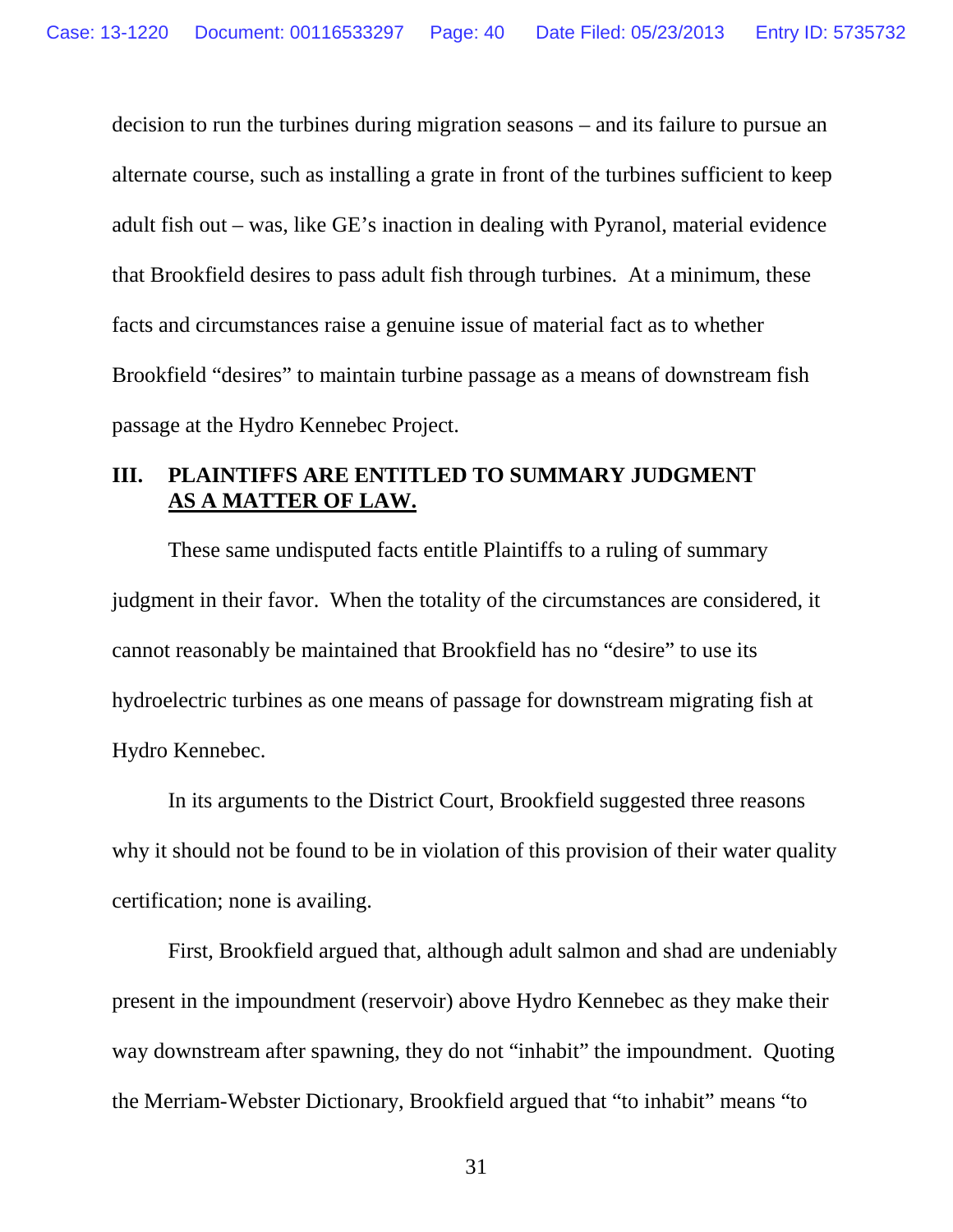occupy as a place of settled residence or habitat," and suggested that "while adult salmon and shad may use the HKP project area as a migratory route," they do not reside there. Defendants' Opposition to Plaintiffs' Summary Judgment Motion (Docket 113) at 17. This argument simply ignores the second half of the dictionary definition; this portion of the Kennebec River is part of the migratory "habitat" of the salmon and shad, and they "inhabit" it (as they inhabit all of the various parts of their habitat) during certain portions of their migratory life cycle. Certainly, these anadromous fish – who travel hundreds of miles to and from the ocean – cannot be said to have a single "place of settled residence," and it is ludicrous to suggest that the term "inhabit" has that meaning here. Moreover, Brookfield's argument ignores the fact that both Defendants admitted that adult salmon "inhabit" the impoundment in their Answers. J.A. 47 (Answer of Hydro Kennebec ¶ 36) and 77 (Answer of Brookfield Power ¶ 36).

Second, Brookfield argued that the operative language in the water quality certification is meant to apply only "if Defendants desire to rely *exclusively* on turbine passage" as a means of passing these fish past the Hydro Kennebec Project. Id. (emphasis added). See also Defendants' Motion for Summary Judgment (Docket 106) at 15 ("What was prohibited under the Agreement was reliance *exclusively* on turbine passage.") (emphasis added). It is clear from the plain language of the water quality certification that this is not the case. The KHDG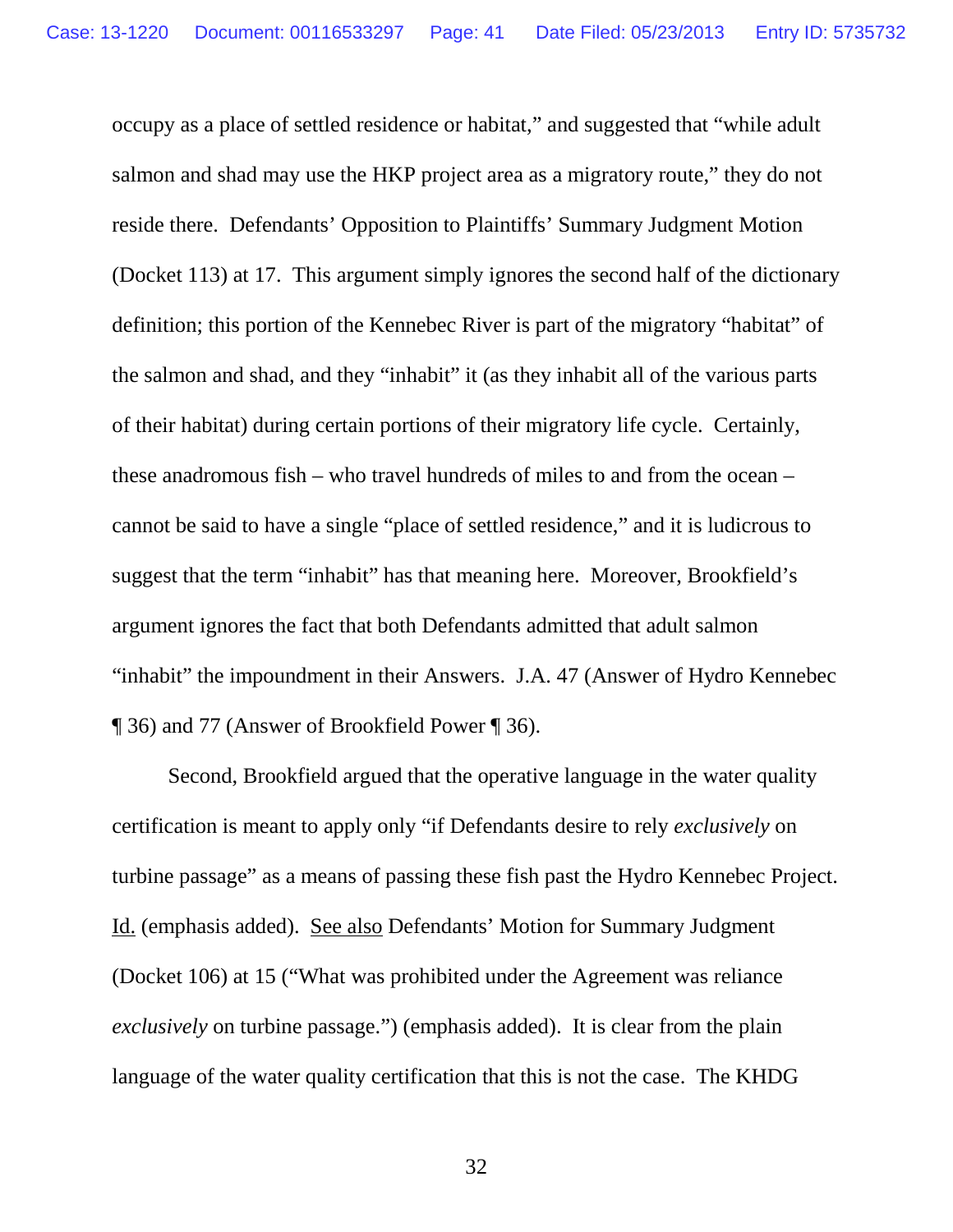Agreement (incorporated by reference in the certification) states that "*to the extent*  licensee desires to achieve interim downstream passage … by means of passage through turbine(s)," the licensee must first demonstrate such passage is safe. J.A. 102 (SF 134) (emphasis added). This language clearly contemplates that whatever amount of turbine passage Brookfield chooses to allow at the facility must first be shown, through the requisite quantitative studies, to be safe for adult salmon and shad. The water quality certification, in turn, states that it is the licensee's obligation to "*eliminate* significant injury to out-migrating anadromous fish in accordance with the terms of the KHDG Settlement Agreement." J.A. 102 (SF 132) (emphasis added). Brookfield's construction – that only *some* of the harm need be avoided – simply does not comport with the language of the water quality certification.

Third, Brookfield argued that the term "desire" in the KHDG Agreement means nothing more than what Defendants "long or hope for," (Defendants' Opposition to Plaintiffs' Summary Judgment Motion (Docket Entry 113) at 16), regardless (apparently) of whether they knowingly allow salmon and shad to swim directly into the Hydro Kennebec Project's turbines. This argument conflicts with the prevailing law, which is that "desire" and "intent" are to be measured by the objective evidence, and not only by the professed longings of the actor in question. Moreover, this interpretation conflicts with the purpose of the KHDG Agreement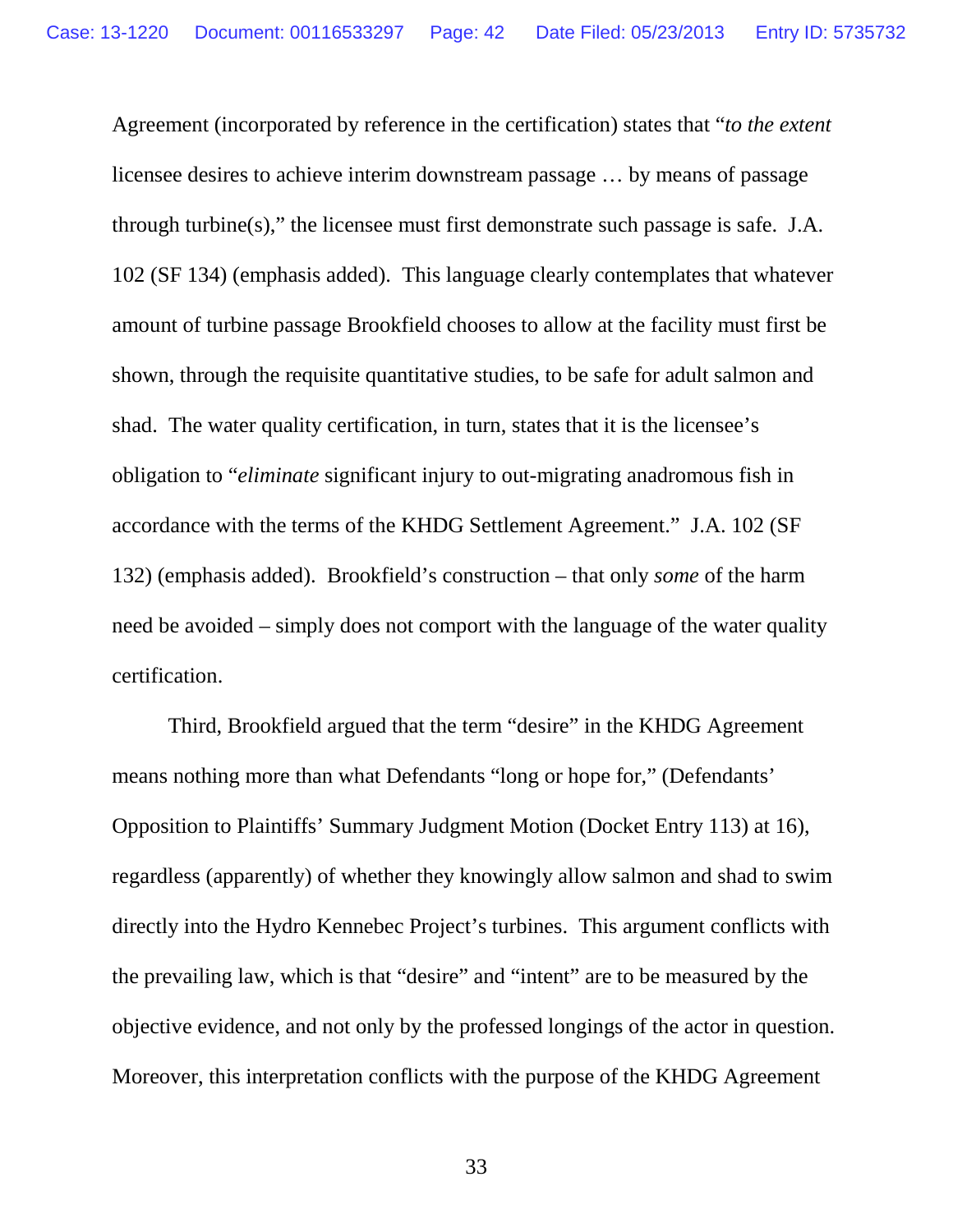and the water quality certification: to "eliminate significant injury to out-migrating fish." Brookfield's interpretation is also inconsistent with the very water quality standards that the water quality certification is designed to attain. As discussed above at pages 15-16, the applicable water quality standards require that the river above and below Hydro Kennebec be "suitable as a habitat for fish," and the adequacy of fish passage through the Project is deemed integral to this criterion. If the water quality certification truly required nothing more than that Brookfield professes *hope* that adult salmon and shad will avoid the Project's rapidly spinning turbine blades, it would assuredly fail to achieve this objective. Doubtless this is why Kevin Bernier, Brookfield's environmental and fisheries manager at Hydro Kennebec, JA 87 (SF 37, 38), acknowledged in 2005 that the water quality certification "requires that site-specific quantitative studies be conducted (after May 1, 2006) *before any* interim downstream passage of adult shad or Atlantic salmon occurs through the turbines." J.A. 105 (SF 150) (emphasis added).<sup>[6](#page-42-0)</sup>

<span id="page-42-0"></span> <sup>6</sup> Brookfield may also argue that the Maine Department of Environmental Protection determined in a 2006 order that Hydro Kennebec was in compliance with its water quality certification. This argument should be rejected for several reasons. First, Brookfield did not make this argument in its summary judgment briefing before the District Court, but rather raised it only months after the close of summary judgment briefing, in a portion of a reply brief on its renewed motion to dismiss that was stricken by the District Court. J.A. 141 (Order on Renewed Motion to Dismiss at 12). Second, the DEP order in question (J.A. 190-196) applies to another portion of the KHDG Agreement (IV.B.4.a.1), and not to the turbine passage provisions at issue in this case (IV.B.4.a.2). Third, even if DEP *had* determined that Hydro Kennebec was in compliance with these provisions,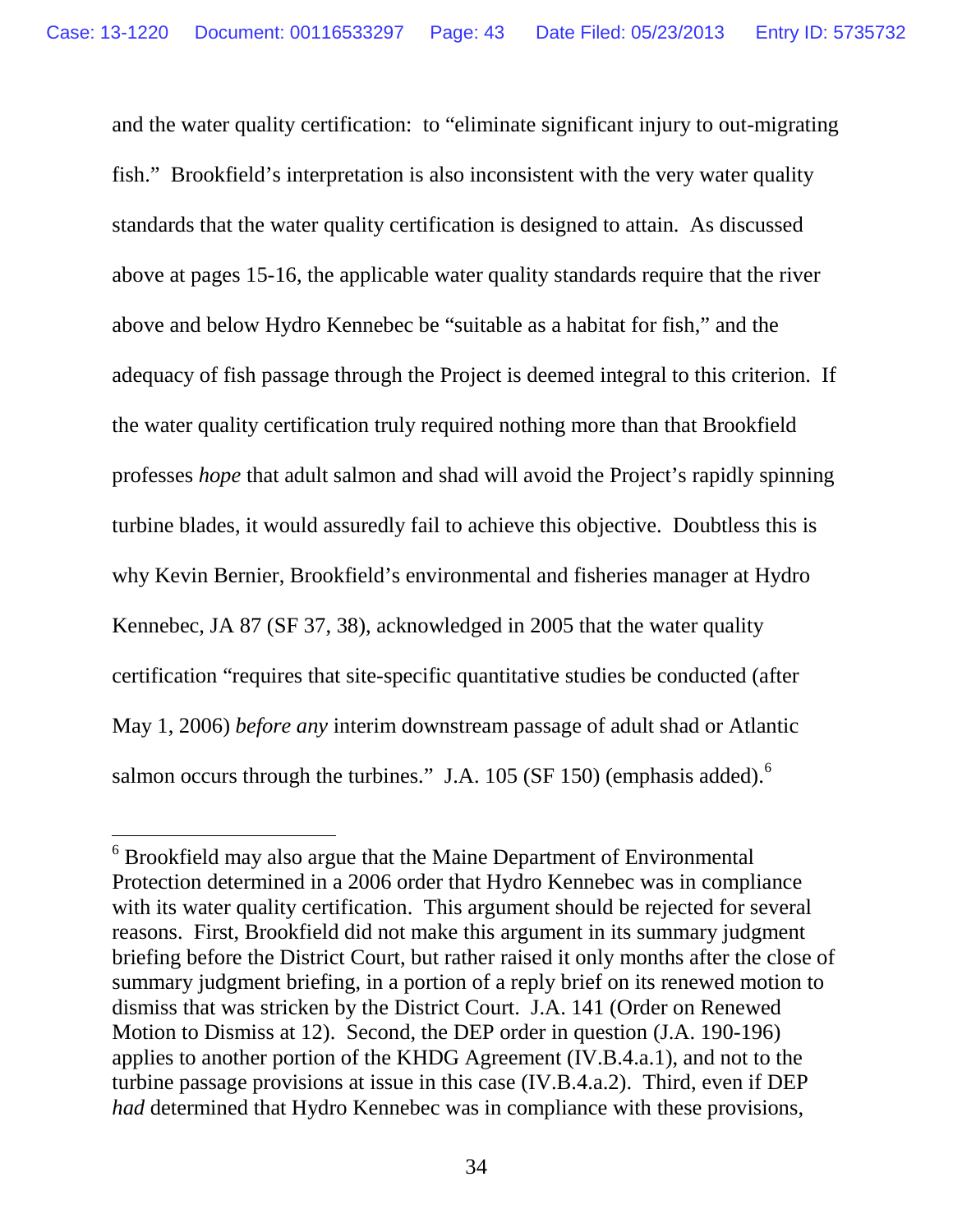## **CONCLUSION**

The grant of summary judgment for Defendants should be reversed, and

Plaintiffs' summary judgment motion should be granted.

Respectfully submitted,

*/s/ David A. Nicholas* David A. Nicholas (Bar No. 14876) 20 Whitney Road Newton, Massachusetts 02460 (617) 964-1548 [dnicholas@verizon.net](mailto:dnicholas@verizon.net)

*/s/ Joshua R. Kratka* Joshua R. Kratka (Bar No. 90605) National Environmental Law Center 44 Winter Street,  $4<sup>th</sup>$  Floor Boston, Massachusetts 02108 (617) 747-4333 [josh.kratka@verizon.net](mailto:josh.kratka@verizon.net)

 $\overline{a}$ 

*/s/ Bruce M. Merrill* Bruce M. Merrill (Bar No. 42682) 225 Commercial Street, Suite 501 Portland, Maine 04101 (207) 775-3333 [mainelaw@maine.rr.com](mailto:mainelaw@maine.rr.com)

*/s/ Charles C. Caldart* Charles C. Caldart (Bar No. 1095229) National Environmental Law Center 1402 Third Avenue, Suite 715 Seattle, Washington 98101 [cccnelc@aol.com](mailto:cccnelc@aol.com)

that conclusion would not be binding on this Court. The CWA has given federal courts the authority to interpret the meaning of water quality certifications, and that authority cannot be displaced by a state agency interpretation that conflicts with the plain language of the document. Fourth, the 2006 order addressed the situation known to DEP at that time, and was conditioned on studies to determine the effectiveness of the downstream bypass slot and guidance system. As discussed, however, every bypass effectiveness study since 2006 has confirmed that a significant portion of downstream migrating fish still pass through the Project's turbines. Regardless of how it is interpreted, then, DEP's 2006 order does not diminish the weight of evidence demonstrating Brookfield's desire to maintain turbine passage as one means of achieving downstream passage for adult salmon and shad.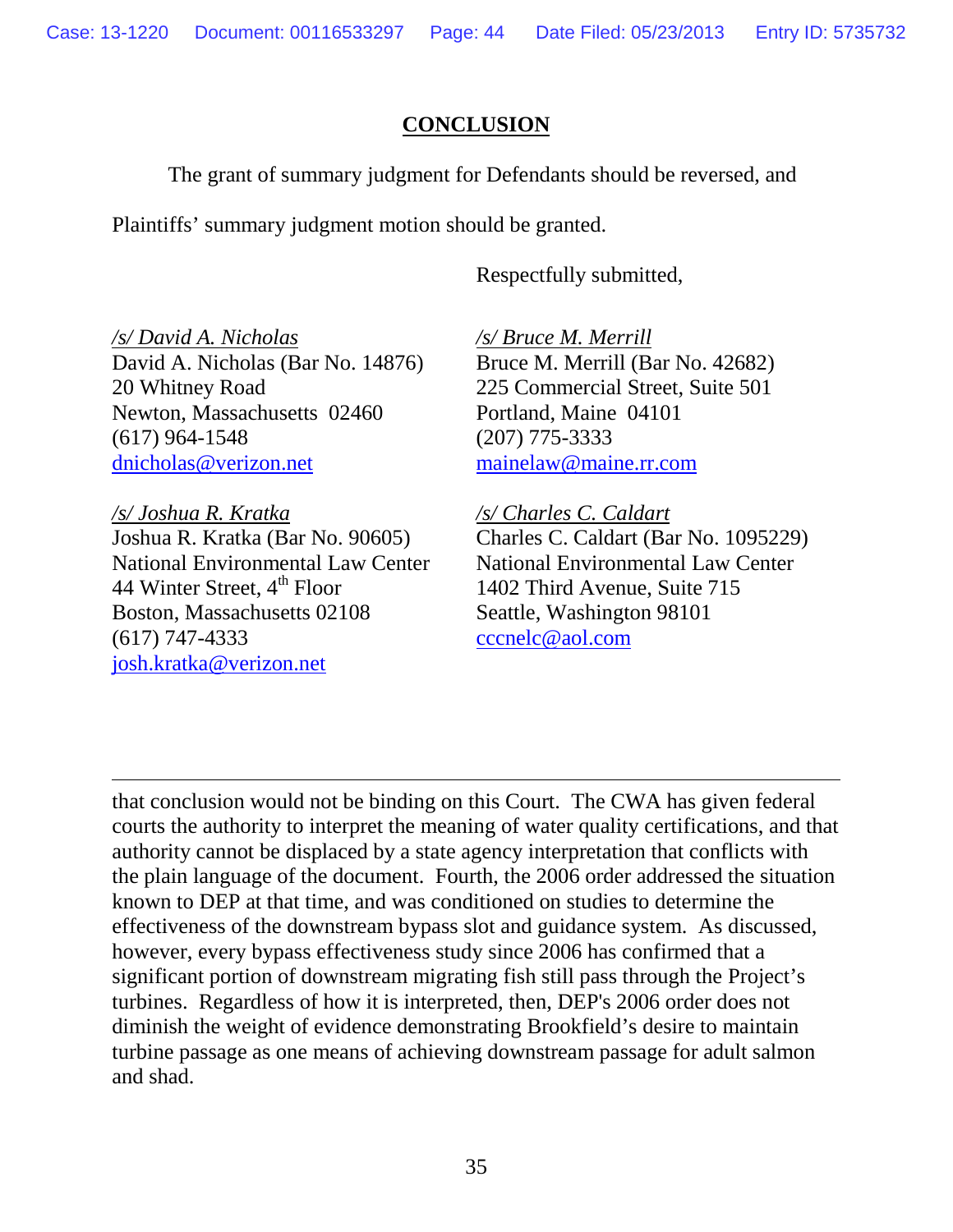## **CERTIFICATE OF COMPLIANCE WITH RULE 32(a)**

1. This brief complies with the type volume limitation of Fed. R Civ. App. P. 32(a)(7)(B) because this brief contains 9,031 words, excluding the parts of the brief exempted by Fed. R. App. P.  $32(a)(7)(B)(iii)$ .

2. This brief complies with the typeface requirements of Fed. R. App. P.  $32(a)(5)$  and the type style requirements of Fed. R. App. P.  $32(a)(6)$  because this brief has been prepared in a proportionally spaced typeface in Fourteen Point Times New Roman.

> */s/ David A Nicholas* David A. Nicholas Attorney for Appellants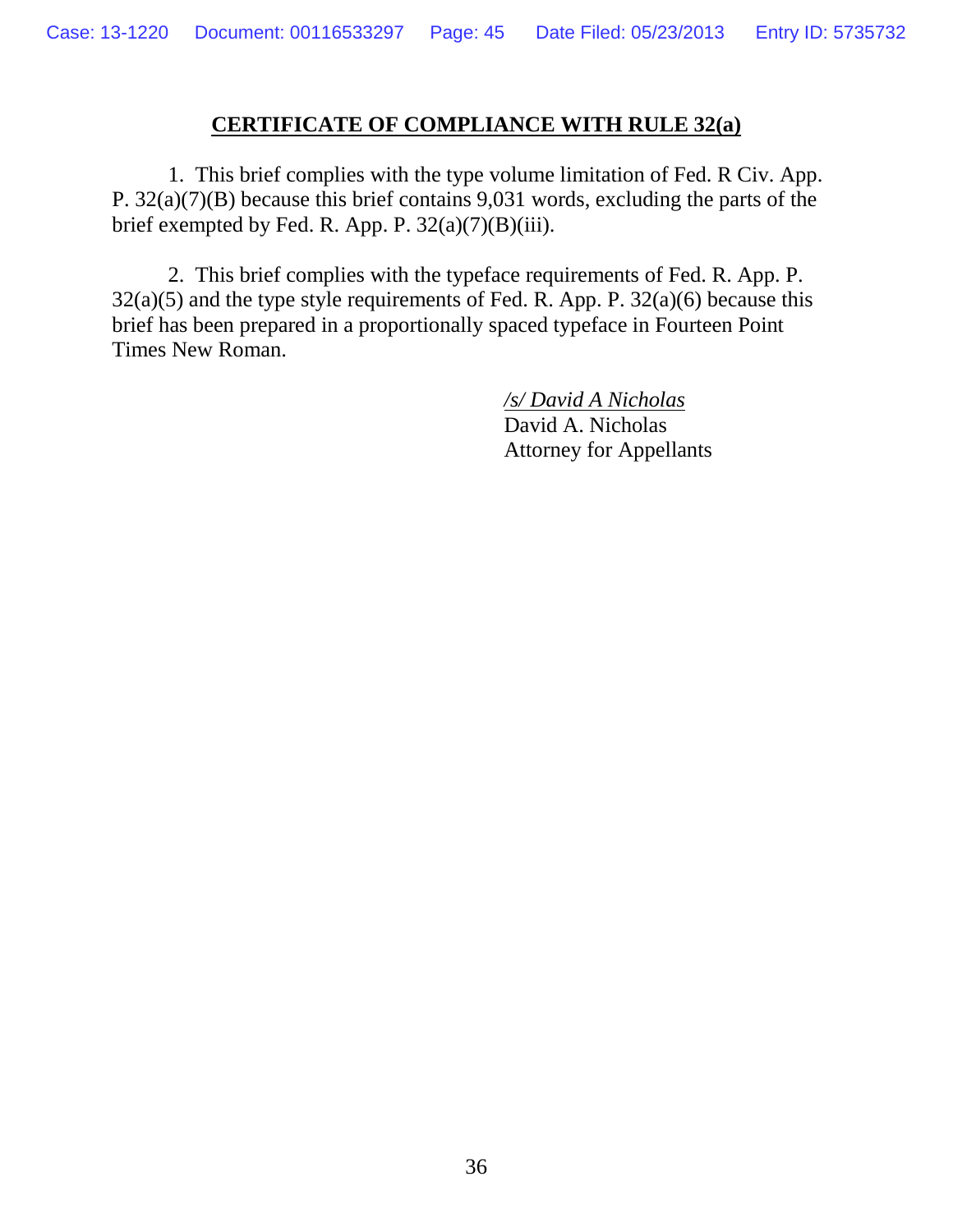## **CERTIFICATE OF SERVICE**

 I hereby certify that on May 23, 2013, I caused the Brief of Appellants to be electronically filed with the Court's CM/ECF system, which automatically sends notification to the following counsel of record for Appellees:

George T. Dilworth Drummond Woodsum 84 Marginal Way, Suite 600 Portland, Maine 04101 (207) 772-1941 tdilworth@twmlaw.com

Donald A. Carr Aileen Meyer Pillsbury Winthrop Shaw Pittman LLP 2300 N Street NW Washington, D.C. 20037 (202) 663-9227 donald.carr@pillsburylaw.com chuca.meyer@pillsburylaw.com

> */s/ Joshua R. Kratka* Joshua R. Kratka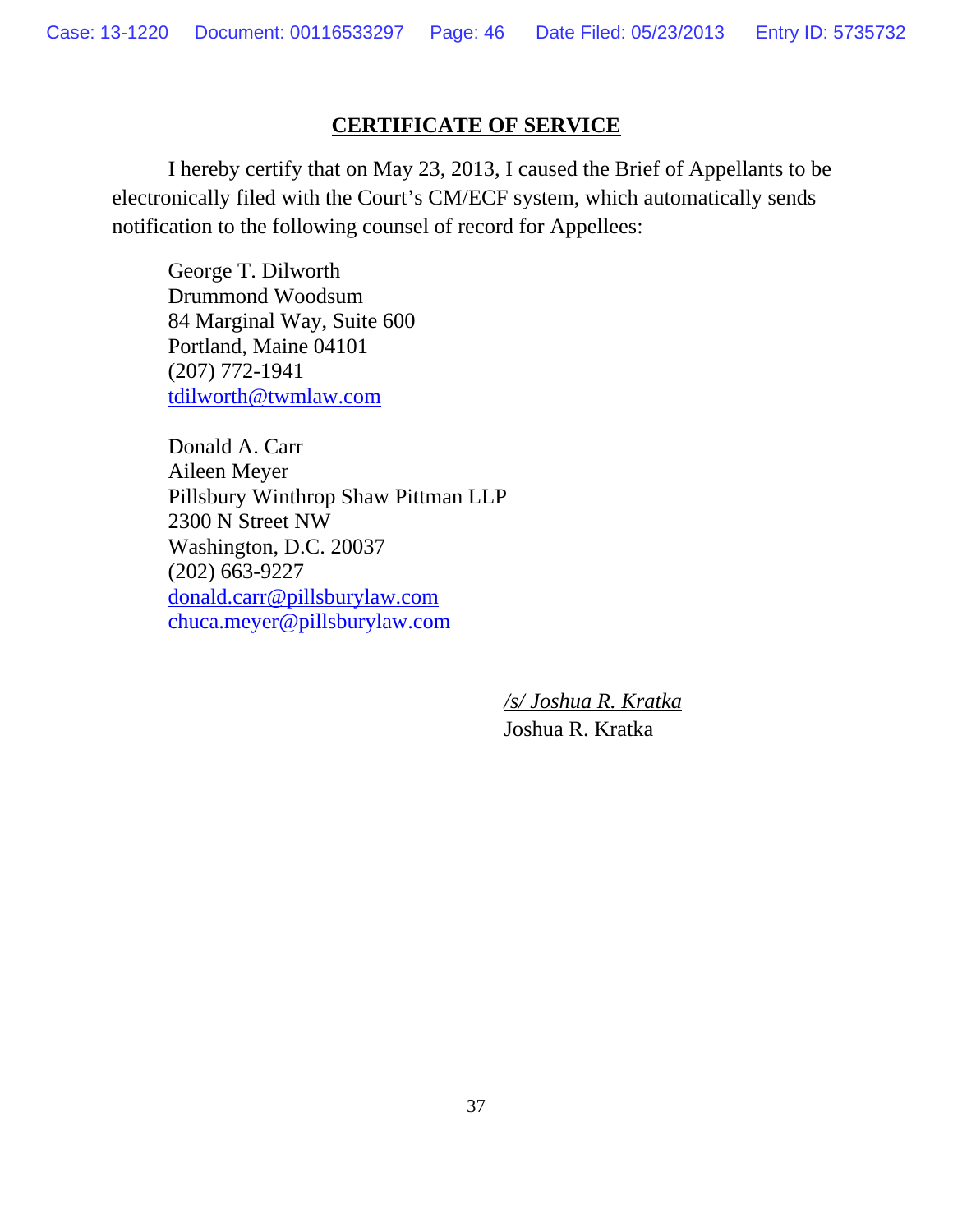## **ADDENDUM**

## Addendum Page

| Order on Cross Motions for Summary Judgment, January 14,<br>2013                | $A-1$  |
|---------------------------------------------------------------------------------|--------|
| Judgment, January 14, 2013                                                      | $A-8$  |
| Excerpts of the Kennebec Hydro Developers Group ("KHDG")<br>Agreement, May 1998 | $A-10$ |
| Water quality certification for the Hydro Kennebec Project,<br>July 31, 1998    | $A-14$ |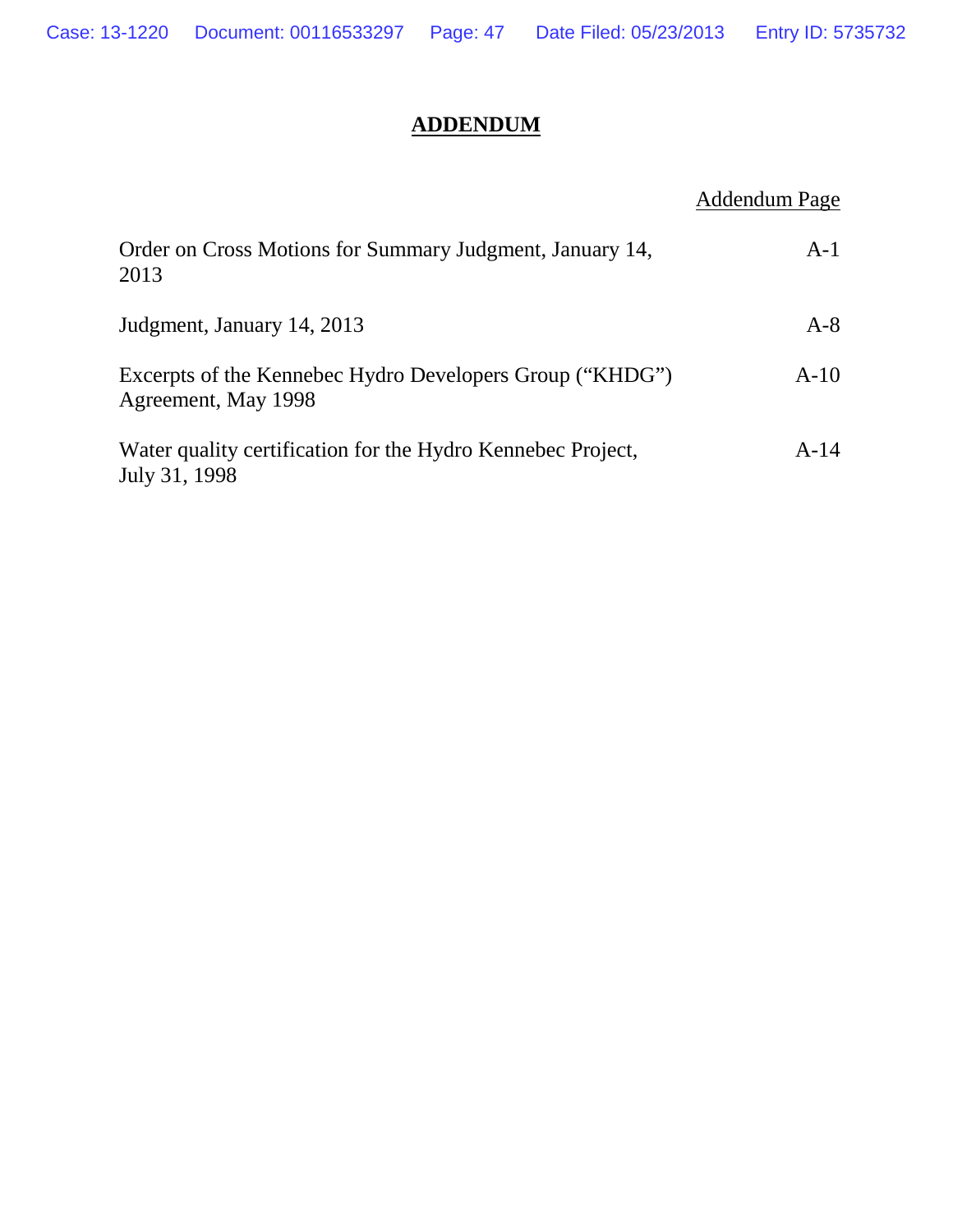#### **UNITED STATES DISTRICT COURT DISTRICT OF MAINE**

| Docket no. $2:11$ -cv-35-GZS |
|------------------------------|
|                              |
|                              |
|                              |
|                              |
|                              |
|                              |
|                              |

#### **ORDER ON CROSS MOTIONS FOR SUMMARY JUDGMENT**

Before the Court are the cross-motions for summary judgment filed by Brookfield Power US Asset Management, LLC and Hydro Kennebec, LLC (together, the "Defendants") (ECF No. 106) and Friends of Merrymeeting Bay and Environment Maine (together, the "Plaintiffs") (ECF No. 107). Because the Court previously dismissed Count I of Plaintiffs' Substituted Complaint (ECF No. 20) as moot (see Order On Renewed Motion To Dismiss, January 14, 2013), only summary judgment as to Count II of Plaintiffs' Substituted Complaint remains before the Court.<sup>1</sup> As explained herein, the Court GRANTS Defendants' Motion For Summary Judgment (ECF No. 106) as to Count II and DENIES Plaintiffs' Motion For Partial Summary Judgment (ECF No. 107) as to Count II.

<sup>&</sup>lt;sup>1</sup> In addition, Plaintiffs and Defendants filed five motions in limine to exclude expert testimony (ECF Nos. 100, 101, 103, 104 and 105). Because those motions were not implicated in the Court's decision on the present motions for summary judgment as to Count II of Plaintiffs' Substituted Complaint (ECF No. 20) or the Renewed Motion To Dismiss (ECF No. 133), the motions in limine (ECF Nos. 100, 101, 103, 104 and 105) are DENIED AS MOOT. Also, Defendants requested oral argument related to the motions for summary judgment (ECF No. 140). As the Court stated in its Order On Renewed Motions To Dismiss, the Court determines that this matter can be decided without oral argument, and thus DENIES Defendant's Motion To Hear Oral Argument Pursuant To Local Rule 7(f) (ECF No. 140).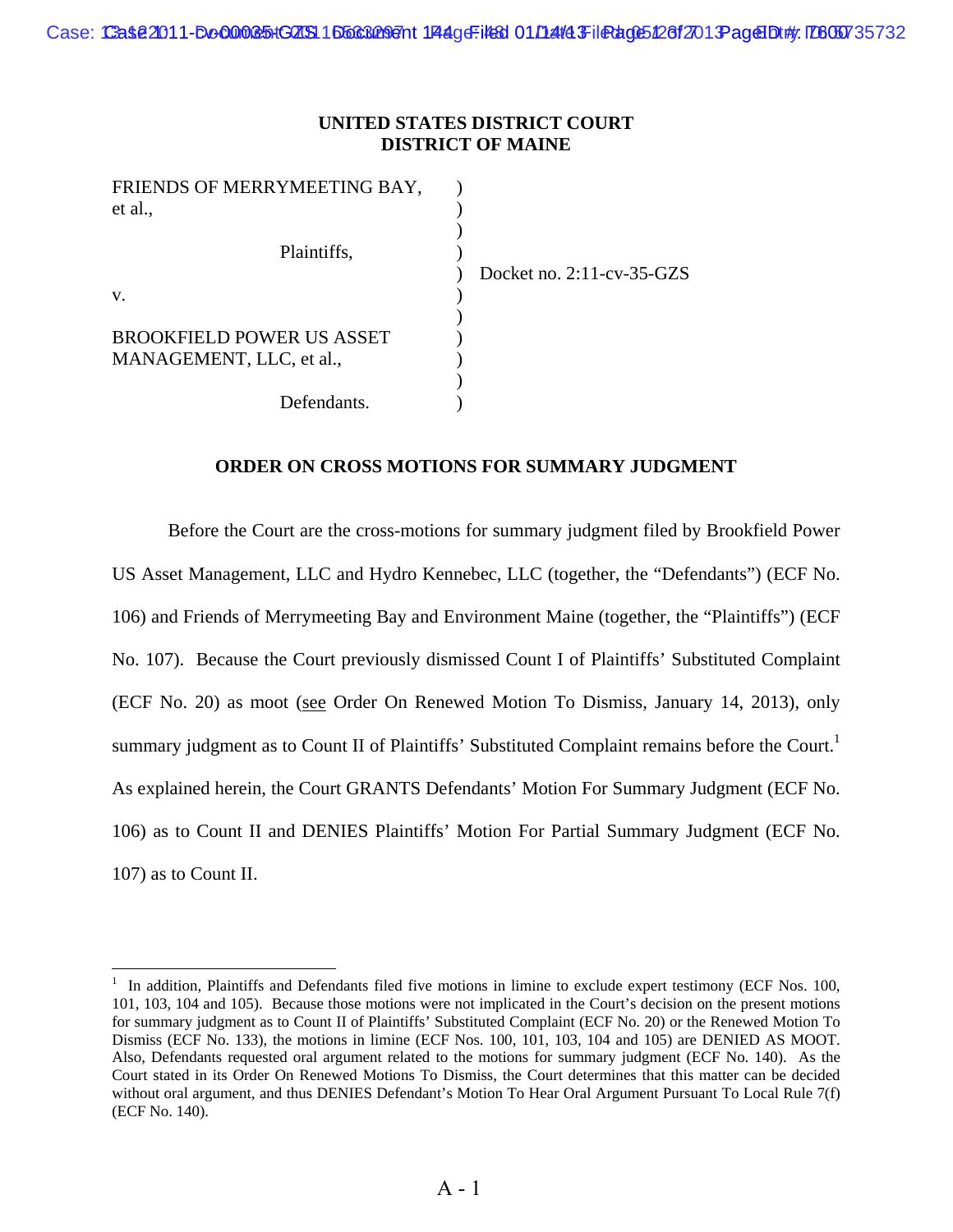#### **I. LEGAL STANDARD**

 Generally, a party is entitled to summary judgment if, on the record before the Court, it appears "that there is no genuine issue as to any material fact and that the movant is entitled to judgment as a matter of law." Fed. R. Civ. P. 56(c)(2). "[T]he mere existence of *some* alleged factual dispute between the parties will not defeat an otherwise properly supported motion for summary judgment; the requirement is that there be no *genuine* issue of *material* fact." Anderson v. Liberty Lobby, Inc., 477 U.S. 242, 247-48 (1986). An issue is "genuine" if "the evidence is such that a reasonable jury could return a verdict for the nonmoving party." Id. at 248. A "material fact" is one that has "the potential to affect the outcome of the suit under the applicable law." Nereida–Gonzalez v. Tirado–Delgado, 990 F.2d 701, 703 (1st Cir. 1993) (citing Anderson*,* 477 U.S. at 248) (additional citation omitted).

 The party moving for summary judgment must demonstrate an absence of evidence to support the nonmoving party's case. Celotex Corp. v. Catrett*,* 477 U.S. 317, 325 (1986). In determining whether this burden is met, the Court must view the record in the light most favorable to the nonmoving party and give that party the benefit of all reasonable inferences in its favor. Santoni v. Potter, 369 F.3d 594, 598 (1st Cir. 2004).

 Once the moving party has made this preliminary showing, the nonmoving party must "produce specific facts, in suitable evidentiary form, to establish the presence of a trialworthy issue." Triangle Trading Co. v. Robroy Indus., Inc., 200 F.3d 1, 2 (1st Cir. 1999) (citation and internal punctuation omitted); see also Fed. R. Civ. P. 56(e). "Mere allegations, or conjecture unsupported in the record, are insufficient." Barros-Villahermosa v. United States, 642 F.3d 56, 58 (1st Cir. 2011) (quoting Rivera–Marcano v. Normeat Royal Dane Quality A/S, 998 F.2d 34, 37 (1st Cir. 1993)); see also Wilson v. Moulison N. Corp., 639 F.3d 1, 6 (1st Cir. 2011) ("A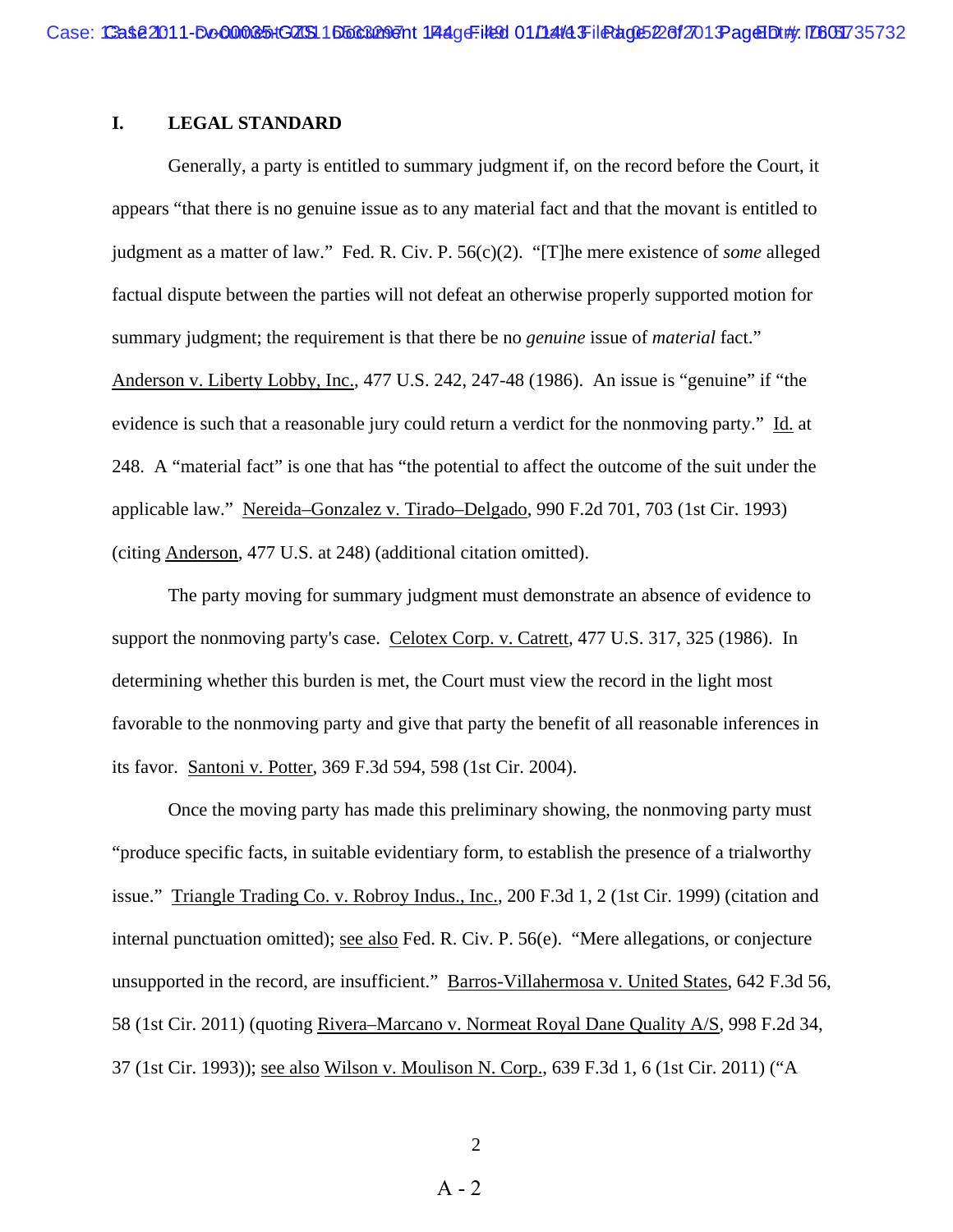properly supported summary judgment motion cannot be defeated by conclusory allegations, improbable inferences, periphrastic circumlocutions, or rank speculation.") (citations omitted). "As to any essential factual element of its claim on which the nonmovant would bear the burden of proof at trial, its failure to come forward with sufficient evidence to generate a trialworthy issue warrants summary judgment to the moving party." In re Spigel, 260 F.3d 27, 31 (1st Cir. 2001) (quoting In re Ralar Distribs., Inc., 4 F.3d 62, 67 (1st Cir. 1993)).

 The above-described "standard is not affected by the presence of cross-motions for summary judgment." Alliance of Auto. Mfrs. v. Gwadosky, 430 F.3d 30, 34 (1st Cir. 2005) (citation omitted). "[T]he court must mull each motion separately, drawing inferences against each movant in turn." Cochran v. Quest Software, Inc., 328 F.3d 1, 6 (1st Cir. 2003) (citation omitted); see also Alliance of Auto. Mfrs., 430 F.3d at 34 ("[L]ike the district court, we must scrutinize the record in the light most favorable to the summary judgment loser and draw all reasonable inferences therefrom to that party's behoof.").

#### **II. DISCUSSION**

 Both Plaintiffs and Defendants move for summary judgment on Count II of Plaintiffs' Substituted Complaint (ECF No. 20). $^2$  Count II claims that Defendants, who hold the Federal Energy Regulatory Commission ("FERC") license for the Hydro Kennebec hydroelectric dam ("Hydro Kennebec dam") located on the Kennebec River, are violating the Clean Water Act by failing to comply with the water quality certificate for that dam.

 The objective of the Clean Water Act ("CWA") is "to restore and maintain the chemical, physical, and biological integrity of the Nation's waters." 33 U.S.C. § 1251(a). Accordingly,

<sup>&</sup>lt;sup>2</sup> The Court's discussion of the pending motions assumes familiarity with this Court's Order On Renewed Motion To Dismiss. In that Order, the Court granted Defendants' motion to dismiss Plaintiffs' Endangered Species Act claim (Count I) as moot in light of the issuance of an incidental take statement. The Court also denied Defendants' motion to dismiss Plaintiffs' claim (Count II) under the Clean Water Act as moot.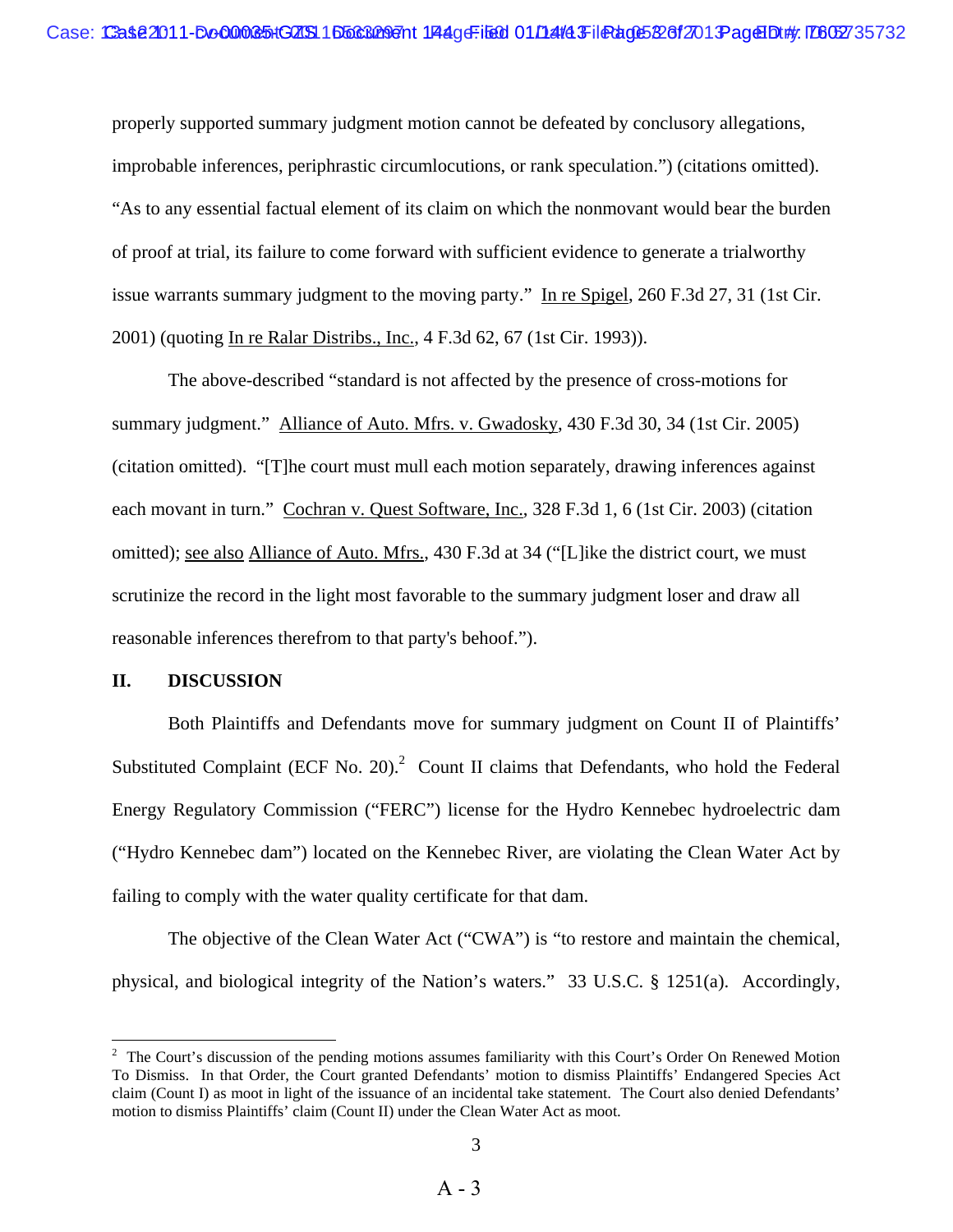under the CWA, hydroelectric dams must obtain a state "water quality certification" before they may obtain a license to operate from FERC. 33 U.S.C. § 1341. The water quality certification then becomes a condition of the FERC license. Id. §1341(d).

 Here, the Hydro Kennebec dam operates subject to the terms and conditions of a water quality certification originally issued in 1986 by the State of Maine pursuant to Section 401 of the Clean Water Act (Stipulations Of Fact (ECF No. 95) ("SF") ¶ 131). That water quality certificate contains the following provision:

INTERIM DOWNSTREAM FISH PASSAGE: The applicant shall continue and where needed improve existing operational measures to diminish entrainment, allow downstream fish passage, and eliminate significant injury to out-migrating anadromous fish in accordance with the terms of the KHDG [Kennebec Hydro Developers Group] Settlement Agreement.

(SF ¶ 132.) The KHDG Settlement Agreement, in turn, provides:

To the extent that licensee desires to achieve or continue interim downstream passage of out-migrating alewife, and /or juvenile Atlantic salmon or shad by means of passage through turbine(s), licensee must demonstrate, through sitespecific qualitative studies designed and conducted in consultation with the resource agencies, that passage through turbine(s) will not result in significant injury and/or mortality (immediate and delayed). In the event that adult shad and/or adult Atlantic salmon begin to inhabit the impoundment above the . . . project, and to the extent that licensee desires to achieve interim downstream passage of out-migrating adult Atlantic salmon and/or adult shad by means of passage through turbine(s), licensee must first demonstrate through site-specific quantitative studies designed and conducted in consultation with the resource agencies, that passage through turbine(s) will not result in significant injury and/or mortality (immediate or delayed). In no event shall licensee be required to make this quantitative demonstration for adult shad and adult Atlantic salmon before May 1, 2006.

 $(SF \, \P \, 134.)$ 

 Defendants do not contest that the requisite site-specific quantitative studies have not been performed to show that turbine passage will not result in injury and/or mortality to the fish. Although Defendants contest whether adult salmon and shad "inhabit" the impoundment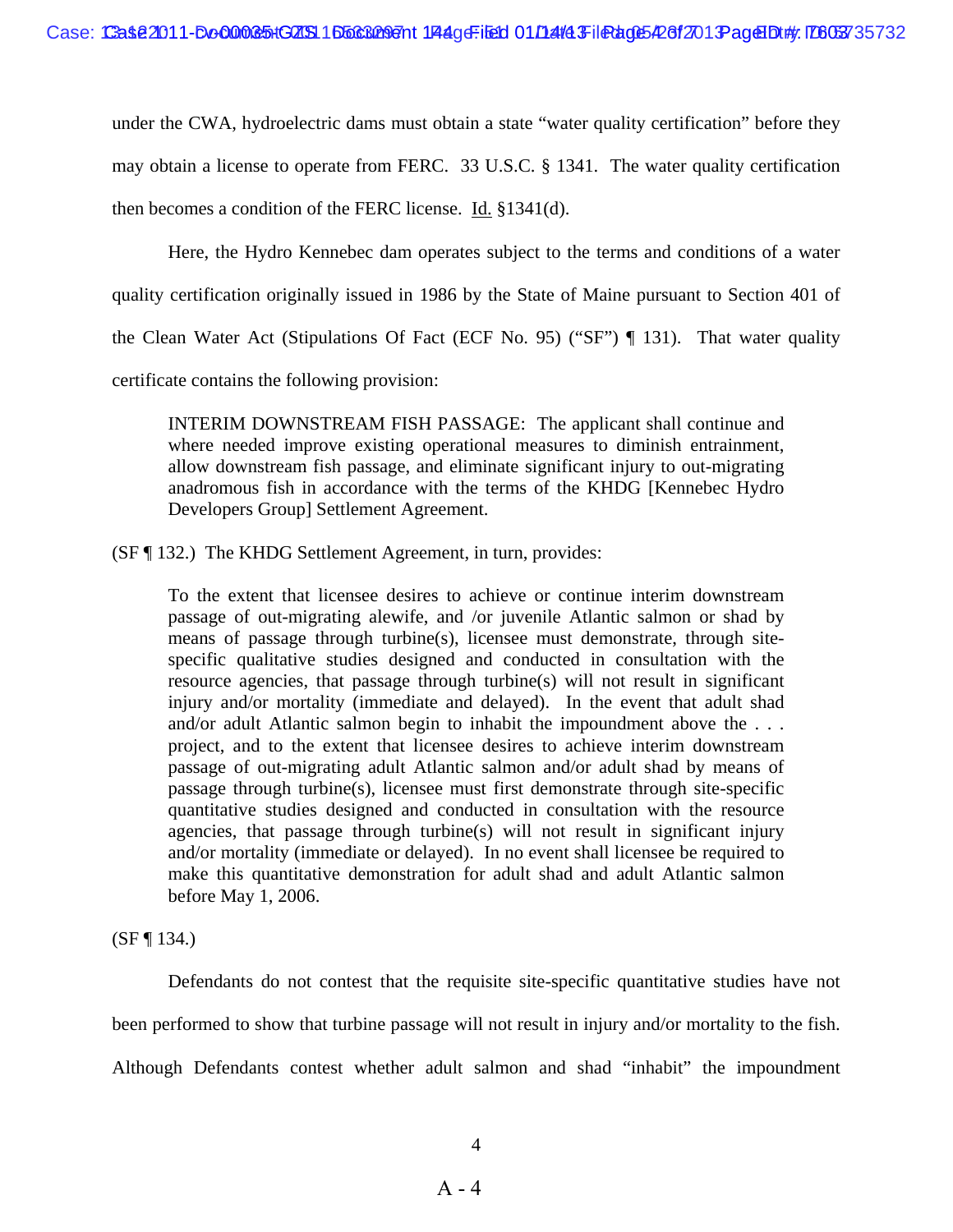upstream of the dam, Defendants concede that the fish may use the impoundment as a migratory route. (See Defs.' Opp'n To Pls' Mot. For Summary J. (ECF No. 113) at 17.) Nonetheless, assuming that adult salmon and shad do inhabit the impoundment upstream of the dam, the Court finds that Defendants are not violating the CWA because Defendants do not "desire" to achieve passage of the fish via the turbines.

 Both Plaintiffs and Defendants urge different meanings of the following phrase in the Agreement: "To the extent licensee *desires* to achieve interim downstream passage of outmigrating Atlantic salmon and/or adult shad by means of passage through the turbine(s)  $\dots$ ." (SF ¶ 134, emphasis added.) Although Plaintiffs paint this clause as ambiguous and needing of the Court's interpretation, the relevant portion -- "to the extent licensee desires" -- is not ambiguous. See Waltman & Co. v. Leavitt, 722 A.2d 862, 864 (Me. 1999) ("When a contract is reasonably subject to two or more interpretations, or its meaning is unclear, it is ambiguous.") It is what the licensee, the Defendants, desire – or want – that triggers the remainder of the clause's requirements. The reasonable interpretation of this clause carries a subjective component. See, e.g., American Heritage Dictionary 491 (5th ed. 2011) (defining "desire" as "[t]o wish or long for; want: *a reporter who desires an interview; a teen who desires to travel*"). Plaintiffs challenge that subjective intent is not relevant and that Defendants could simply shut the turbines down during migration and thereby avoid the need to conduct the studies. This interpretation, however, ignores the plain language of the Agreement and reads the relevant words out of the Agreement. Because the clause is in the Agreement, the Court will give it effect. See OfficeMax v. Levesque, 658 F.3d 94, 99 (1st Cir. 2011) ("[A]n interpretation which gives a reasonable, lawful, and effective meaning to all the terms is preferred to an interpretation which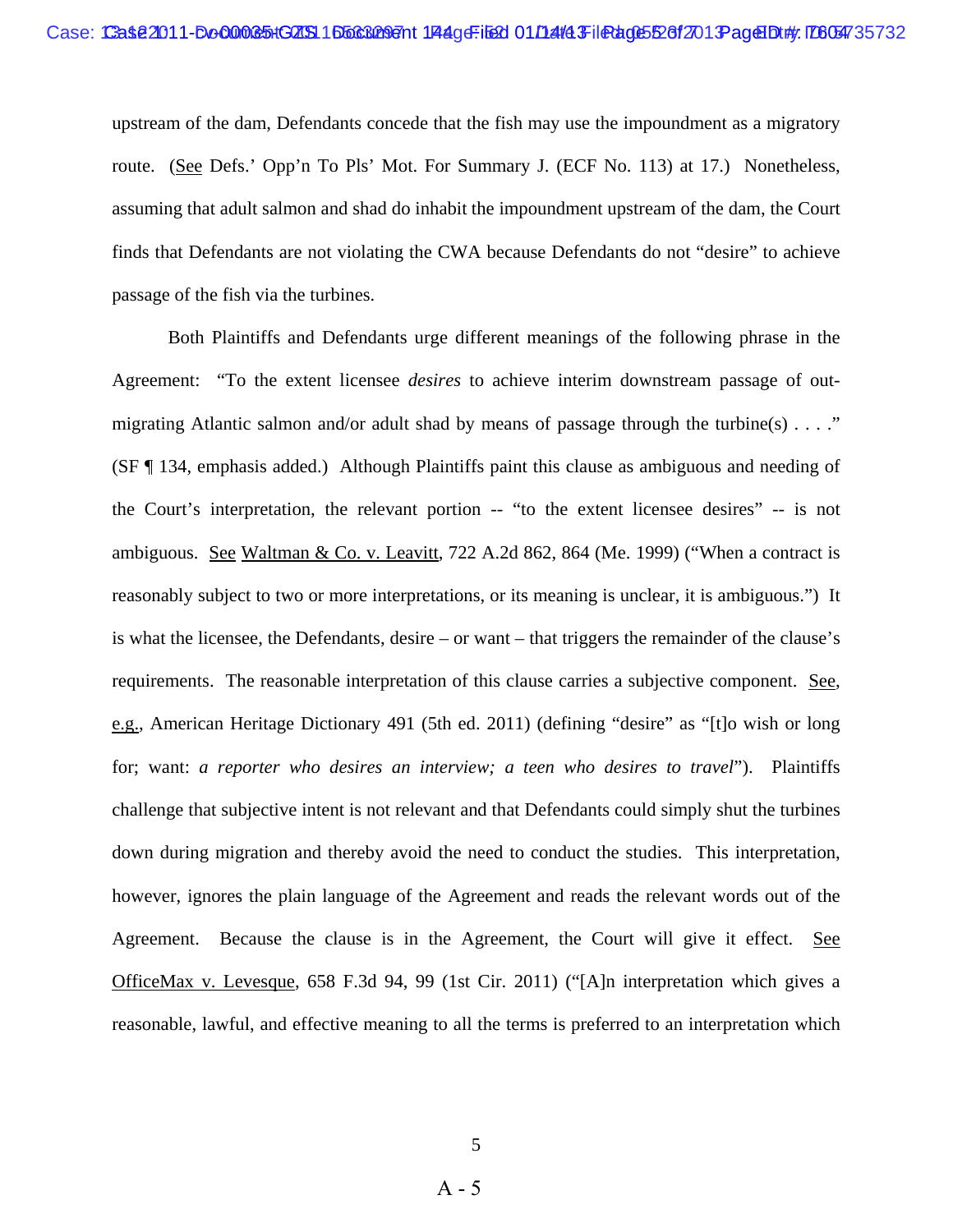leaves a part unreasonable, unlawful, or of no effect." (quoting Restatement (Second) of Contracts  $\S$  203(a))).

 Alternatively, Plaintiffs attempt to substitute "knowledge" or "expectations" for "desire." That is, Plaintiffs argue that because Defendants know or expect that some Atlantic salmon and/or shad may be passing through the turbines, Defendants desire to have the fish pass through the turbines. Had the parties to the Agreement intended Defendants' knowledge or expectation of Atlantic salmon or shad passing through the turbines to trigger the requisite studies, the parties could have so stated.

 The evidence before the Court on summary judgment reveals that Defendants do not desire to pass Atlantic salmon and/or shad through the turbines. Instead, the Defendants' desire is that the fish bypass the turbines. The Hydro Kennebec dam has a fish boom and turbine bypass route to allow Atlantic salmon and shad to bypass the dam without swimming through the turbines. (Bernier Dep. (ECF No. 89-7) at 59-60; Letter from Kevin Bernier dated March 5, 2007 (ECF No. 83-4) at 1.) Kevin Bernier, testifying for Defendants, stated that one reason Defendants installed the fishway in 2006 was to allow salmon to bypass the dam without passing through the turbines and "[t]o provide [the salmon] with a safe route downstream." (Bernier Dep at 59-60.) Moreover, the bypass was installed as an alternative to conducting the requisite studies, showing that Defendants did not "desire" to pass fish through the turbines. (See id.) Plaintiffs present evidence that Atlantic salmon and/or shad are in fact passing through the turbines and Defendants have not taken sufficient steps to prevent that passage. Even assuming the truth of the evidence, it is not germane to the Court's inquiry. Knowledge does not equate to desire. Accordingly, Defendants have demonstrated an absence of evidence to support the CWA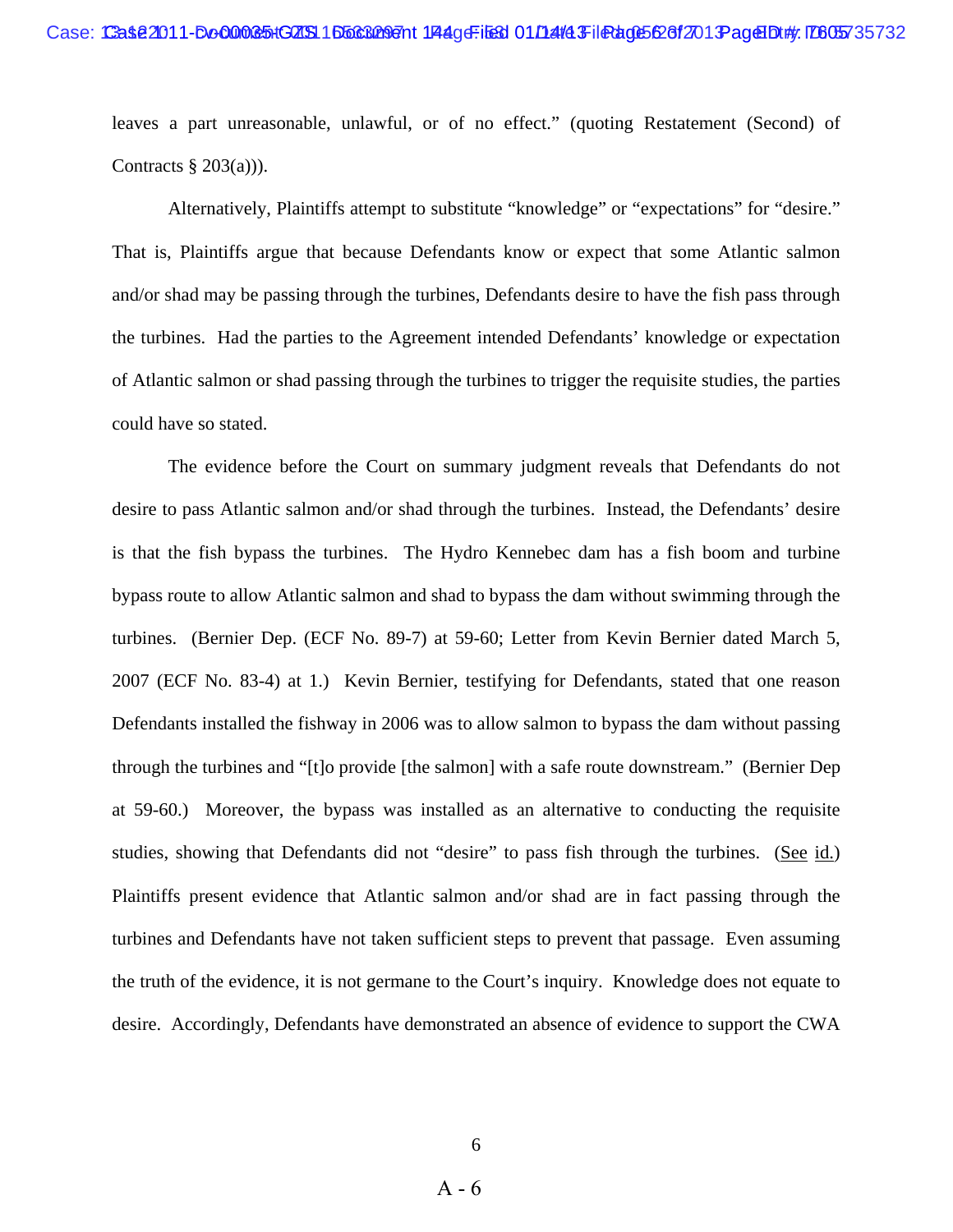claim and Plaintiffs have failed to raise a genuine issue of material fact. Therefore, Defendants are entitled to summary judgment on Count II.

#### **V. CONCLUSION**

 For the reasons explained herein, Defendants' Motion For Summary Judgment (ECF No. 106) is GRANTED as to Count II. Plaintiffs' Motion For Partial Summary Judgment (ECF No. 107) is DENIED as to Count II. In addition, the motions in limine (ECF Nos. 100, 101, 103, 104 and 105) are DENIED AS MOOT.

SO ORDERED.

 /s/ George Z. Singal United States District Judge

Dated this 14th day of January, 2013.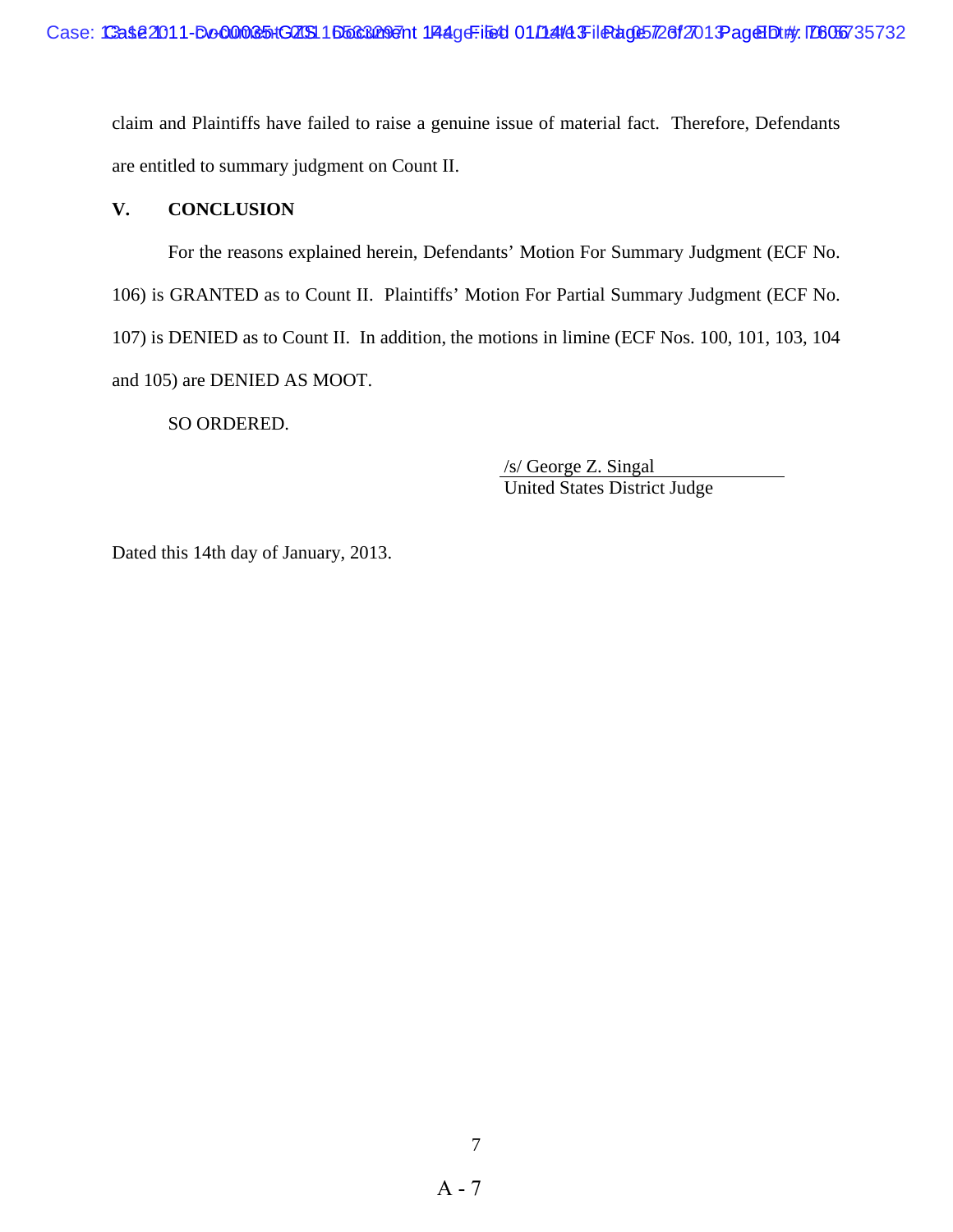### UNITED STATES DISTRICT COURT DISTRICT OF MAINE

FRIENDS OF MERRYMEETING BAY and ENVIORNMENT MAINE ) ) Plaintiffs, )  $)$ v. ) Civil No. 1:11-cv-35-GZS  $)$ HYDRO KENNEBEC LLC and BROOKFIELD POWER US ASSET MANAGEMENT LLC ) ) ) Defendants, (a)

## **JUDGMENT**

In accordance with the Order on Renewed Motion to Dismiss and Order

on Cross Motions for Summary Judgment, issued on January 14, 2013 by U.S.

District Judge George Z. Singal, JUDGMENT is hereby entered for the

Defendants, Hydro Kennebec, LLC and Brookfield Power U.S. Asset

Management, LLC and against the Plaintiffs, Friends of Merrymeeting Bay and

Environment Maine.

CHRISTA K. BERRY **CLERK** 

By: /s/Lindsey Caron Deputy Clerk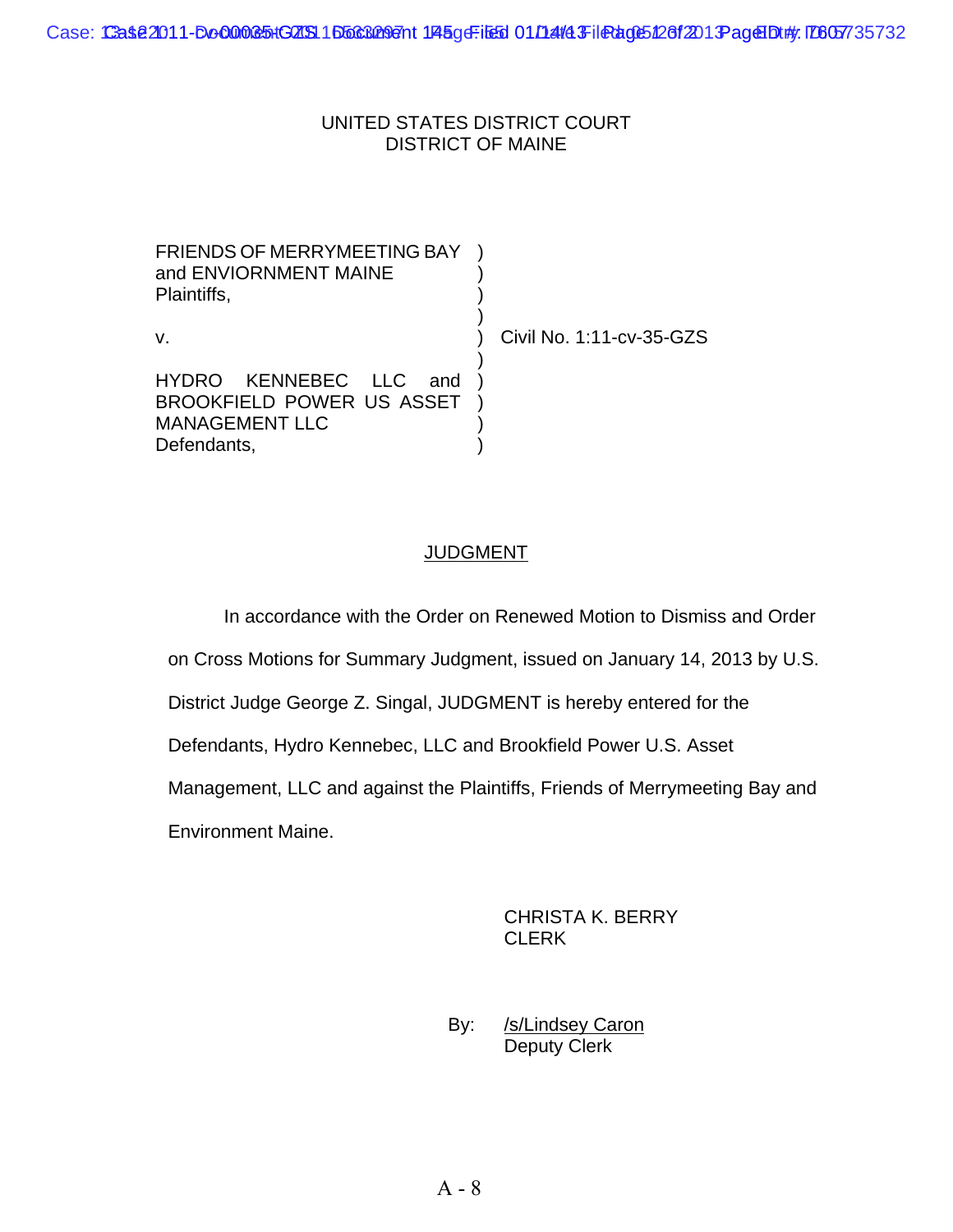Case: Case2011-Do000085+GZIS1 D50632987nt 145geFile6d 01/14/14 FileAdge5228f201 PageHDt#: ID608735732

Dated: January 14, 2013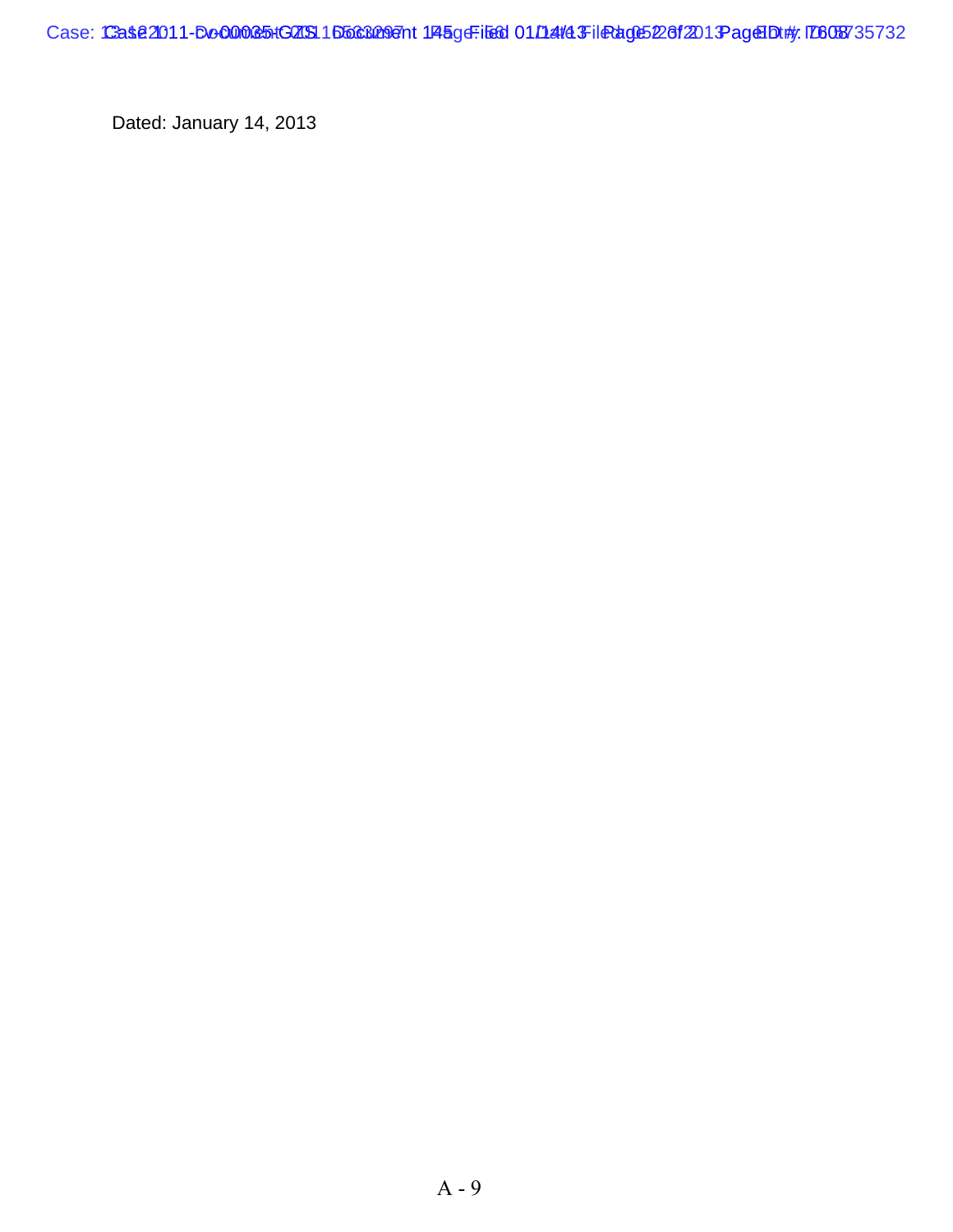Case: 1**:Cas20.11Doc00035: GZS16B88297**ent **B8ge: 51de 05#24/E2edP85(23/9025 PagetDIZ15**735732

**DEPOSITION** ENGAD 800-631-6989 EXHIBIT  $30(b)(b)$  Bf  $\theta$ 

ACAN

 $2 - 15 - 12$ 

## AGREEMENT BETWEEN MEMBERS OF THE KENNEBEC HYDRO DEVELOPERS GROUP, THE KENNEBEC COALITION. THE NATIONAL MARINE FISHERIES SERVICE, THE STATE OF MAINE AND THE U.S. FISH AND WILDLIFE SERVICE

#### L. Parties.

This Agreement (hereinafter "Agreement") is by and between:

A, each member of the association known as the Kennebec Hydro Developers Group ("KHDG"), to wit:

1. Central Maine Power Company, owner of the following hydroelectric facilities that are the subject of this Agreement: Fort Halifax (Federal Energy Regulatory Commission ("FERC") Project No. 2552); Shawmut (FERC Project No. 2322); and Weston (FERC Project No. 2325);

2. Kennebec Hydro Resources, Inc., on behalf of Merimil Limited Partnership, owner of the following hydropower facility that is the subject of this Agreement: Lockwood (FERC Project No. 2574);

3. UAH-Hydro Kennebec Limited Partnership, owner/agent of the following hydropower facility that is the subject of this Agreement: Hydro-Kennebec (FERC Project No.2611);

4. Ridgewood Maine Hydro Partners, L.P., owner of the following hydropower facility that is the subject of this Agreement: Burnham (FERC Project No. 11472);

5. Benton Falls Associates, owner of the following hydropower facility that is the subject of this Agreement: Benton Falls (FERC Project No. 5073);

B. each member of the association known as the Kennebec Coalition, to wit: American Rivers, Inc; the Atlantic Salmon Federation; Kennebec Valley Chapter of Trout Unlimited; the Natural Resources Council of Maine; and Trout Unlimited;.

C, the National Marine Fisheries Service, U.S. Department of Commerce;

D. the following agencies of the State of Maine:

 $A -10$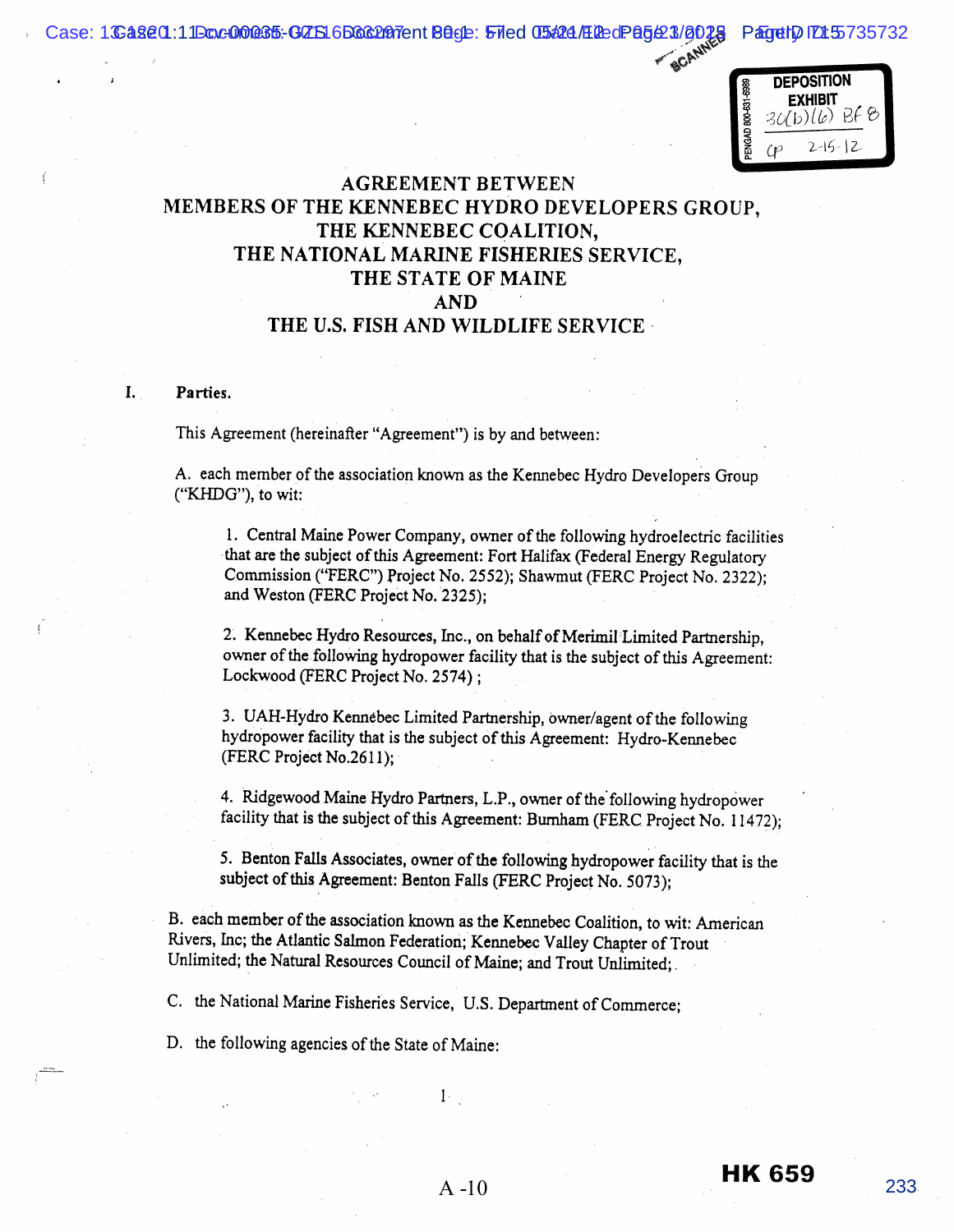Maine Department of Inland Fisheries and Wildlife; Maine Department of Marine Resources; and the Maine State Planning Office; and

E. the United States Fish and Wildlife Service, U.S. Department of the Interior.

In this Agreement, reference to "the resource agencies" hereinafter is understood to mean the following parties: the Maine Department of Inland Fisheries and Wildlife, Maine Department of Marine Resources, Maine Atlantic Salmon Authority, National Marine Fisheries Service and United States Fish and Wildlife Service.

#### II. Purposes.

This Agreement is intended to accomplish the following purposes: to achieve a comprehensive settlement governing fisheries restoration, for numerous anadromous and catadromous species, that will rapidly assist in the restoration of these species in the Kennebec River after the termination on December 31, 1998 of the existing agreement between the State of Maine and the Kennebec Hydro Developers Group; to avoid extensive litigation over fish passage methodologies, timetables and funding; to assist in achieving the removal of the Edwards dam; and to fund the next phase of a restoration program for these species on the Kennebec River,

#### IH. Elements that apply to all parts of this agreement:

#### A. Effective Date.

This Agreement will become effective upon:

- 1. signature by all parties of it; and
- $2.$ signature by all parties to this Agreement, and signature of Edwards Manufacturing Company, the City of Augusta, Maine, and the National Fish and Wildlife Foundation of appropriate settlement documents to be submitted to FERC pursuant to 18 C.F.R. §385.602.
- B.. Required Filings with Regulatory Agencies

The parties agree that, immediately after this Agreement and the Lower Kennebec River Comprehensive Hydropower Settlement Accord become effective, they will make joint, formal filings to FERC requesting that FERC:

 $1.$ incorporate all applicable terms of this Agreement into existing or proposed FERC licenses for hydropower facilities owned by KHDG

 $2^{\degree}$ 

A -11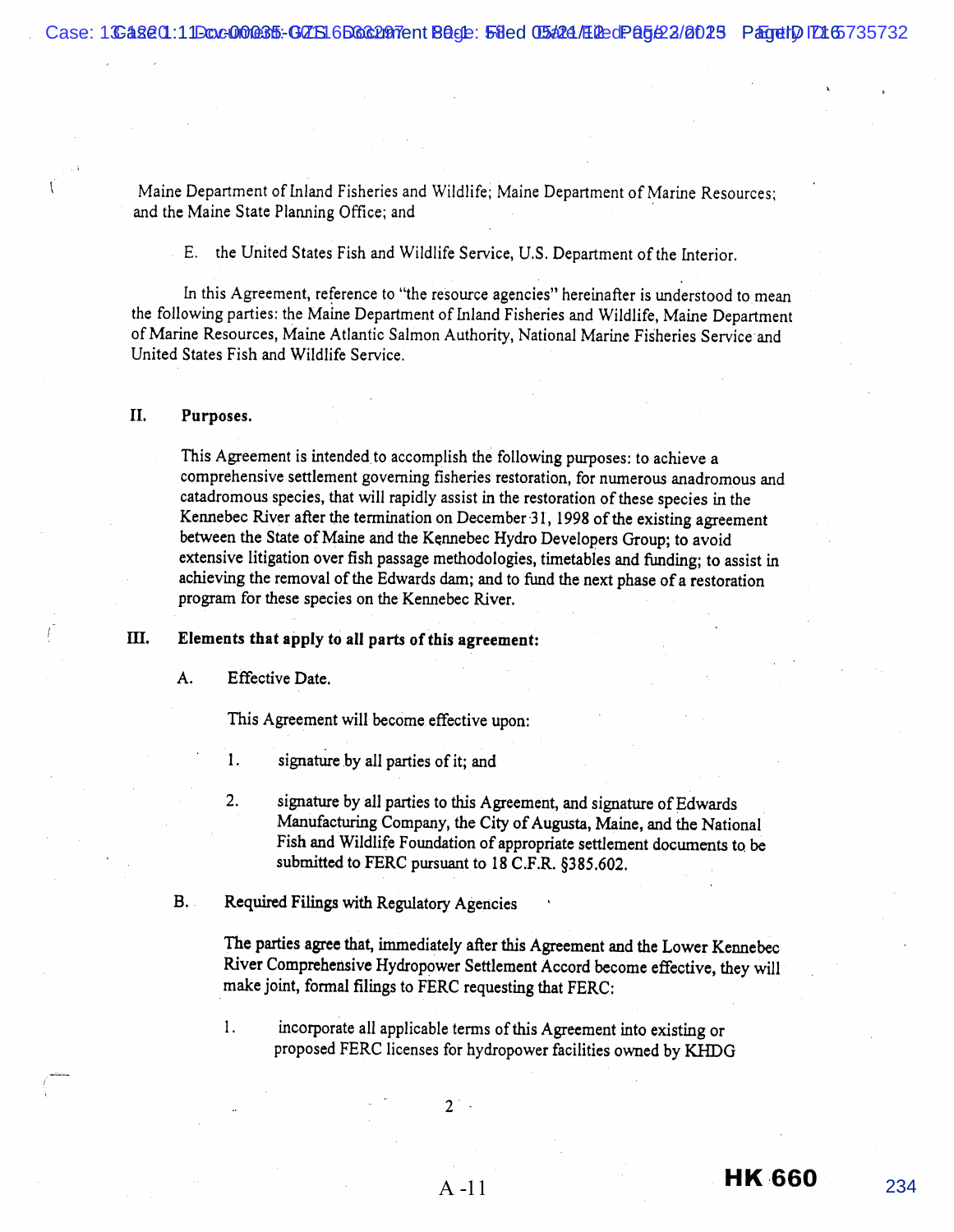Case: 1**Gals220:11 Doc00035t:G2OS1 1136302091** ent 870ade: Filed Obl2011 F21 edP.a05e2321201325 PlagetJD1725735732

turbine (s) will not result in significant injury and/or mortality (immediate or delayed). In no event shall licensee be required to make this quantitative demonstration for adult shad and adult Atlantic salmon before May 1, 2006.

Licensee shall conduct studies (designed in consultation with the resource agencies) prior to the date by which permanent downstream passage facilities are to be operational to determine the effectiveness of various downstream passage techniques in preparation for the design and installation of permanent downstream facilities.

Permanent passage: Permanent downstream facilities will be operational on the date that permanent upstream passage is operational. Licensee will be permitted to install permanent downstream passage at an earlier date if it so chooses.

Downstream passage at UAH-Hydro Kennebec

 $a<sub>1</sub>$ 

 $\overline{4}$ .

 $<sub>b</sub>$ </sub>

Interim passage beginning upon the effective date of this Agreement:

(1) Generally. Licensee will continue and where needed improve existing interim operational measures (e.g. controlled spills, temporary turbine shutdowns}, to diminish entrainment, allow downstream passage of out-migrating alewife, Atlantic salmon, blueback herring and American shad, and eliminate significant injury or mortality (immediate or delayed) to out-migrating species, Licensee agrees to consult with state and federal agencies to develop an approved plan for interim downstream passage facilities and/or operational measures to minimize impacts on downstream migrating Gsh, with evaluation based on qualitative observations.

(2) Passage through turbines. To the extent that licensee desires to achieve or continue interim downstream passage of out-migrating alewife, and/or juvenile Atlantic salmon or shad by means of passage through turbine(s}, licensee must demonstrate, through site-specific qualitative studies designed and conducted in consultation with the resource agencies, that passage through  $turbine(s)$  will not result in significant injury and/or mortality (immediate or delayed). In the event that adult shad and/or adult Atlantic salmon begin to inhabit the impoundment above the UAH-

 $11$ .

 $A - 12$ 

**HK 669**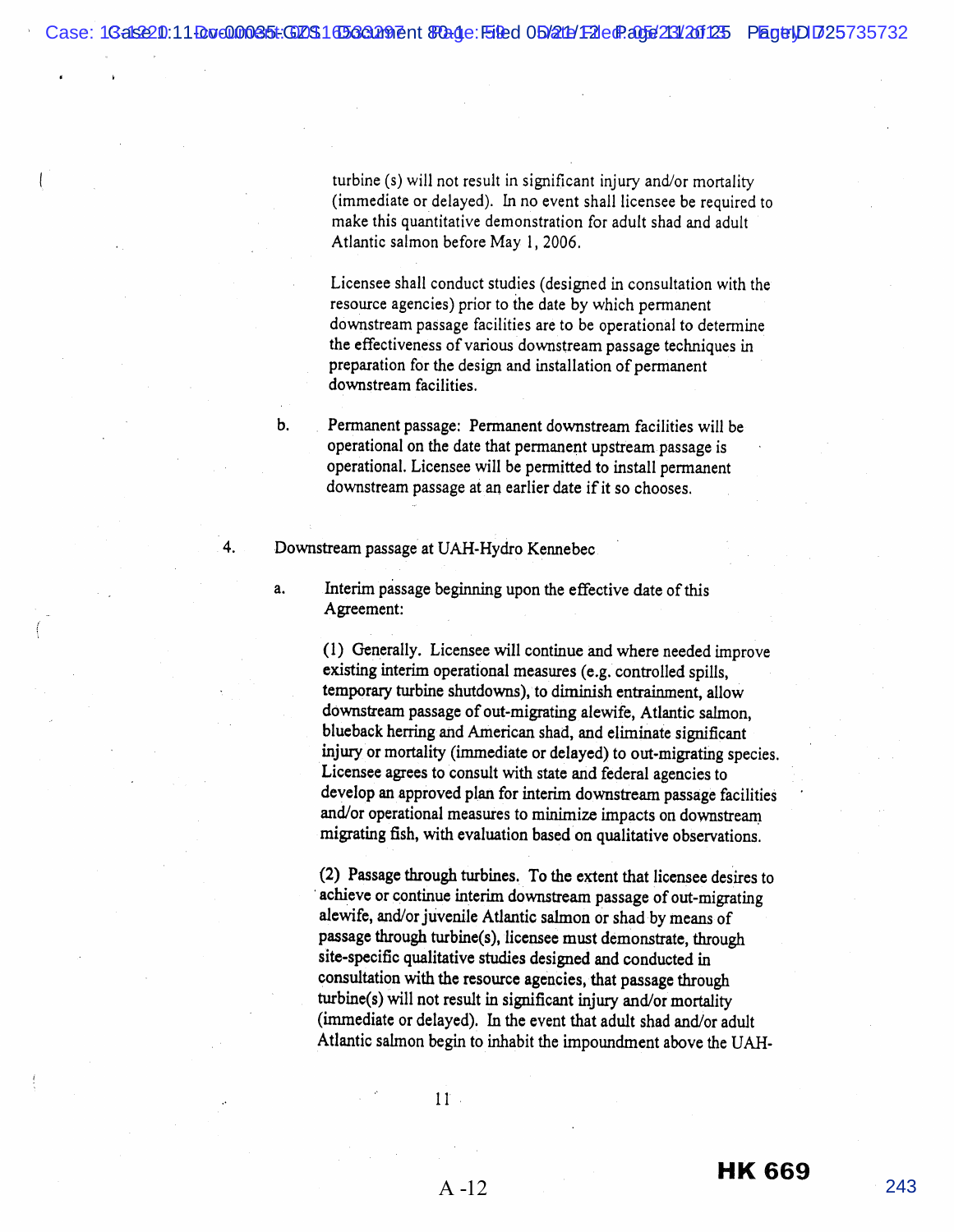#### VI. Enforceability

The parties to this Agreement acknowledge that there may be no adequate remedy at law for any breach of the terms of this Agreement and, therefore, that any party shall be entitled to obtain specific performance of any other party's breach hereof, in addition to and without waiver of any other available remedy should such relief be determined to be appropriate.

#### **SEEN AND AGREED TO THE**

DAY OF

, 1998, by:

#### Central Maine Power Company

B<sub>y</sub> j  $Its: P_{AB}$ Dated:

Kennebec Hydro Resources, Inc, on behalf of: **Merimil Limited Partnership** 

By: General Colored

Its: Prail Dated:  $26$  MAY 98

UAH-Hydro Kennebec Limited Partnership

By:

Genronae Monte Its: LtV Dated:

 $20 -$ 

A -13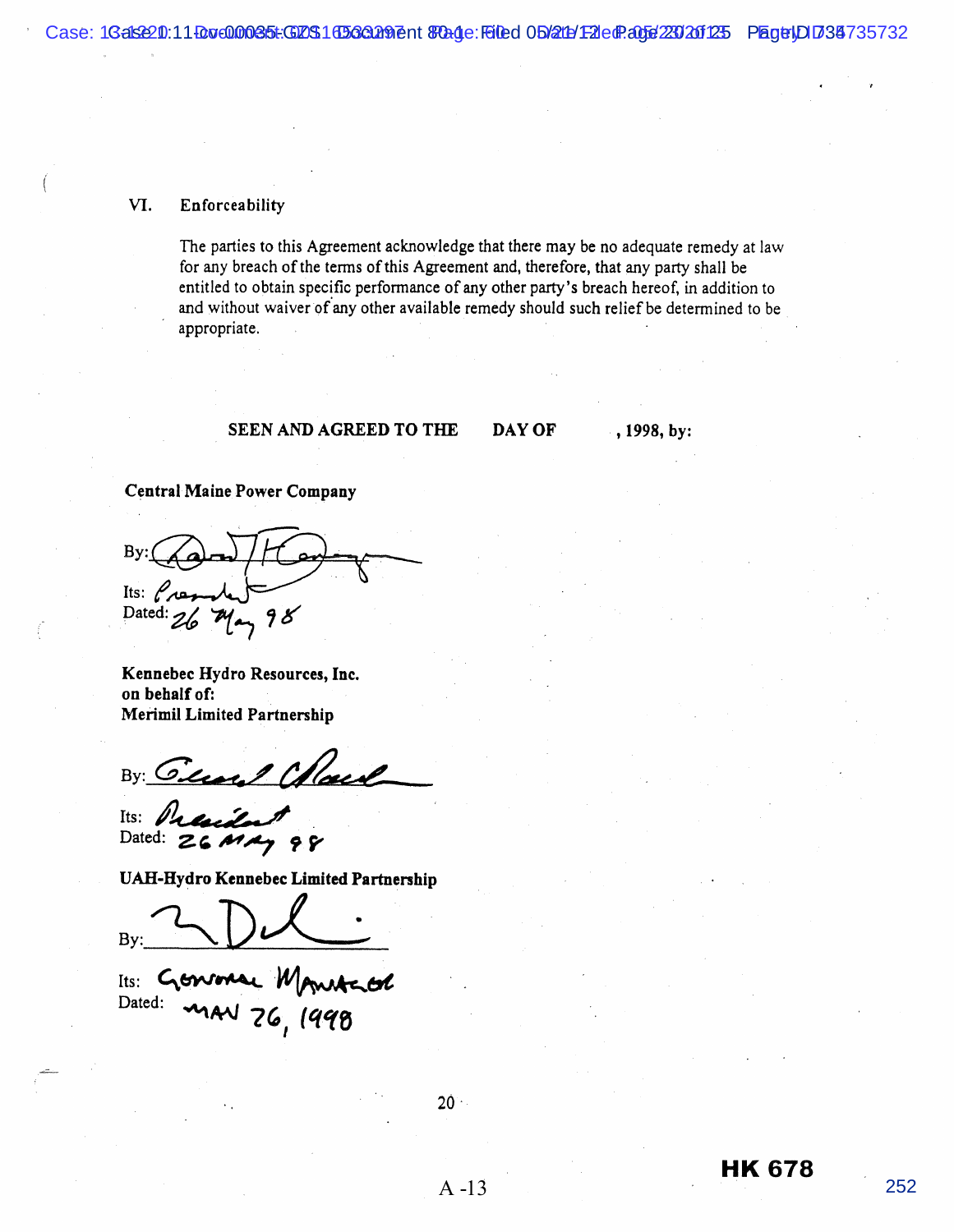|   |                          | Case: 1S2820.11E0c000285-607S16B862197entB46B: 61ed 05624/E2edP85(23/8093 PaderlDv58835735732 |
|---|--------------------------|-----------------------------------------------------------------------------------------------|
|   | STATE OF MAINE           |                                                                                               |
|   | DEPARTMENT OF            |                                                                                               |
| 縫 | ENVIRONMENTAL PROTECTION |                                                                                               |
|   |                          |                                                                                               |

**ANGUS S. KING, JR GOVERNOR** 

17 STATE HOUSE STATION AUGUSTA, MAINE **04333** 

#### DEPARTMENT ORDER

#### IN THE MATTER OF

| MAINE WATERWAY DEVELOPMENT AND   |
|----------------------------------|
| CONSERVATION ACT AND             |
| WATER QUALITY CERTIFICATION      |
|                                  |
| FINDINGS OF FACT AND ORDER       |
| <b>FISH PASSAGE MODIFICATION</b> |
|                                  |

Pursuant to the provisions of 38 MRSA Sections 464 et seq. and Sections 630 et seq., 06-096 CMR 450 (Administrative Rules for Hydropower Projects, effective date September I, 1987), and Section 401 of the Federal Water Pollution Control Act (a.k.a. Clean Water Act), the Department of Environmental Protection has considered the application of UAH-HYDRO KENNEBEC LIMITED PARTNERSHIP with its supportive data, agency review comments, and other related materials on file and FINDS THE FOLLOWING FACTS:

#### I. APPLICATION SUMMARY

The applicant proposes to modify the fish passage conditions of the existing hydropower project permit and water quality certification for the Hydro Kennebec Project to be consistent with the terms of the May 26, 1998 *Agreement Between Members of the Kennebec Hydro Developers Group, the Kennebec Coalition, the National Marine Fisheries Service, the State of Maine, and the US Fish and Wildlife Service ("KHDG Settlement Agreement").* The Hydro Kennebec Project is licensed to UAH-Hydro Kennebec Limited Partnership and Kimberly-Clark Tissue Company as FERC Project No. 2611, and is located on the Kennebec River in the Town of Winslow and the City of Waterville, Kennebec County, Maine.

#### 2. PROCEDURAL HISTORY

a. Original Approval and Conditions. By Order #L-11244-35-A-N dated June 6, 1986, the Board of Environmental Protection approved a Maine Waterway Development and Conservation Act Permit and Water Quality Certification for the proposed redevelopment and relicensing of the existing Hydro Kennebec (Scott Winslow) Project.

In its approval, the Board found that the State's fisheries agencies were planning for the long-term phased restoration of anadromous fish (including alewives, American shad and Atlantic salmon) to the Kennebec River drainage. The Board further found that adequate fish passage facilities would be needed at the Hydro Kennebec Project in the future to support this restoration effort.



II |<br>|<br>|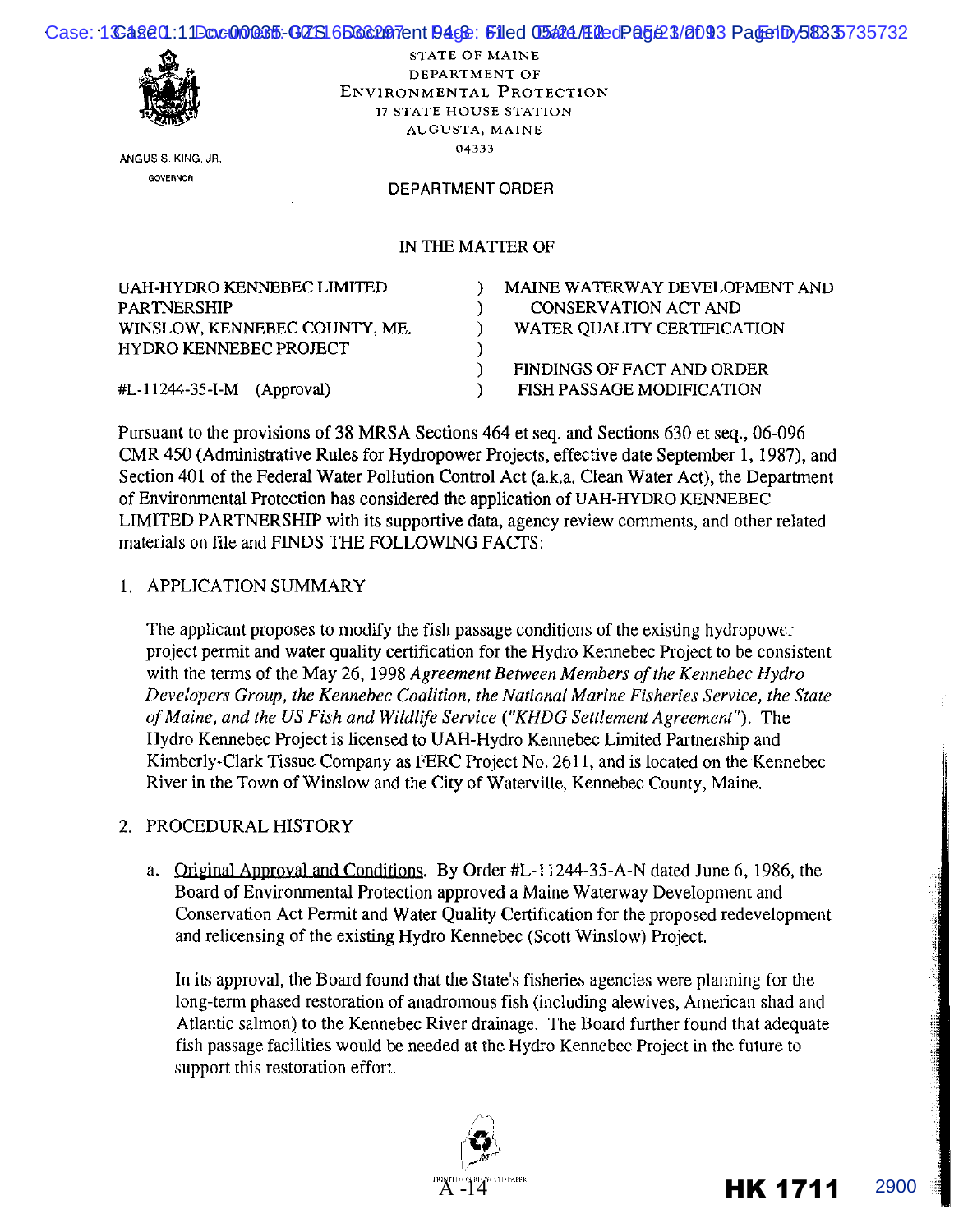|                               | Case: 1S28201:11Box000035-607S16B662017ent946&: 61ed 05624/E12edP85622/8093 Pade1Dy58845735732 |
|-------------------------------|------------------------------------------------------------------------------------------------|
| UAH-HYDRO KENNEBEC LIMITED    | 2 MAINE WATERWAY DEVELOPMENT AND                                                               |
| <b>PARTNERSHIP</b>            | <b>CONSERVATION ACT AND</b>                                                                    |
| WINSLOW, KENNEBEC COUNTY, ME. | WATER QUALITY CERTIFICATION                                                                    |
| HYDRO KENNEBEC PROJECT        |                                                                                                |
|                               | FINDINGS OF FACT AND ORDER                                                                     |
| $#L-11244-35-I-M$ (Approval)  | FISH PASSAGE MODIFICATION                                                                      |
|                               |                                                                                                |

Based on these findings, the Board attached a condition to its approval requiring that upstream fish passage facilities be constructed at the project at such time as upstream fish passage facilities were completed at the Edwards Dam in Augusta, and further provided that annual runs of American shad or Atlantic salmon at the Edwards Dam reached 500 or 250 adults, respectively, and that downstream fish passage facilities be constructed once anadromous fish had been stocked in the Kennebec River above the project dam. These schedules were consistent with state fisheries agencies' existing anadromous fish restoration plan.

b. 1986 KHDG Agreement. Subsequent to the Board's approval, the applicant joined with several other hydropower project owners in entering into an agreement with the State's fisheries agencies regarding the restoration of anadromous fish to the Kennebec River system. Under the terms of the *Agreement Between the State of Maine and Kennebec Hydro Developers Group ("1986 KHDG Agreement"),* effective January 23, 1987, the project owners were to provide a total of \$1.86 million over a 12-year period to facilitate restoration efforts (specifically, to finance the trapping, trucking and stocking of anadromous fish and studies of fish passage efficiencies and habitat needs) and to provide permanent fish passage at their dams during the 1999-2001 period in accordance with a revised restoration plan. The agreement covered four projects (Lockwood, Hydro-Kennebec, Shawmut, and Weston) on the Kennebec River and three projects (Fort Halifax, Benton Falls, and Burnham) on the Sebasticook River.

The *1986 KHDG Agreement* did not address fish passage at the Edwards Dam in Augusta, which represents the first barrier on the Kennebec River to the upstream spawning migration of anadromous fish.

c. First Fish Passage Modification. The applicant subsequently proposed to modify the fish passage conditions of the DEP permit/certification and FERC license for the Hydro Kennebec Project to be consistent with the terms of the 1986 KHDG Agreement.

By Order #L-112441-35-E-M dated February 24, 1988, the Board modified the terms of its original approval for the Hydro Kennebec Project to be consistent with the *1986 KHDG Agreement.* In summary, the modified condition provided that the applicant:

- Provide funding and conduct fisheries studies in accordance with the 1986 KHDG Agreement;
- Provide interim downstream fish passage at the project once anadromous fish had been stocked above the project;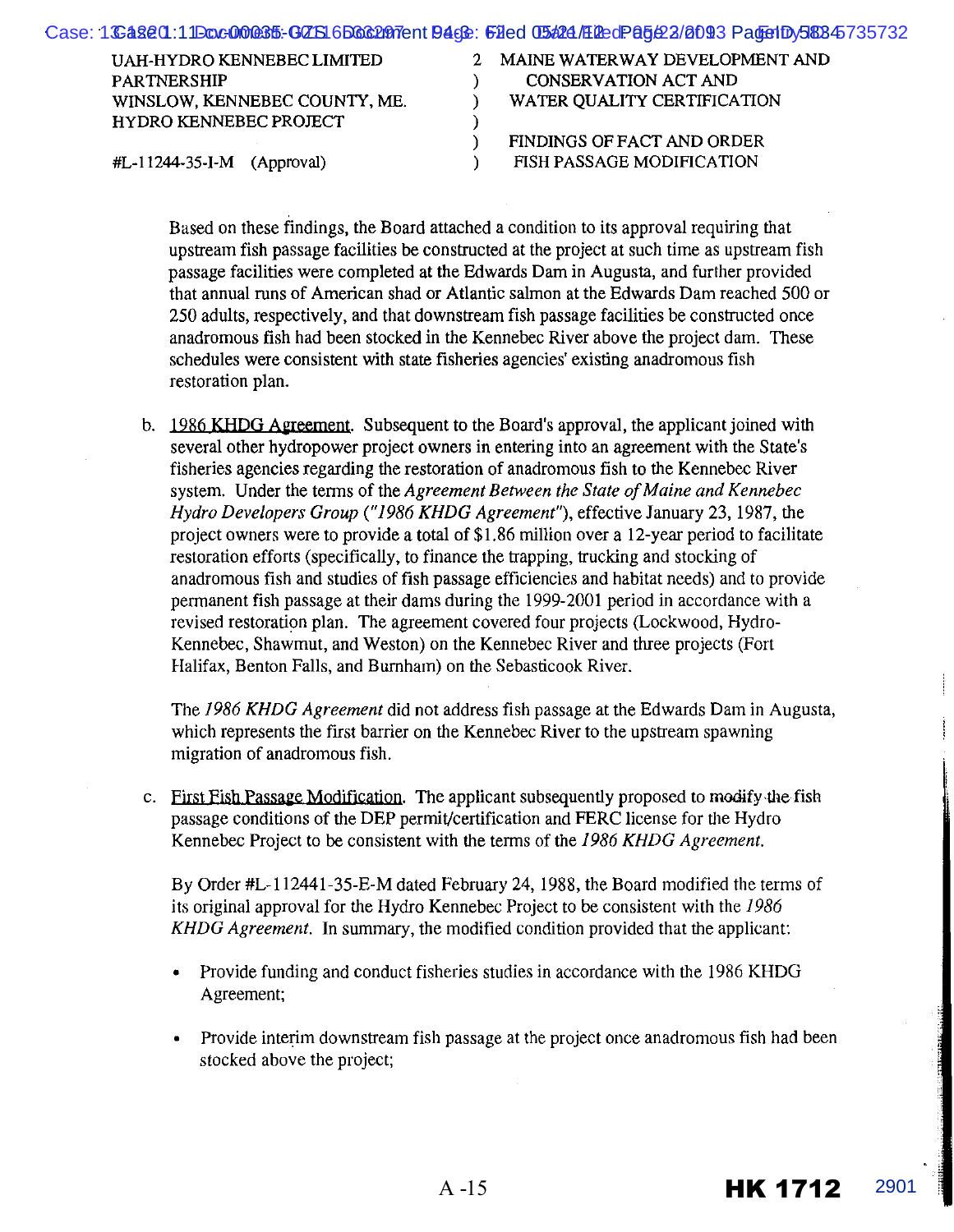| Case: 1S2820.11Exc000885-607S16B&&207TentB46&: 61ed 05624/E2edP85&2/8093 PadetDy58855735732 |                                  |
|---------------------------------------------------------------------------------------------|----------------------------------|
| UAH-HYDRO KENNEBEC LIMITED                                                                  | 3 MAINE WATERWAY DEVELOPMENT AND |
| <b>PARTNERSHIP</b>                                                                          | CONSERVATION ACT AND             |
| WINSLOW, KENNEBEC COUNTY, ME.                                                               | WATER QUALITY CERTIFICATION      |
| HYDRO KENNEBEC PROJECT                                                                      |                                  |
|                                                                                             | FINDINGS OF FACT AND ORDER       |
| $\textsf{\#L-11244-35-I-M}$ (Approval)                                                      | FISH PASSAGE MODIFICATION        |
|                                                                                             |                                  |

- Install permanent upstream and downstream fish passage facilities at the project no later than May 1, 1999;
- Submit final design and operational plans for all fish passage facilities for agency approval prior to construction;
- Conduct a follow-up study to determine the effectiveness of all fish passage facilities;
- Submit a fish passage study plan for agency approval prior to implementation of the study; and
- Submit the results of the fish passage study and any recommendations for improvements in fish passage design or operation.

Both the modified condition and the *1986 KHDG Agreement* provided that, if continuation of the interim trap and truck program after 1998 (when the 12-year program funding ran out) will meet the restoration objectives of the State's restoration plan, any party to the agreement could apply for a revision of the fish passage conditions for the project.

d. Restoration Activities. For the II years between 1987 and 1997, inclusive, the Department of Marine Resources stocked a total of over 530,000 adult alewive spawners into the Kennebec and Sebasticook Rivers above the Edwards Dam. These fish were trapped and trucked from the Brunswick fishway on the Androscoggin River and from the Edwards Dam using an experimental fish pump installed in 1989.

During the same time period, DMR stocked a total of 7,830 adult shad spawners and over 3.5 million juvenile shad (fry and fingerlings) into the Kennebec and Sebasticook River systems. The adult shad were trapped and trucked from the Narraguagus River in Washington County, Maine, and from the Connecticut River in Holyoke, Massachusetts. Beginning in 1993, juvenile shad were trucked from a new hatchery on the Medomak River in Waldoboro.

Currently, there is no plan for active salmon restoration in the Kennebec drainage. To date, the interim plan has been to move whatever salmon become available at the Edwards Dam upriver. Only a few salmon were released above the Edwards Dam during the 11 year restoration period.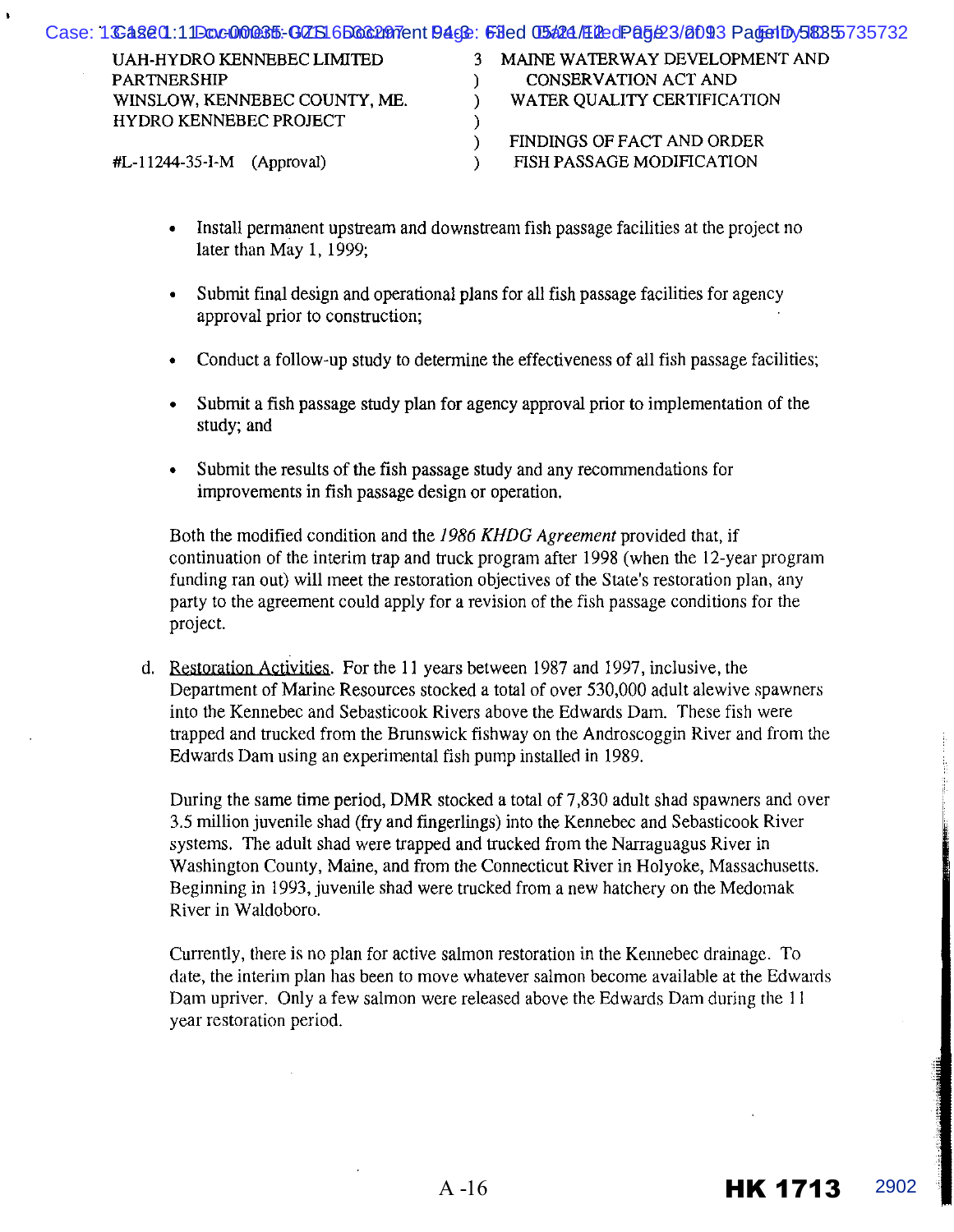| Case: 1Sa820.11Doc00085-GZS16B66207entB4GE: 54ed 05424/E2edP85424/8093 Page1Dy58865735732 |                                                                 |
|-------------------------------------------------------------------------------------------|-----------------------------------------------------------------|
| <b>THEFT THEN DATES HER HOLD CLARATION</b>                                                | A LA TUTTE IT LATER IT LAT A TURNED IN THE LATER AND THE LATER. |

| UAH-HYDRO KENNEBEC LIMITED    | 4 MAINE WATERWAY DEVELOPMENT AND |
|-------------------------------|----------------------------------|
| <b>PARTNERSHIP</b>            | <b>CONSERVATION ACT AND</b>      |
| WINSLOW, KENNEBEC COUNTY, ME. | WATER QUALITY CERTIFICATION      |
| <b>HYDRO KENNEBEC PROJECT</b> |                                  |
|                               | FINDINGS OF FACT AND ORDER       |
| $#L-11244-35-I-M$ (Approval)  | FISH PASSAGE MODIFICATION        |

In addition, pennanent downstream fish passage facilities were constructed at the Fort Halifax and Benton Falls Projects and studies were conducted of alewive downstream passage on the Sebasticook River and a cooperative study among DEP, DMR and DIF&W to determine whether alewife stocking would be detrimental to resident fish species and water quality in lakes in the Kennebec drainage.

As of 1997, and apart from the experimental fish pump that was installed in 1989 and which proved effective only for alewives, no progress had been made in obtaining permanent state-of-the-art fish passage for all anadromous fish at the Edwards Dam.

e. 1997 Proposal. On April 23, 1997, after negotiations between the KHDG members, the State, and the Kennebec Coalition to revise fish passage installation dates and to allow for continued contributions to the trap and truck program reached an impasse, the KHDG members filed to amend the FERC licenses for the projects covered by the *1986 KHDG Agreement* to, among other things, (1) require installation of fish passage facilities only when (a) either permanent fish passage is available at the Edwards Dam or that dam is removed, and (b) a biological assessment process determines that restoration efforts have advanced sufficiently to require fish passage at the dams above the Edwards Dam, and (2) modify the schedule to submit fish passage design plans until after it has been determined through a biological assessment process that fish passage facilities are necessary.

The KHDG members'proposal was subsequently opposed by the State of Maine, the US Departments of Interior and Commerce, and the Kennebec Coalition.

On August 1, !997, the DEP received a filing from the KHDG members to amend the fish passage conditions of the DEP permits and/or certifications for the several KHDG member-owned projects to be consistent with the April23, 1997 KHDG members' filing with FERC.

By Order dated September26, 1997, FERC found the KHDG members' applications for amendment of licenses to change fish passage requirements to be untimely, and denied the proposed amendments without prejudice to the applications being refiled after new licenses were issued for the Fort Halifax and Weston Projects.

By letter dated October 20, 1997, the DEP agreed to retain the KHDG members' applications on file as pending applications, subject to appropriate action after (1) new licenses had been issued by FERC for the Fort Halifax and Weston Projects, (2) the KHDG members' applications for license amendments had been refiled with FERC, and (3) there had been an opportunity for a negotiated agreement between the KHDG members and the State of Maine on all outstanding fish passage issues.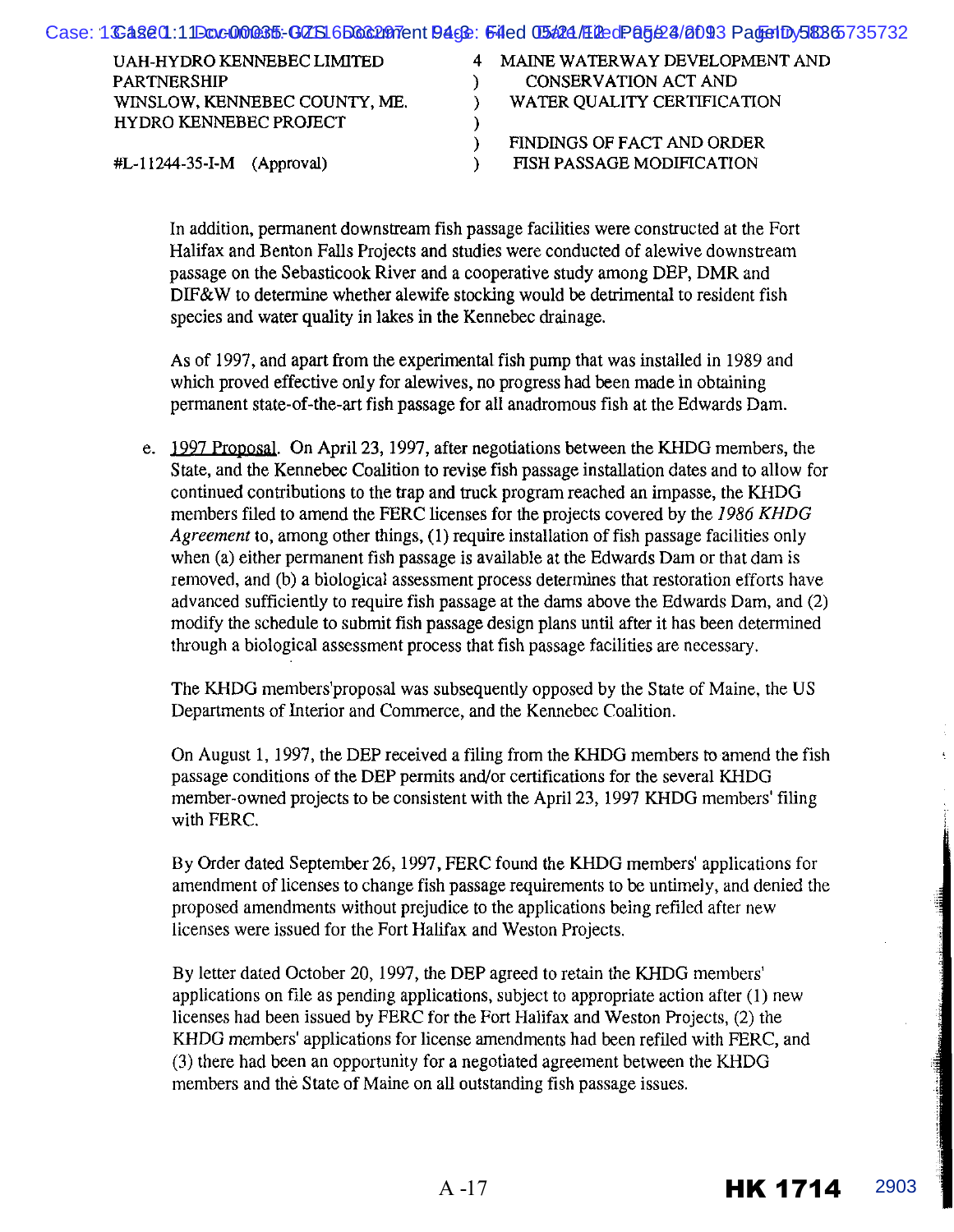| 5 MAINE WATERWAY DEVELOPMENT AND<br>UAH-HYDRO KENNEBEC LIMITED<br>CONSERVATION ACT AND<br><b>PARTNERSHIP</b><br>WATER QUALITY CERTIFICATION<br>WINSLOW, KENNEBEC COUNTY, ME.<br>HYDRO KENNEBEC PROJECT<br>FINDINGS OF FACT AND ORDER<br>FISH PASSAGE MODIFICATION<br>$\text{HL}-11244-35-I-M$ (Approval) | Case: 1S28201:11Boc000885-GZS16B662077ent9468: 69ed 05624/E2edP86625/8093 Pade1Dy58875735732 |  |
|----------------------------------------------------------------------------------------------------------------------------------------------------------------------------------------------------------------------------------------------------------------------------------------------------------|----------------------------------------------------------------------------------------------|--|
|                                                                                                                                                                                                                                                                                                          |                                                                                              |  |
|                                                                                                                                                                                                                                                                                                          |                                                                                              |  |
|                                                                                                                                                                                                                                                                                                          |                                                                                              |  |
|                                                                                                                                                                                                                                                                                                          |                                                                                              |  |
|                                                                                                                                                                                                                                                                                                          |                                                                                              |  |
|                                                                                                                                                                                                                                                                                                          |                                                                                              |  |

- f. 1998 Agreements. On May 26, 1998, various parties, including the State of Maine and the KHDG members, signed the Lower Kennebec River Comprehensive Hydropower Settlement Accord. Once approved by FERC and other regulatory agencies, this accord will accomplish the following:
	- A charitable donation of the Edwards Dam from Edwards Manufacturing Company to the state of Maine;
	- The removal of the Edwards Dam by the State of Maine in 1999;
	- Contribution of \$2.5 million for darn removal and related activities by Bath Iron Works and \$4.75 million for fish restoration activities and studies and dam removal by the members of the Kennebec Hydro Developers Group; and
	- The amendment of certain fish passage obligations at seven dams on the Kennebec and Sebasticook Rivers owned by KHDG members.

Included as part of the accord is the *Agreement Between Members of the Kennebec Hydro Developers Group, the Kennebec Coalition, the National Marine Fisheries Service, the State of Maine, and the US Fish and Wildlife Service ("KHDG Settlement Agreement").*  The Agreement is intended to: achieve a comprehensive settlement governing fisheries restoration, for numerous anadromous and catadromous species, that will rapidly assist in the restoration of these species in the Kennebec River after the termination on December 31, 1998 of the *1986 KHDG Agreement;* avoid extensive litigation over fish passage methodologies, timetables and funding; assist in the removal of the Edwards Dam; and fund the next phase of a fisheries restoration program for the Kennebec River.

By letter dated July 20, 1998, the KHDG members have requested that DEP resume the processing of their pending applications such that the fish passage conditions of the DEP permits and/or certifications for the several KHDG member-owned projects are amended to be consistent with the *KHDG Settlement Agreement.* 

#### 3. REVIEW COMMENTS

The Maine Department of Marine Resources, Department of Inland Fisheries and Wildlife, and State Planning Office, the Kennebec Coalition (American Rivers, Inc., the Atlantic Salmon Federation, Kennebec Valley Chapter of Trout Unlimited, the Natural Resources Council of Maine, and Trout Unlimited), the National Marine Fisheries Service, the U.S. Fish and Wildlife Service, the Edwards Manufacturing Company, and the City of Augusta, Maine, are all on record in support of the Settlement Accord and the *KHDG Settlement Agreement.*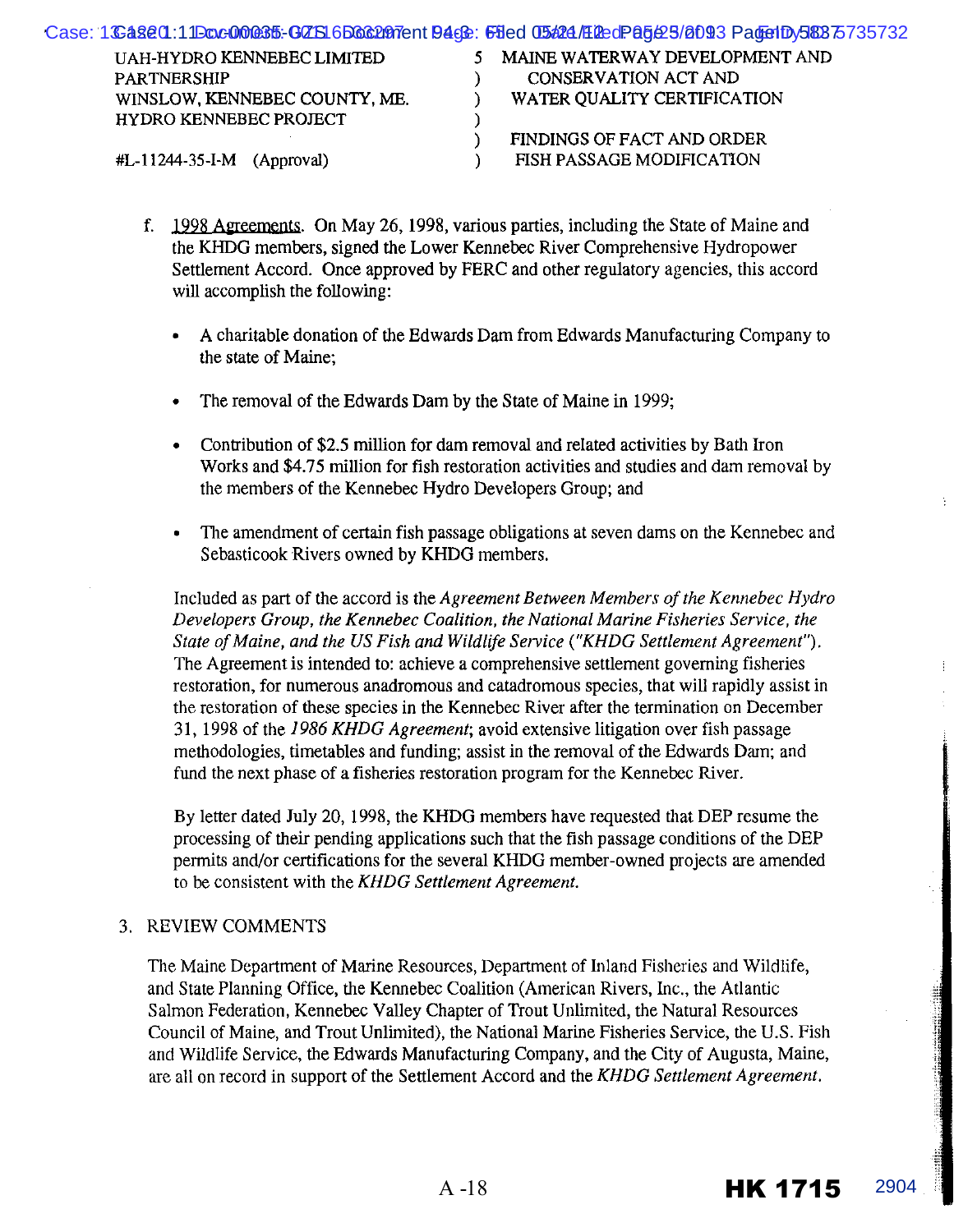| Case: 1S2820:11Boc000885-GZS16B662077ent9468: 6ded 05624/E2edP85626/8093 PadetDy58885735732 |                                  |
|---------------------------------------------------------------------------------------------|----------------------------------|
| <b>UAH-HYDRO KENNEBEC LIMITED</b>                                                           | 6 MAINE WATERWAY DEVELOPMENT AND |
| <b>PARTNERSHIP</b>                                                                          | CONSERVATION ACT AND             |
| WINSLOW, KENNEBEC COUNTY, ME.                                                               | WATER QUALITY CERTIFICATION      |
| HYDRO KENNEBEC PROJECT                                                                      |                                  |
|                                                                                             | FINDINGS OF FACT AND ORDER       |
| $\#L-11244-35-I-M$ (Approval)                                                               | FISH PASSAGE MODIFICATION        |
|                                                                                             |                                  |

No comments in opposition to the terms of the *KHDG Settlement Agreement* have been received from any public or private entity or person.

BASED on the above Findings of Fact, and the evidence contained in the application and supporting documents, the Department CONCLUDES that there is a reasonable assurance that the modification of the fish passage conditions of the hydropower project pennit and water quality certification for the Hydro Kennebec Project to be consistent with the terms of the *KHDG Settlement Agreement* will not violate applicable water quality standards.

THEREFORE, the Department hereby MODIFIES Condition #4 of Order #L-11244-35-A-N dated June 6, 1986, and amended by Order #L-11244-35-E-M dated February 24, 1988, regarding the installation of fish passage facilities and other provisions relating to the restoration of anadromous fish with respect to the Hydro Kennebec Project, to read as follows:

#### A. FISHERIES RESTORATION SUPPORT

The applicant shall provide funding, conduct studies, engage in consultation, install fish passage facilities, report on annual restoration activities, and comply with all additional duties and obligations as set forth in the *Agreement Between Members of the Kennebec Hydro Developers Group, the Kennebec Coalition, the National Marine Fisheries Service, the State of Maine, and the US Fish and Wildlife Service ("KHDG Settlement Agreement"),* dated May 26, 1998.

#### B. EEL PASSAGE

- (1) Study. The applicant shall, in consultation with the National Marine Fisheries Service and the US Fish and Wildlife Service, join other KHDG members and the Department of Marine Resources in undertaking a three-year research project to determine (a) the appropriate placement of upstream fish passage for American eel at each of the seven KHDG member-owned dams, and (b) appropriate downstream fish passage measures for American eel at each KHDG member-owned project.
- (2) Consultation. Based on the results of the eel passage study and beginning no later than January 1, 2002 and ending no later than June 30, 2002, the applicant shall join other KHDG members in consulting with NMFS, USFWS, and DMR to attempt to reach agreement on the appropriate location of upstream eel passage at each KHDG memberowned dam, and the appropriate downstream eel passage measures to apply to each KHDG member-owned project.

HK 1716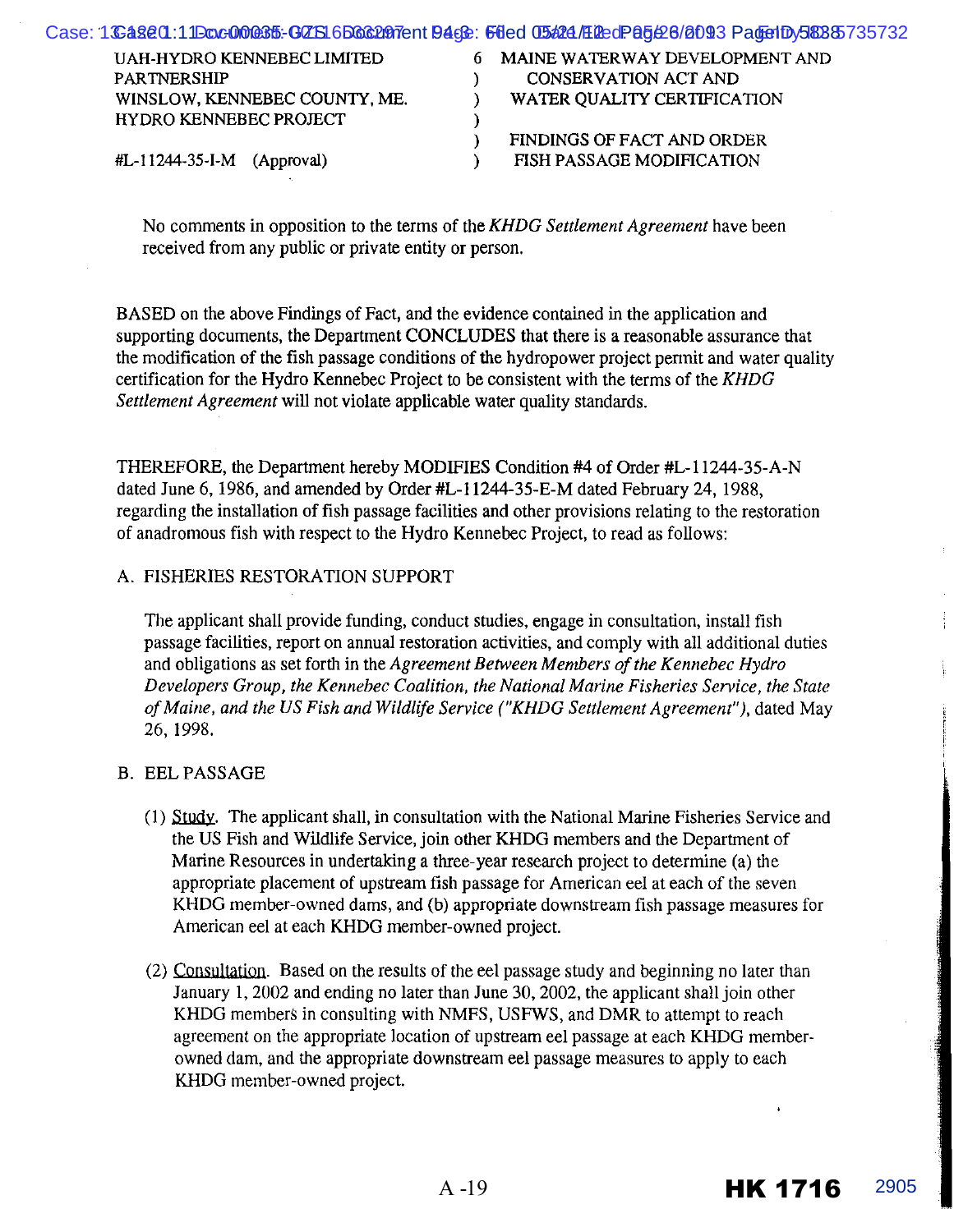|                               | Case: 1S2820:11Boc000885-GZS16B662077entB468: Filed 05624/E2edP85627/8093 PadetDy58895735732 |
|-------------------------------|----------------------------------------------------------------------------------------------|
| UAH-HYDRO KENNEBEC LIMITED    | MAINE WATERWAY DEVELOPMENT AND                                                               |
| <b>PARTNERSHIP</b>            | CONSERVATION ACT AND                                                                         |
| WINSLOW, KENNEBEC COUNTY, ME. | WATER QUALITY CERTIFICATION                                                                  |
| <b>HYDRO KENNEBEC PROJECT</b> |                                                                                              |
|                               | FINDINGS OF FACT AND ORDER                                                                   |
| $#L-11244-35-I-M$ (Approval)  | FISH PASSAGE MODIFICATION                                                                    |
|                               |                                                                                              |

- (3) Upstream Passage. If agreement is reached by all consulting parties on the location of upstream eel passage at each project, the applicant shall install such passage facilities at the Hydro Kennebec Project during 2002.
- (4) Downstream Passage. If agreement is reached by all consulting parties on appropriate downstream eel passage measures, the applicant shall join the other parties in requesting that PERC approve the agreed-to passage measures.
- (5) Lack of Consensus. If no consensus is reached on eel passage issues by June 30, 2002, the applicant or any of the consulting parties shall be free to petition PEP or PERC to approve appropriate conditions relating to eel passage at the project.
- (6) Lack of Funding. In the event that DMR does not receive the necessary appropriation or legislative spending authorization required to fund the eel passage study discussed above, all provisions of this condition regarding eel passage shall be null and void.

#### C. INTERIM DOWNSTREAM FISH PASSAGE

The applicant shall continue and where needed improve existing interim operational measures to diminish entrainment, allow downstream passage, and eliminate significant injury or mortality to out-migrating anadromous fish, in accordance with the terms of the KHDG *Settlement Agreement.* 

#### D. PERMANENT UPSTREAM FISH PASSAGE

- (I) Installation and operation. Permanent upstream fish passage facilities shall be installed and operational at the project no later than 2 years following (a) the passage of at least 8,000 American shad in a single season through the interim trap, lift, and transfer facility at the Lockwood powerhouse or (b) development of an alternate trigger for fishway installation based on the biological assessment process for Atlantic salmon, alewife and blueback herring described below, whichever comes first, provided, however, that in no event shall permanent upstream fish passage facilities be required to be operational at the project before May 1, 2010.
- (2) Biological assessment process. State and federal fisheries agencies will continue to assess the status and growth of the populations of shad and other anadromous fish in the Kennebec River drainage. Should the growth of Atlantic salmon, alewife or blueback herring spawning runs make it necessary to adopt an alternative approach for triggering fish way installation to the shad trigger used above, the agencies will meet with the

HK 1717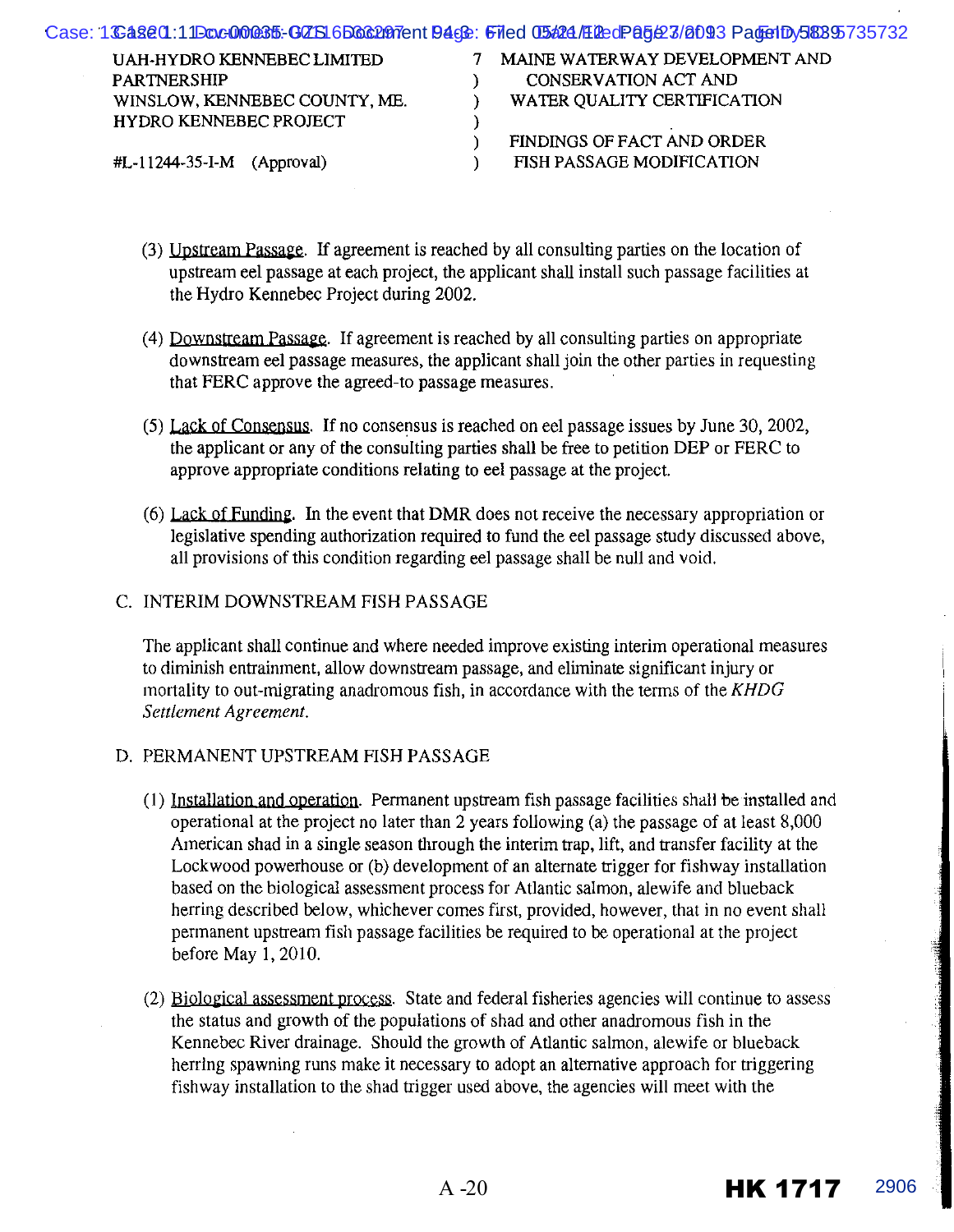|                            | Case: 1& <b>å§ê0.11Ecc000&amp;5.GZS16B6&amp;297</b> ent <b>94c&amp;: 68ed 05#24/E2edP85&amp;8/0093 Pa@e1Dy5&amp;40</b> 5735732 |
|----------------------------|--------------------------------------------------------------------------------------------------------------------------------|
| UAH-HYDRO KENNEBEC LIMITED | MAINE WATERWAY DEVELOPMENT AND                                                                                                 |

| UAH-HYDRO KENNEBEC LIMITED          | 8 MAINE WATERWAY DEVELOPMENT AND |
|-------------------------------------|----------------------------------|
| PARTNERSHIP                         | <b>CONSERVATION ACT AND</b>      |
| WINSLOW, KENNEBEC COUNTY, ME.       | WATER QUALITY CERTIFICATION      |
| <b>HYDRO KENNEBEC PROJECT</b>       |                                  |
|                                     | FINDINGS OF FACT AND ORDER       |
| $\text{HL}-11244-35-I-M$ (Approval) | FISH PASSAGE MODIFICATION        |
|                                     |                                  |

applicant to attempt to reach consensus on the need for and timing and design of permanent upstream fish passage facilities at the project. Any disputes on the need for an alternate trigger for fishway installation will be handled through the FERC process.

#### E. PERMANENT DOWNSTREAM FISH PASSAGE

Permanent downstream fish passage facilities shall be installed and operational at the project no later than the date on which permanent upstream fish passage facilities are operational at the project as required by this approval.

#### F. FISH PASSAGE FACILITIES PLANS

The applicant shall, in accordance with the schedule(s) established by FERC, submit final design and operational plans for all interim and permanent upstream and downstream fish passage facilities and/or operational measures required by this approval, prepared in consultation with state and federal fisheries agencies. These plans shall be reviewed by and must receive approval of the fisheries agencies, the DEP, and FERC prior to construction.

#### G. FISH PASSAGE EFFICIENCY STUDIES AND RESULTS

- (1) Studies. The applicant shall, in consultation with state and federal fisheries agencies, conduct a study or studies to determine the effectiveness of all interim and permanent upstream and downstream fish passage facilities and/or operational measures required by this approval, in accordance with the terms of the *KHDG Settlement Agrteement.*
- (2) *Study* plans. The applicant shall, in accordance with the schedule(s) established by FERC, submit plans for a study or studies to determine the effectiveness of all interim and permanent upstream and downstream fish passage facilities and/or operational measures required by this approval, prepared in consultation with state and federal fisheries agencies. These plans shall be reviewed by and must receive approval of the fisheries agencies, the DEP, and FERC prior to implementation.
- (3) Results of studies. The applicant shall, in accordance with the schedule(s) established by FERC, submit the results of any fish passage effectiveness study or studies, along with any recommendations for changes in the design and/or operation of any interim or permanent upstream or downstream fish passage facilities constructed and/or operated pursuant to this approval. The Department reserves the right, after notice and opportunity for hearing, to require reasonable changes in the design and/or operation of these fish passage facilities as may be deemed necessary to adequately pass anadromous fish through the project site. Any such changes must be approved by FERC prior to implementation.